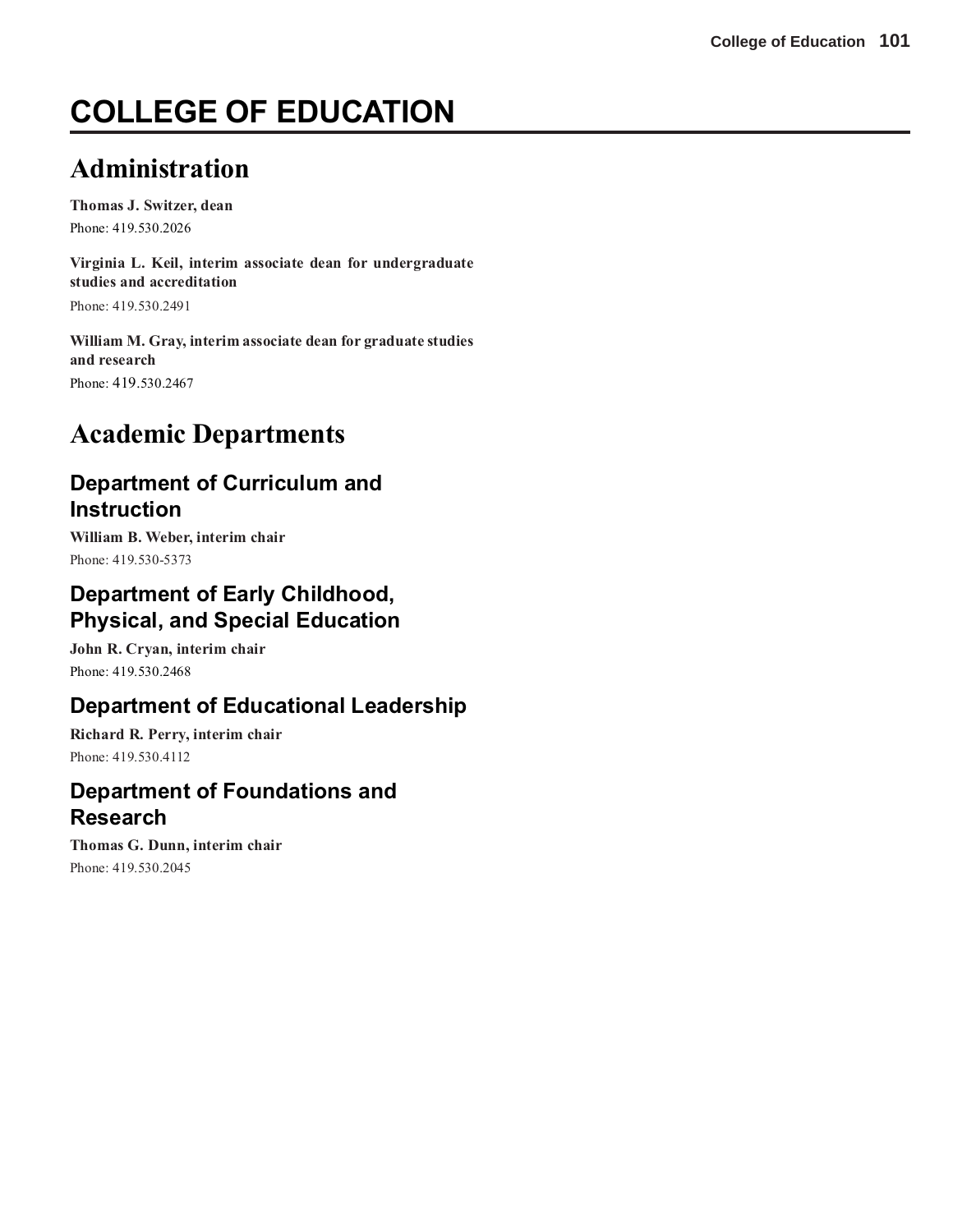# **COLLEGE OF EDUCATION**

# **Accreditation**

The teacher education programs at The University of Toledo are accredited by the National Council for the Accreditation of Teacher Education (NCATE) and approved by the Ohio Department of Education. They meet all state of Ohio standards for licensure, standards of the respective national professional associations and NCATE standards for program accreditation.

# **Undergraduate Programs**

The College of Education offers undergraduate and graduate teacher education programs to meet the 1998 Ohio Teacher Education and Licensure Standards for initial teacher licensure. In some cases, programs are offered in collaboration with the College of Arts and Sciences or the College of Health and Human Services. Programs in the department of music are accredited by the National Association of Schools of Music.

The following undergraduate programs are open to students seeking teacher licensure.

## **Early Childhood Education**

Ages 3-8/grades prekindergarten through grade 3 for children who are typically developing, at-risk, gifted and who have mild/moderate educational needs

## **Special Education (Intervention Specialist)**

Mild/moderate special needs: Ages 5-21/grades K-12 Moderate/intensive special needs: Ages 5-21/grades K-12 Visually impaired: Ages 3-21/grades pre-kindergarten to grade 12

## **Middle Childhood Education**

Ages 8-14/grades 4 through 9 with two of the following concentrations:

Reading and Language Arts Mathematics Science Social Studies

## **Adolescent and Young Adult Education**

Ages 12-21/grades 7-12 in each of the following areas:

Integrated Language Arts Integrated Mathematics Integrated Social Studies Science (nine options)

## **Multi-Age Education**

Ages 3-21/grades K-12 in each of the following areas: Visual Arts

Music Physical Education Health Foreign Languages (French, German & Spanish)

## **Career and Technical Education**

Ages 8 and over/grades 4 or higher in each of the following areas:

Health Careers Education Industrial Engineering Systems Integrated Business Education

**Note:** Work experience options for vocational licensure are also available via a 24 credit hour program in agriculture, health careers, industrial engineering systems, family and consumer sciences, business and marketing.

## **Computer/Technology Endorsement**

This endorsement may be earned as part of a baccalaureate program leading to initial teacher licensure.

# **Graduate Programs**

The College of Education also offers graduate programs for initial teacher licensure and for certification/licensure endorsement.

*Refer to the Graduate School section of this catalog for information on programs and policies specifically related to graduate students.*

# **Degrees Offered**

The following undergraduate degrees are available to students in the College of Education and are conferred by The University of Toledo:

Bachelor of Education Bachelor of Arts in Education Bachelor of Science in Education Bachelor of Vocational Education

The teacher education programs listed above may offer students the option of earning a bachelor of education degree and either a bachelor of arts or bachelor of science degree from the College of Arts and Sciences. In this instance, special program conditions exist, and students must check with faculty advisers for specific course and program requirements.

Students who wish to pursue the bachelor of arts in education or bachelor of science in education degree must complete the following:

- 1. University core and other general education requirements of the College of Arts and Sciences and the College of Education.
- 2. Major field requirements of the College of Arts and Sciences and the content major requirements as specified by the College of Education.
- 3. Professional education requirements.

Ordinarily, these programs exceed the 128 minimum credit hours required for bachelor's degrees and, therefore, take longer than 4 academic years (8 full-time equivalent semesters) to complete.

# **Admission Requirements**

Application for admission to the College of Education must be submitted to the Office of Undergraduate Admission. Requirements for admission to the University are discussed in the General Section of this catalog. **Note: Students who are eligible for initial admission to the college are not guaranteed admission to the professional education program in the junior year. All licensure programs have specific additional requirements for admission to professional education.**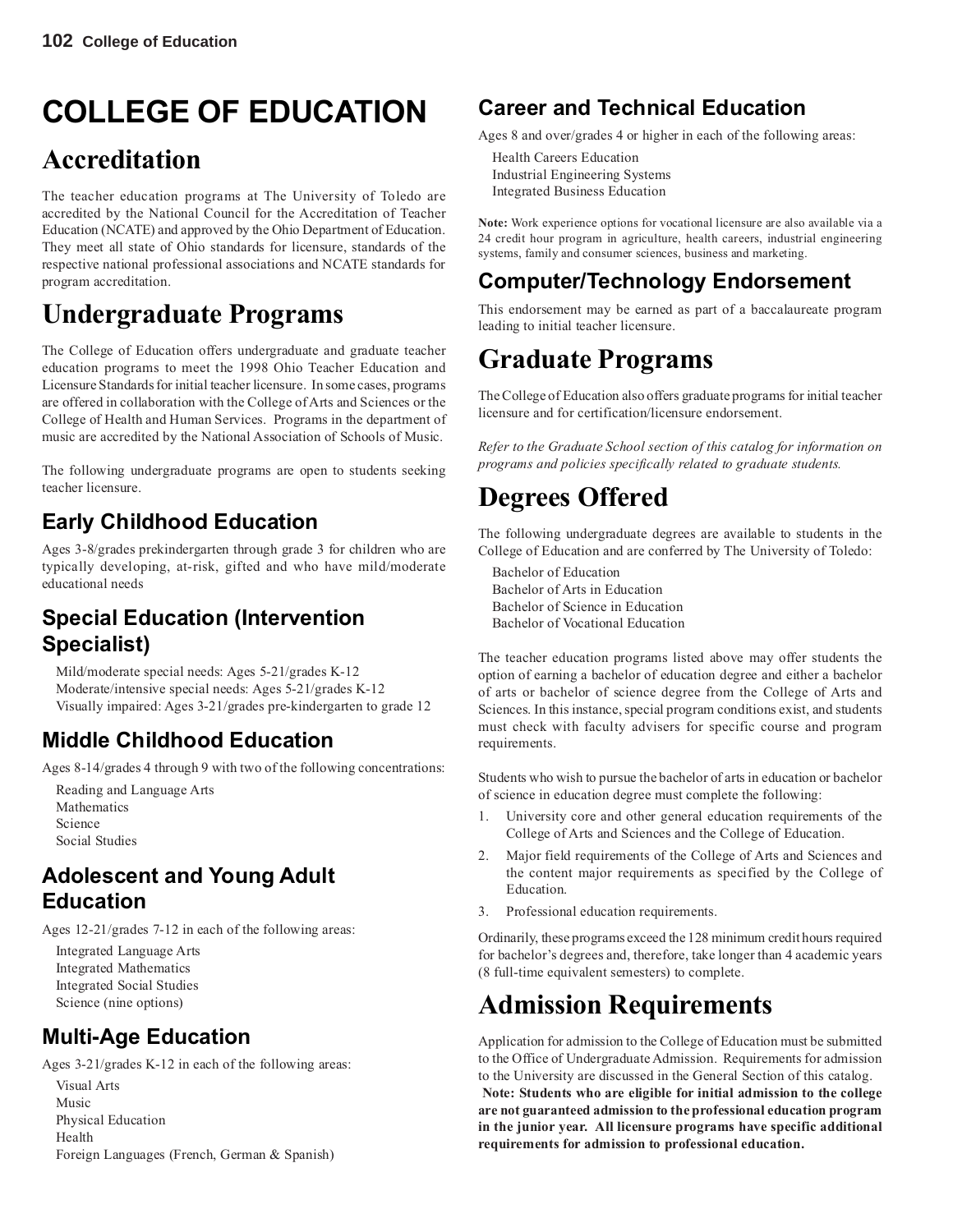## **Readmission of Former Students**

Undergraduate students who discontinue course work for a period of at least one academic year (not including summer) must request readmission to the University. If students have taken any course work at another institution during the time they have been away from the University (other than transient status), they must complete a new application in the Office of Undergraduate Admission and meet transfer admission requirements.

### **Students who have not taken course work for more than 12 months must comply with the college requirements at the time of readmission.**

When seeking readmission, students whose grade point average (GPA) is below 2.0 can only be readmitted on approval of the associate dean. Students with a GPA of 2.0 or higher may seek readmission in the college office.

## **Admission of Transfer Students**

Students in good standing may transfer with the following minimum requirements from another college at The University of Toledo or from other accredited colleges and universities and enroll in the College of Education.

| Number of credit hours | <b>Minimum required GPA</b> |
|------------------------|-----------------------------|
|                        |                             |
|                        |                             |
|                        |                             |

Students wishing to transfer from another college on campus to the College of Education must not have been suspended prior to or during the semester in which the student initiates transfer proceedings. If suspended from another baccalaureate college, the student must fulfill requirements of the suspension policy of that college.

Students with satisfactory records from other accredited colleges and universities may enroll in the College of Education after review of official transcripts and admission into the college. After the transfer process has been completed, the student is notified of the allowed transfer credit. **Courses in which a grade of C or better has been earned may be accepted for credit either for comparable required or elective credit.**

# **Degree Requirements**

Candidates for degrees in the College of Education must complete a minimum of 128 undergraduate credit hours of course work. Students completing degree programs in teacher education must attain a minimum overall GPA of 2.7, as well as maintain the same average in their teaching major and professional education courses prior to enrolling in internship/ student teaching.

Students may qualify for a second bachelor's degree in the College of Education by completing a minimum of 32 credit hours of additional residence course work and by satisfying the applicable bachelor's degree requirements and state requirements.

## **University Core Curriculum**

Students earning bachelor's or associate's degrees in all University colleges and programs are required to complete 27-30 credit hours of courses that comprise the University Core Curriculum. Those courses are distributed in the areas of English composition, mathematics, humanities/fine arts, social sciences, natural sciences and multicultural studies (see the *General Section* of this catalog for details). Some colleges and programs require courses in these areas over and above those required to fulfill University core requirements. The student's academic department or college office should be contacted for specific details.

## **Residence Requirement**

Students transferring from other institutions must earn at least 32 credit hours in the College of Education at The University of Toledo to be eligible for graduation and/or licensure.

Junior and senior level courses in professional education must be completed in residence for students completing teacher education programs.

## **Application for Graduation**

*Refer to the General Undergraduate Degree Requirements in the General Section of this Catalog for information.*

# **College Honors Programs**

The University Honors Program in the College of Education offers academically gifted students the opportunity to take especially challenging courses and to work very closely with faculty to achieve personal goals. Honors courses are small and encourage advanced inquiry, reasoning and discussion. Special academic counseling, field experience mentoring, priority registration and research opportunities are additional features of the Honors Program.

## **Admission Criteria**

Admission to the University Honors Program normally requires a minimum high school GPA of 3.75 on a 4.0 scale, a minimum ACT composite score of 28, and a review of application materials, which include an essay on an assigned topic, a personal resume and written recommendations. Interested students with ACT scores of 25 and GPAs of 3.5 are encouraged to apply and will be considered on a space-available basis.

## **Academic Requirements**

To remain in the college's Honors Program, students must maintain a minimum GPA of 3.0 and must continue to make adequate progress toward completing the program requirements.

## **Program Requirements**

To be eligible for the college's Honors citation upon graduation, a student must:

- 1. Complete a minimum of 33 semester hours of Honors course work, including six hours of Honors Readings Conference during the first year and two Honors interdisciplinary seminars;
- 2. Submit a supervised Honors thesis; and
- 3. Achieve a final GPA of 3.3.

### **Note:**

When Honors sections of courses are not available, courses may be converted into Honors courses by developing a learning contract with the instructor. Forms are available in the college office or from the Honors faculty adviser.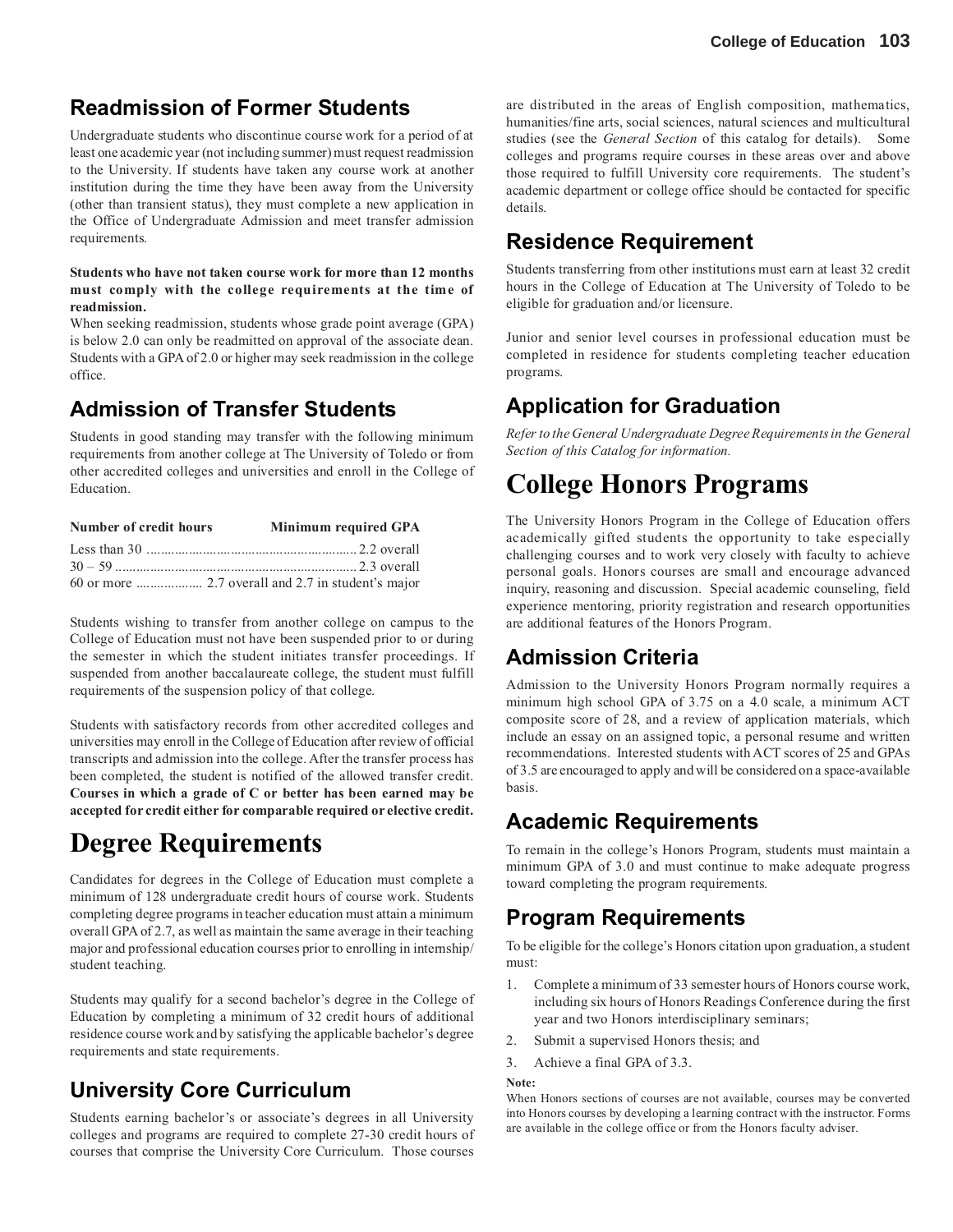# **General Academic Policies**

*Refer to the General Section of the Catalog for general academic policies that apply to all students.*

## **Grade Deletion**

The College of Education will permit a maximum total of 12 credit hours of C-, D+, D- and/or F to be deleted. In order to have a grade deleted, a student needs to have retaken the course and achieved a grade of C or higher.

## **Academic Suspension**

Suspended students are dropped from The University of Toledo for a period of at least one semester. Refer to the General Section of the Catalog for the University policy on suspension.

Once the suspension is served, the student desiring readmission to the college must appeal in writing to the department chair at least three weeks prior to registration for the semester in which attendance is desired. Suspended students who are granted readmission must maintain the designated GPA for each semester thereafter. Students failing to meet these conditions are subject to academic dismissal. The dean's decision on dismissal is final.

A student suspended twice from the college will not be permitted to enroll in classes at the University for one full calendar year from the date of second suspension.

**Note:** Students are required to remove incomplete grades during suspension periods.

## **Dismissal**

Dismissed students are not eligible for readmission to the College of Education. A student may be dismissed for:

- 1. failure to meet the conditions of readmission after suspension from the College of Education.
- 2. demonstrating patterns of behavior that are inappropriate for students preparing for educational roles or for failing to meet the morals standard as defined by the state of Ohio.

Regulations for probation, suspension and dismissal apply to both fulltime and part-time students. In all matters, the dean's decision is final.

## **Academic Honesty**

*See the General Section of this Catalog for the specific policy.*

## **Academic Grievances: Due Process**

Students have the responsibility and right to call to the attention of a professor any grade that the student believes to be in error. Such attention must follow the procedure described. **This procedure must be initiated within 60 days of the posting of the grade report.**

- 1. The student meets with the instructor to attempt to resolve the problem.
- 2. If the procedure in Step 1 does not resolve the problem, the student may request intercession by the department chair. The chair attempts to resolve the problem, but the chair may not unilaterally change the grade.
- 3. Should the problem not be resolved at the department level, the student may appeal in writing to the associate dean. This written

document must specifically state the reasons for the appeal and the desired outcome. The student must meet with the associate dean to review and discuss the problem, but a decision will not be rendered here.

- 4. If the student wishes to continue the appeal, the written appeal will be submitted to the Academic Affairs Committee.
- 5. The Academic Affairs Committee will appoint an Appeals Subcommittee that will collect all data related to the appeal, in writing, and will interview the student and/or instructor, if necessary, to make recommendation to the associate dean. All proceedings and deliberations of the committee will remain in confidence.
- 6. The Appeals Subcommittee will inform the chair of the college Academic Affairs Committee of the recommendation.
- 7. The dean will make the final decision and will be responsible for informing all appropriate parties.
- 8. A further appeal can be taken by the faculty member or student to the University Academic Appeals Committee.

Students who seek recourse for allegations relative to academic problems should consult the following sources: *University Policies and Procedures Manual, Student Handbook* and *The Student Teacher Handbook*. Graduate students should refer to the grievance policy of the Graduate School.

# **Teacher Education Programs**

## **Degree and Licensure Requirements**

Candidates for the bachelor of education degree in any of the professional education programs must complete a minimum of 128 credit hours of course work with a minimum cumulative GPA of 2.7 on a 4.0 scale. Students also must maintain a cumulative GPA of 2.7 or better in all professional education courses and in all teaching fields. The accumulated average includes all grades for credits earned plus grades of IN and F and those acquired in repeated courses at The University of Toledo and at other institutions that the student attended.

Undergraduate programs in the College of Education meet all University of Toledo requirements for the bachelor's degree. Some meet requirements for both the B.Ed. and the B.A. or B.S. degree. They also meet all state of Ohio, national professional association, and NCATE standards for program accreditation and initial professional licensure. Programs vary in length from a minimum of 128 hours (4 years) to 217 hours (5  $\Omega$  years) as follows:

| <b>Minimum</b>                     |            |         |
|------------------------------------|------------|---------|
| Credit                             | Equivalent |         |
| <b>Hours</b>                       | Years      |         |
| <b>DUAL DEGREE ONLY</b>            |            |         |
| Adolescent & Young Adult Education |            |         |
| <b>Integrated Language Arts</b>    | 151-158    | 41/2    |
| <b>Integrated Mathematics</b>      | 145-152    | 41/2    |
| <b>Integrated Social Studies</b>   | 158-164    | 41/2    |
| Science (9 options)                | 184-217    | 5-5 1/2 |

### **DUAL OR SINGLE DEGREE**

### **Dual Degree Option**

| Middle Childhood Education | 153-178 | $5 - 51/2$ |
|----------------------------|---------|------------|
|                            |         |            |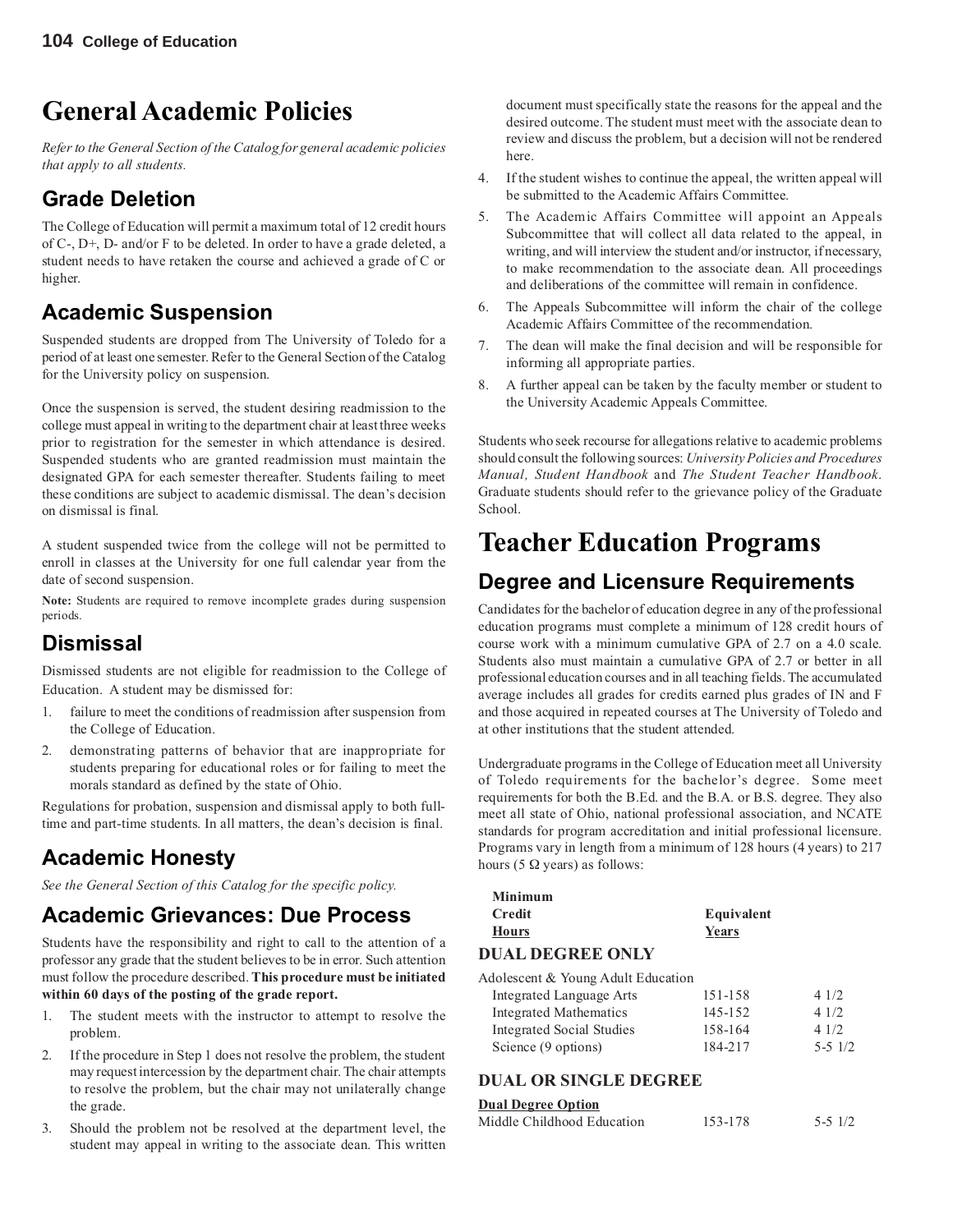| Multi-Age Education:                              |         |          |
|---------------------------------------------------|---------|----------|
| Foreign Languages (French,                        |         |          |
| German or Spanish)                                | 148     | 41/2     |
| Health Education                                  | 151-180 | 5        |
| Physical Education                                | 143-175 | 5        |
| <b>Single Degree Option</b>                       |         |          |
| Middle Childhood Education                        | 136-161 | $41/2-5$ |
| Multi-Age Education:                              |         |          |
| Foreign Languages (French,                        |         |          |
| German or Spanish)                                | 128     | 4        |
| Health Education                                  | 128     | 4        |
| Physical Education                                | 128     | 4        |
| Special Educ. Intervention Specialist 136-151 4-5 |         |          |
| <b>SINGLE DEGREE ONLY</b>                         |         |          |
| Early Childhood Education                         | $132*$  | 4 1/2    |

| 41/2 |
|------|
|      |
|      |

\* Students who satisfy one of the two multicultural requirements with one course that simultaneously fulfills a second area of the core will graduate with 129 hours.

Students who successfully complete all college degree requirements, student teaching/internship and licensure exams will be recommended for a two-year provisional teaching license in Ohio. For additional information on licensure requirements, students should inquire in the college.

The above policy reflects not only college action but also the requirements of NCATE. **In addition, the State of Ohio requires students to submit fingerprinting cards to the Bureau of Criminal Investigation before a professional license will be issued.**

## **Criteria and Procedures for Admission to Professional Education**

To be eligible for advanced professional admission to a teacher licensure program, a student must demonstrate:

1. Current enrollment in the College of Education;

**Note**: Students should apply for admission to professional education no later than the fifth semester of full-time enrollment. Students in the respective licensure programs should apply while enrolled in the following respective courses:

| <b>Early Childhood Education</b>                                                              | CIEC 3200 Philosophy and<br>Practices                    |
|-----------------------------------------------------------------------------------------------|----------------------------------------------------------|
| (Interviews and fingerprint packets will be completed during the semester in<br>this course.) |                                                          |
| <b>Special Education</b>                                                                      | SPE 4240 Teaching Reading $&$<br>Literacy: Special Needs |
| <b>Middle Childhood Education</b>                                                             | CI 3240 Best Practices in<br>Middle Level Education      |
| <b>Adolescent &amp; Young Adult</b><br><b>Education</b>                                       | CI 3900 A&YA Linking<br>Seminar 3                        |
| <b>Visual Art Education, Music</b><br><b>Education</b>                                        | EDP 3200 Applied Psychology<br>for Teaching              |
| <b>Physical Education</b>                                                                     | PED 2950 Intro to Teaching PE                            |
| <b>Health Education</b>                                                                       | HEAL 2900 Linking Seminar                                |
|                                                                                               |                                                          |

|    | <b>Foreign Languages Education</b> CI 2980 Foreign Language                                                                              | Linking Seminar 2       |     |
|----|------------------------------------------------------------------------------------------------------------------------------------------|-------------------------|-----|
|    | <b>Career &amp; Technical Education</b> See program director                                                                             |                         |     |
| 2. | Completion of a minimum of 48 credit hours of approved course<br>work, including required Linking Seminars and 12 hours in<br>residence; |                         |     |
| 3. | Cumulative GPA (for transfer students, a higher education GPA) of<br>at least $2.7$ ;                                                    |                         |     |
| 4. | Mastery of reading, writing, and mathematics skills evidenced by<br>minimum scores on PRAXIS I skills tests as follows:                  |                         |     |
|    | <b>WRITTEN</b>                                                                                                                           | <b>COMPUTER ADAPTED</b> |     |
|    | <b>Mathematics</b>                                                                                                                       | 172                     | 172 |
|    | Reading                                                                                                                                  | 172                     | 172 |

**Note**: PRAXIS I should be taken no later than the student's third semester of full-time enrollment.

5. Acceptable progress in Arts and Science licensure content courses or published criteria;

Writing 172 172

- 6. Prior experience with appropriate populations in schools and agencies based on satisfactory completion of introductory courses/ seminars, letters of support and/or portfolios;
- 7. Effective communication and interpersonal skills based on early experiences, introductory course/seminar(s), ratings from professionals in the field, and/or interview ratings;
- 8. Verification of good moral character as stipulated by the State of Ohio. **Students will not be allowed to continue in a teacher education major nor participate in a field experience if they have pleaded guilty to, have been found guilty of, or have been convicted of the following: any felony; any violation of section 2907.07 of the Revised Code; any offense as defined in section 2901.01 of the Revised Code; any offense as defined in section 2913.01 of the Revised Code; or any drug abuse offense as defined in section 2905.01 of the Revised Code that is not a minor misdemeanor; or any substantively comparable ordinance of a municipal corporation or of another state.** Students in teacher education licensure programs who are negatively affected by the State of Ohio laws as stated in the Revised Code should contact the associate dean for undergraduate studies and accreditation for assistance; and
- 9. Completion of additional published program admission criteria, if any.

Each licensure program will determine those eligible for advanced professional admission. Students will apply for and be notified of admission to professional education after a minimum of 48-64 credit hours of completed program course work. Students not admitted may reapply when identified deficiencies have been corrected.

**IMPORTANT:** Each undergraduate licensure program will establish a set of guidelines and procedures that students seeking admission to professional education will follow. Students should contact the department chair, adviser or department secretary for assistance.

## **Academic Requirements**

Students must maintain the required GPA (as outlined in the admission criteria) and complete satisfactorily the professional education courses and field experiences with a grade of C or above in each in order to maintain full admission status.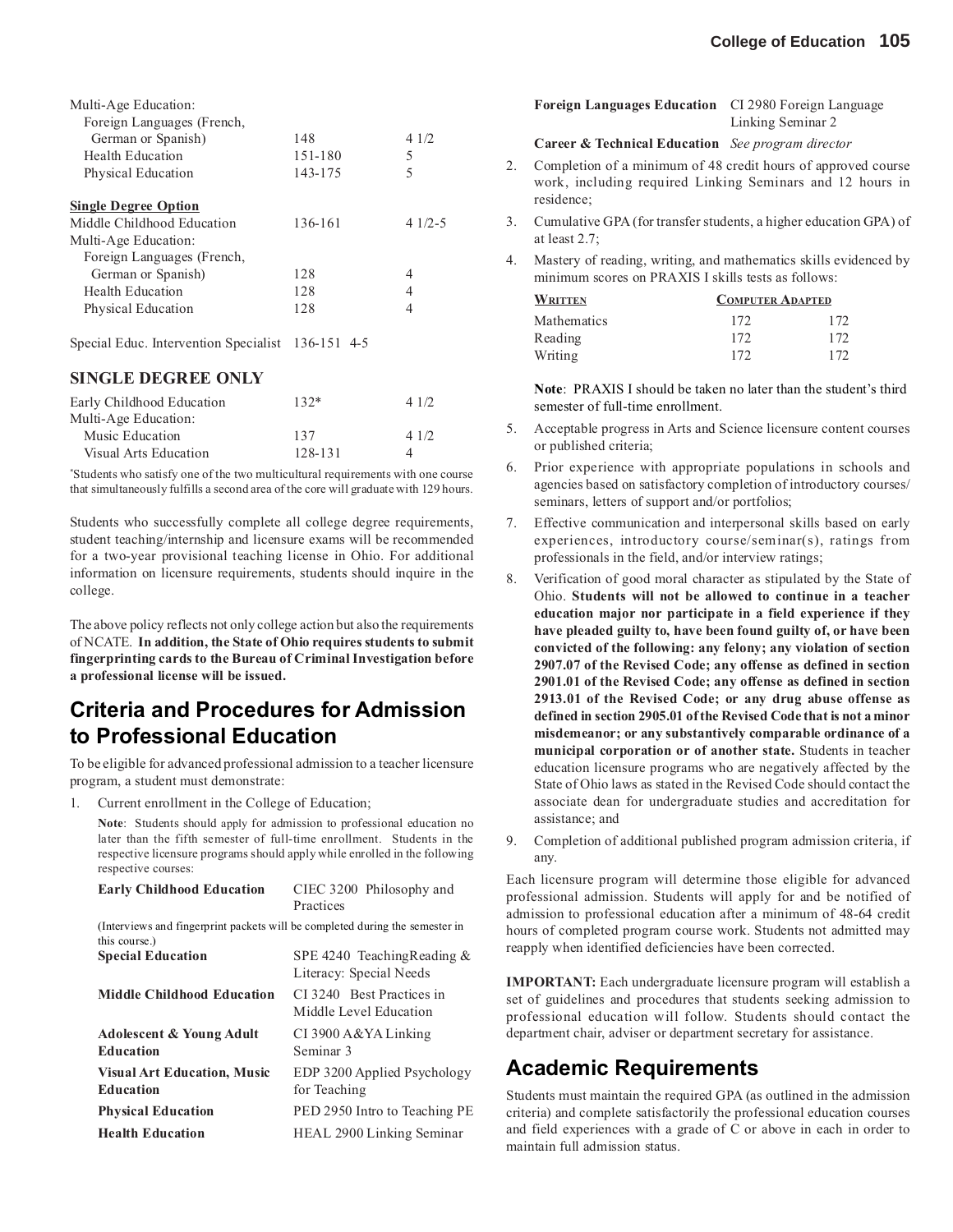## **Students with Transfer Credit**

Transfer students are required to complete all course work at The University of Toledo with a minimum of a 2.7 GPA overall, in professional education, and in all teaching fields. In addition, they must meet all requirements for admission to the professional education programs as outlined above. The GPA standards are for University of Toledo course work as well as for all other college course work attempted.

Transfer students must complete a minimum of 12 credit hours at The University of Toledo and must complete a total of at least 48 credit hours of course work before applying for admission to professional education. Students are responsible for initiating this application.

## **Field/Clinical Experiences**

Students who intend to be teachers can expect to spend extensive amounts of time in schools and community agencies as they progress through required professional courses and internship experiences. Introductory courses and exploratory seminars offered to students in the preteacher education program may include field experiences. Students may be required to assemble portfolio evidence of experience as they progress through their program.

## **Student Teaching/Internship Requirements**

To qualify for an assignment in student teaching/internship, a student must satisfy the following requirements:

- 1. Full admission to professional education;
- 2. Completion of a minimum of 100 credit hours;
- 3. Completion of 90 percent of the course work in the major area(s) of study;
- 4. Completion of all required prerequisite professional education courses including methods course(s) and satisfactory completion of all field experiences;
- 5. 2.7 GPA in major(s)/licensure area(s), professional education, University of Toledo GPA and overall as determined by the overall higher education GPA; and
- 6. Must meet Ohio's good moral Character requirement.

## **Admission to Student Teaching/Internships**

Admission to student teaching/internships will be determined by program faculty in cooperation with the college Office of Student Field Experiences. Students submit applications for student teaching/ internships to the Office of Student Field Experience. Applications must be submitted one year in advance.

Each student's credentials are reviewed and a preliminary recommendation is made. Final approval will not be granted until all course work and grades are reviewed during the semester immediately preceding the internship. A student must meet all minimum criteria and be approved by the departmental committee in order to begin student teaching/internship.

## **Student Teaching/Internship Assignments**

The staff of Student Field Experiences makes the assignment in keeping with the best learning situation for the individual student. Student teaching/internship is not offered in the summer, because it is not possible for students to complete the equivalent requirement.

## **Licensure**

## **Licensure Tests**

All students completing a teacher education licensure program are required to complete a series of licensure tests. These tests are required by the Ohio State Department of Education and NCATE. The required tests are listed below.

- **1. Preprofessional Skills Test (Praxis I).** Students are required to take the Praxis I and successfully pass all sections prior to full admission to professional education. It is recommended that this test be taken between completion of 32 and 64 credit hours of course work, either at a designated on-campus site or at a local testing center. Students are responsible for all test fees. Students may be permitted to retake one or more sections of the test and must pay all fees. Before retaking a test, a student should consult with an academic adviser for remedial assistance.
- **2. Praxis II.** The state of Ohio has adopted a series of licensure tests that all teacher education students must satisfactorily complete in order to be recommended for licensure. Tests are required in professional education and the subject content area(s). Students are required to register for these exams and to pay all testing fees. Information about tests, testing dates and location, test preparation and passing scores may be found in the department offices and in the college office.
- **3. Other** assessment instruments will be used throughout the program to assess students and also to provide information on the quality of the program.

## **Recommendation for Licensure**

Licensure to teach in the fields selected is made only upon the recommendation of the dean of the College of Education. The dean will recommend licensure to the Ohio State Department of Education only in the teaching fields in which the student meets all requirements as defined in this Catalog.

# **Academic Program Requirements**

The following program descriptions provide a general outline of each major program. **Program check-sheets are available in the College of Education office and provide specific individual course requirements and options for each major.**

Students should use the appropriate check-sheet to keep a record of completion of the respective program requirements.

For all single degree programs, the student must complete 128-161 total hours. With dual degree programs, all students must complete 148-217 total hours. Students should see an adviser for additional information on specific program requirements.

## **Early Childhood Education**

The early childhood education programs prepare students to work with children who are typically developing, at-risk, gifted, and mild-moderate special needs infants, toddlers, preschoolers, kindergartners and primary students in a variety of settings (ages 3-8/grades PreK-3).

*See Inclusive Early Childhood Teacher Licensure matrix.*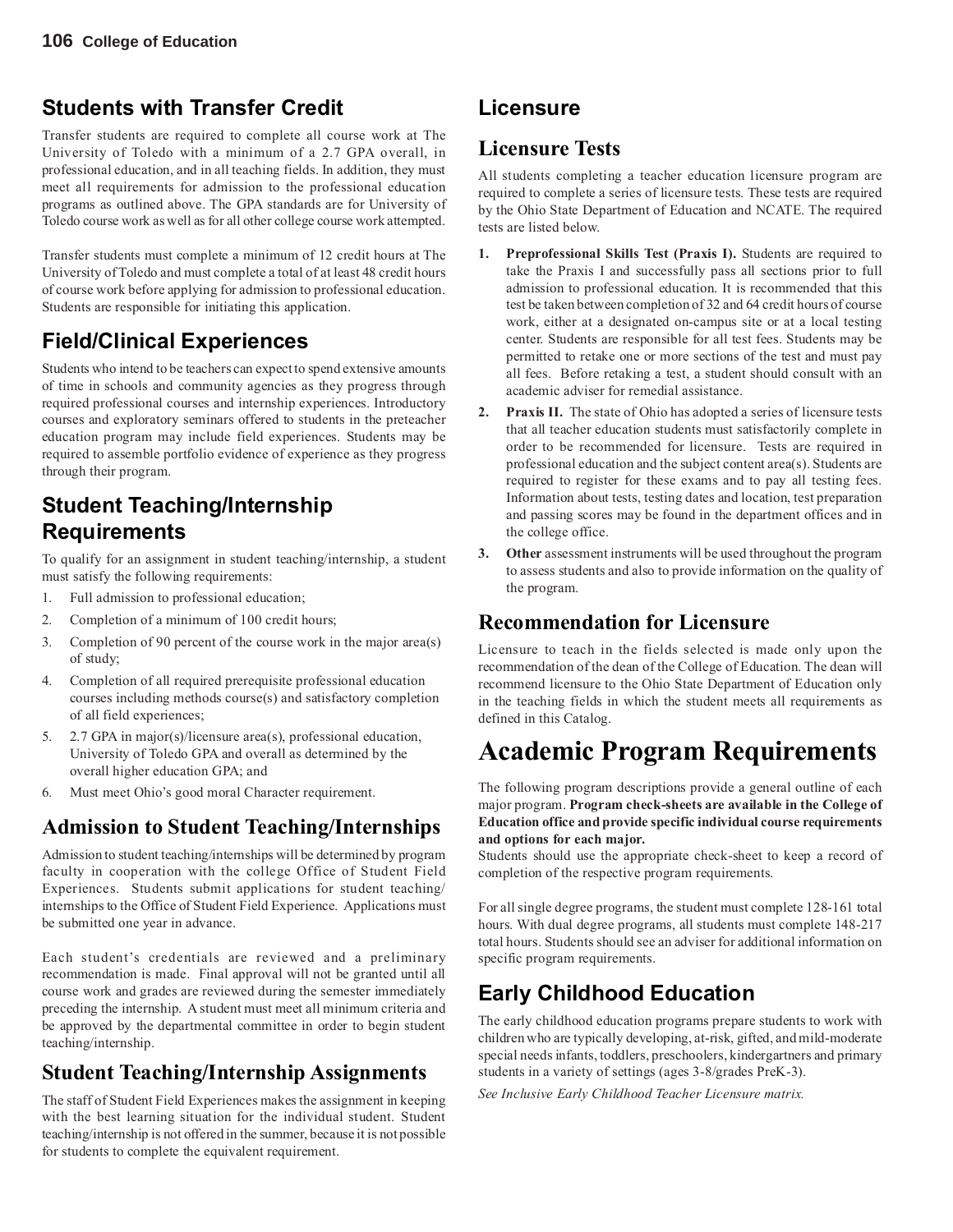## **University Core and General Education: 36 hour minimum**

## **Early Professional Courses: 10 hours**

(must be completed prior to making application for professional standing)

| <b>CIEC</b> | 1900 | Early Childhood Linking Seminar I  1           |
|-------------|------|------------------------------------------------|
|             |      | (must be taken concurrently with A&S course)   |
| <b>CIEC</b> | 2900 | Early Childhood Linking Seminar II  1          |
|             |      | (must be taken concurrently with $A&S$ course) |
| <b>CIET</b> | 2020 |                                                |
| <b>CIEC</b> | 3200 |                                                |

*The following courses are taken concurrently:*

EDP 3210 Early Childhood Develop: Typical .................2 *(Currently ERLY majors will complete this requirement by enrolling in EDP 4990/ERLY sections only.)*

SPED 3220 Early Childhood Develop: Atypical .................1

### **Cognate Courses: 9 hours**

(Must be completed before the final three semesters of program - professional standing not required.)

| <b>MED</b>         | $3030**$ |                                                                                                                                                                                                                                                                                                   |
|--------------------|----------|---------------------------------------------------------------------------------------------------------------------------------------------------------------------------------------------------------------------------------------------------------------------------------------------------|
| AED                | 3100     |                                                                                                                                                                                                                                                                                                   |
| <b>PED</b>         | 2450     |                                                                                                                                                                                                                                                                                                   |
| HEAL.              | 3100     |                                                                                                                                                                                                                                                                                                   |
| and a state of the |          | $\mathbf{r}$ , as $\mathbf{r}$ and $\mathbf{r}$ and $\mathbf{r}$ , and $\mathbf{r}$ are $\mathbf{r}$ and $\mathbf{r}$ and $\mathbf{r}$ are $\mathbf{r}$ and $\mathbf{r}$ are $\mathbf{r}$ and $\mathbf{r}$ are $\mathbf{r}$ and $\mathbf{r}$ are $\mathbf{r}$ and $\mathbf{r}$ are $\mathbf{r}$ a |

\*\*Has a prerequisite of MUS 2200 or comparable experience.

### **Professional Standing, Cognate and Liberal Arts**

(Must be completed before final three semesters in the program.)

### **Professional Standing required - 12 hours**

| <b>CIEC</b>   | 4350 |                                         |  |
|---------------|------|-----------------------------------------|--|
|               |      | (includes 24 hours of field experience) |  |
| CI.           | 3430 |                                         |  |
| CI.           | 3460 | Literacy & Reading Devel Young Chld 3   |  |
| <sup>CI</sup> | 4510 |                                         |  |

### **Liberal Arts Foundation: 23 hours**

All courses in this area must be in Arts and Sciences.

### **Cohort Semesters: 42 hours**

Professional standing required - Students must register for all courses listed under each cohort semester.

### **Cohort Semester 1: 10 hours**

| <b>CIEC</b>                        | 3350 |                                       |
|------------------------------------|------|---------------------------------------|
| <b>CIEC</b>                        | 3380 |                                       |
| <b>CIEC</b>                        | 3390 |                                       |
| <b>TSOC</b>                        | 3000 |                                       |
|                                    |      | <b>Cohort Semester 2: 16 hours</b>    |
| <b>CIEC</b>                        | 4070 |                                       |
| <b>CIEC</b>                        | 4480 |                                       |
| <b>CIEC</b>                        | 4490 | Integrative Seminar: Best Practices 2 |
| <b>SPED</b>                        | 4080 |                                       |
| <b>Cohort Semester 3: 16 hours</b> |      |                                       |

| CI/SPED 4900   |        |  |
|----------------|--------|--|
| $CI/SPED$ 4930 |        |  |
| CIEC –         | - 4920 |  |

Total semester hours: 132

## **Special Education**

Programs in special education prepare pre-service baccalaureate students for initial teacher licensure as intervention specialists. These specialists work with students (K-12/ages 5-21) with mild/moderate or moderate/ intensive educational needs. These include children and youth with specific learning disabilities, mental retardation, autism, physical and health impairments, attention deficit and hyperactivity disorders, emotional disturbance, and communication and language difficulties. Graduates may also be prepared to work with students (Pre-K-12/ages 3-21) with vision impairment. Preparation for Early Intervention Special Education and Adult Services occur at the graduate level. Majors in this program are prepared to teach in a variety of settings where services are provided to students requiring specialized interventions to experience success in the education environment.

## **University Core and General Education: 30 hour minimum**

## **Additional Requirements: 42 hours**

English Comp (above Comp II) .........................................................3 Foreign Language (must take one area – Sign Language accepted)14 Humanities/Fine Arts ......................................................................... 9 Social Science ......................................................................... 3 AED 4140 Art Ed/Special Child .......................................3 BIOL 2020 Human Form & Function ............................... 4 CI 3430 Phonics/Word ID .............................................3 HEAL 4400 Health Ed for Youth ........................................ 3

## **Prerequisite to Professional Education: 12 hours**

(Must be completed prior to submitting an application for professional standing.)

| <b>CIET</b> | 2020 | Multi-Media in Educational Environments  2                               |  |
|-------------|------|--------------------------------------------------------------------------|--|
| <b>SPED</b> | 2040 |                                                                          |  |
| <b>SPED</b> | 2910 | Cultural Diversity in Special Education 1                                |  |
| <b>SPED</b> | 3130 |                                                                          |  |
| <b>SPED</b> | 4240 |                                                                          |  |
|             |      | (Application for professional education standing occurs in this course.) |  |

Must complete PRAXIS I exam and receive a minimum score required by the College of Education of 172 in each test area and complete 48 hours with a 2.7 GPA or higher.

### **Professional Education: 38 hours**

| <b>EDP</b>  | 3280 | Foundations of Teaching/Learning3                          |
|-------------|------|------------------------------------------------------------|
| EDP         | 3290 |                                                            |
| <b>SPED</b> | 4060 | Specialized Intervention in Infancy &                      |
|             |      |                                                            |
| SPED        | 4110 | Curr/Meth Students w/Mod Needs 3                           |
| <b>SPED</b> | 4250 | Career/Voc Ed for Except. Youth 3                          |
| <b>SPED</b> | 4260 | Family/Professional Partnership 3                          |
| SPED        | 4340 |                                                            |
| TSOC        | 3000 |                                                            |
|             |      | <b>Final Semester/Senior Year (concurrent enrollment):</b> |
| <b>SPED</b> | 4930 |                                                            |
| <b>SPED</b> | 4600 | Professional Reflective Seminar 1                          |
|             |      |                                                            |

## **Options: Select one of the following:**

### **Mild-Moderate Intervention Specialist: 11 hours**

| CI        | 4000 | Principles of Curriculum Integration 3 |  |
|-----------|------|----------------------------------------|--|
| <b>CI</b> | 4010 |                                        |  |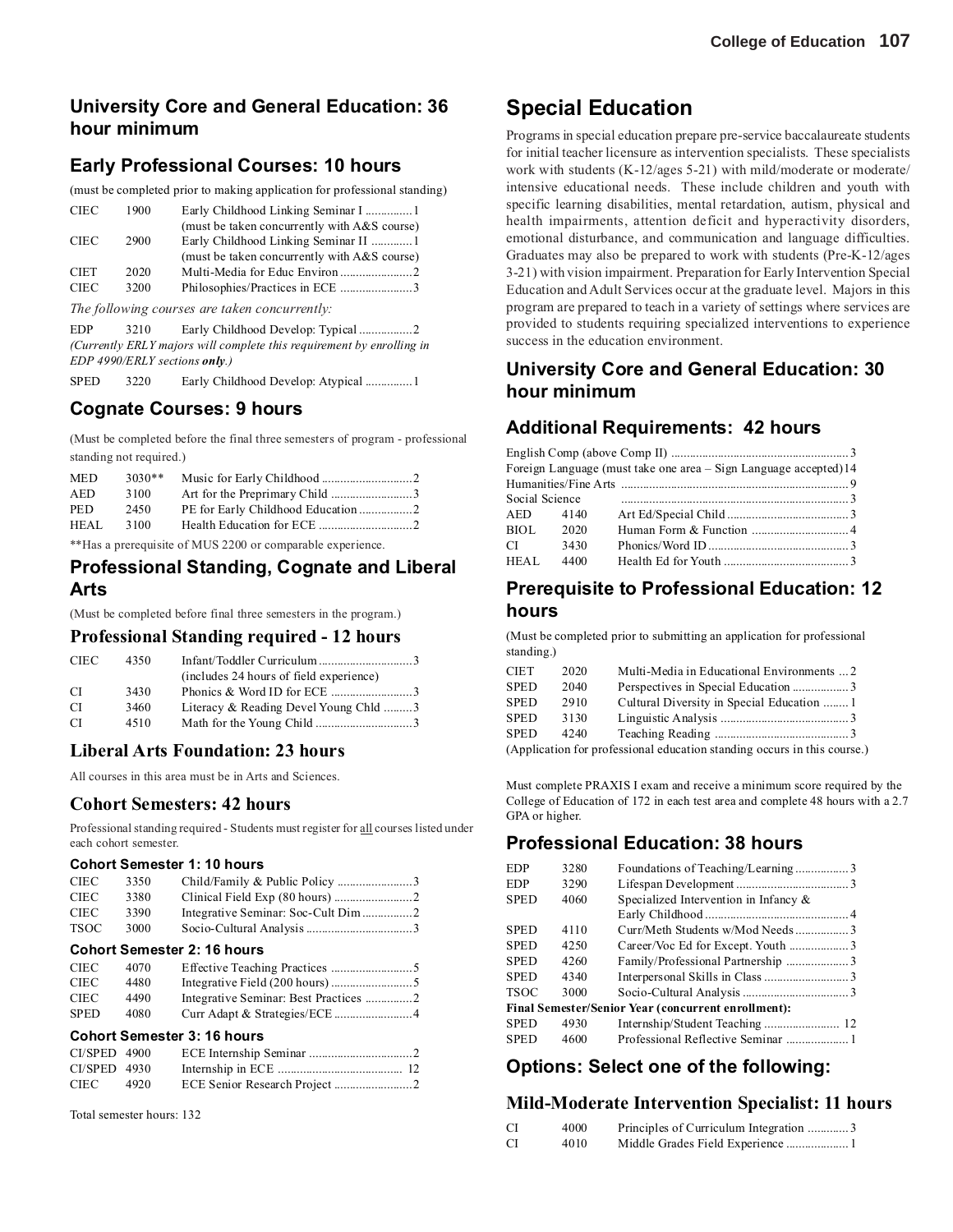### **Inclusive Early Childhood Teacher Licensure: B. Ed., Pre-kindergarten — Grade 3**

|                  | <b>Fall Semester</b>                                                                                                                                                                                                                                                  | <b>Spring Semester</b>                                                                                                                                                                                                                                                                                                                 | <b>Summer Semester</b>         |
|------------------|-----------------------------------------------------------------------------------------------------------------------------------------------------------------------------------------------------------------------------------------------------------------------|----------------------------------------------------------------------------------------------------------------------------------------------------------------------------------------------------------------------------------------------------------------------------------------------------------------------------------------|--------------------------------|
| Year One         | ENGL 1110 College Composition I<br>3<br>MATH 1210 Math for Education Majors<br>3<br>9<br>University Core Courses                                                                                                                                                      | 3<br>ENGL 1130 (or above) College Comp II<br>MATH 1220 Math for Education Majors II<br>3<br>CIET 2020 Multimedia in Educational<br>$\overline{2}$<br>Environments<br>CIEC 1900 Early Childhood Linking<br>Seminar I<br><b>University Core Courses</b><br>6                                                                             |                                |
| Year Two         | CIEC 2900 Linking Seminar<br><b>University Core Courses</b><br>6<br>3<br><b>MUS 2200</b><br>$4 - 5$<br>Cognate Courses - Select 2:<br>AED 3100 Art for Preprimary Child<br>HEAL 3100 Health Ed for ECE<br>PED 2450 PE for Early Childhood Ed.<br><b>Take Praxis I</b> | CIEC 3200 Philosophy/Practices in Early<br>3<br>Childhood Education<br>EDP 3210 Early Childhood Development:<br>$\overline{2}$<br>Typical<br>SPED 3220 Early Childhood Development:<br>Atypical<br>$\overline{2}$<br>MED 3030 Music for Early Childhood<br>$5-6$<br>Cognate/Liberal Arts Foundation<br>Apply for Professional Standing | Liberal Arts/Core Courses<br>6 |
| Year Three       | CIEC 4350 Infant/Toddler Curriculum<br>3<br>3<br>CI 4510 Math for the Young Child<br>$8-9$<br>Liberal Arts/Cognate Courses                                                                                                                                            | TSOC 3000 Socio/Cultural Analysis of<br>3<br>Teaching & Schools<br>CIEC 3350 Child/Family and Public Policy<br>3<br>2<br>CIEC 3380 Clinical Field Experience<br>2<br>CIEC 3390 Interdisciplinary Seminar<br>3<br>CI 3430 Phonics & Word ID for ECE<br>CI 3460 Literacy & Reading Dev. for<br>3<br>Young Children                       | <b>Liberal Arts</b><br>6       |
| <b>Year Four</b> | CI 4070 Effective Teaching Practices<br>5<br>SPED 4080 Curriculum Adaptation<br><b>Strategies</b><br>4<br>CIEC 4480 Integrative Field Experience<br>5<br>CIEC 4490 Integ Seminar: Best Practices<br>$\overline{2}$                                                    | CI 4930 Internship/Student Teaching<br>12<br>CI 4900 Seminar in Student Teaching<br>$\overline{2}$<br>CIEC 4920 Early Childhood Education<br>$\overline{2}$<br>Senior Research Project                                                                                                                                                 |                                |

### **B. Ed. — Intervention Specialist (Special Education): Mild/Moderate Educational Needs**

|                  | <b>Fall Semester</b>                                                                                                                                                                                                                                                                     | <b>Spring Semester</b>                                                                                                                                                                                                                               | <b>Summer Semester</b>                                                                                               |
|------------------|------------------------------------------------------------------------------------------------------------------------------------------------------------------------------------------------------------------------------------------------------------------------------------------|------------------------------------------------------------------------------------------------------------------------------------------------------------------------------------------------------------------------------------------------------|----------------------------------------------------------------------------------------------------------------------|
| Year One         | EAP 1000 Orientation to Education<br>1<br>3<br>ENGL 1110 College Composition I<br>MATH 1210 Mathematics for Education<br>3<br>Maiors I<br>University Core curriculum<br>9                                                                                                                | ENGL 1130 (or above) College Comp II<br>3<br>MATH 1220 Math for Education Majors II<br>3<br>CIET 2020 Multimedia in Ed. Environments 2<br>SPED 2910 Cult. Diversity & Dis.<br>1<br>University Core curriculum<br>6                                   |                                                                                                                      |
| Year Two         | BIOL 2020 Mammalian Form & Function<br>$\overline{4}$<br>SPED 3670 American Sign Language I or<br>Foreign Language requirement<br>3<br>SPED 2040 Special Ed Perspectives<br>3<br>University Core Courses<br>3<br><b>Humanities</b><br>3                                                  | SPED 3130 Linguistic Assessment<br>3<br>SPED 3680 American Sign Language II or<br>Foreign Language requirement<br>3<br>University Core Curriculum<br>3<br>3<br>ENGL Comp (above Comp II)<br>Social Science<br>3<br><b>Take Praxis I</b>              | Summer SPED offerings - Choose from:<br><b>SPED 2040</b><br><b>SPED 3130</b><br><b>SPED 3670</b>                     |
| Year Three       | SPED 4240 Teaching Reading & Literacy<br>3<br>SPED 3690 American Sign Language III or<br>Foreign Language requirement<br>4<br>CI 3430 Phonics<br>3<br>AED 4140 Art Ed for the Special Child<br>3<br>Humanities Core<br>3<br>Apply for Professional Admission                             | EDP 3290 Life Span Growth & Dev.<br>3<br>HEAL 4400 Health Problems of Youth<br>3<br>TSOC 3000 Socio/Cultural Analysis of<br>3<br>Teaching<br>SPED 3700 Sign Language IV or Foreign<br>Language Requirement<br>$\overline{4}$<br>Humanities Core<br>3 | Summer SPED offerings - Choose from:<br><b>SPED 3670</b><br><b>SPED 4060</b><br><b>SPED 4250</b><br><b>SPED 4260</b> |
| <b>Year Four</b> | CI 4000 Principles of Curr. Integration<br>3<br>CI 4010 Middle Grades Field Exp.<br>$\mathbf{1}$<br>EDP 3280 Foundations & Teaching<br>3<br>SPED 4060 Spec Intv Infancy & E Chd<br>4<br>SPED 4250 Teaching Career & Voc Skills<br>w/Disabilities<br>3<br>University Core Curriculum<br>3 | SPED 4100 Field Prac. - Mild & Mod.<br>4<br>3<br>SPED 4110 Curr/Methods<br>SPED 4260 Family & Professional<br>Partnership in Sp Ed<br>3<br>SPED 4340 Interpersonal Skills<br>3<br>SPED 4370 Curr & Methods for Mild<br>3                             | Summer SPED offerings - Choose from:<br><b>SPED 3670</b><br><b>SPED 4060</b><br><b>SPED 4250</b><br><b>SPED 4260</b> |
| <b>Year Five</b> | $\overline{2}$<br>SPED 4930 Student Teaching in Sp Ed.<br>SPED 4600 Professional Reflective<br>Seminar<br>1                                                                                                                                                                              |                                                                                                                                                                                                                                                      |                                                                                                                      |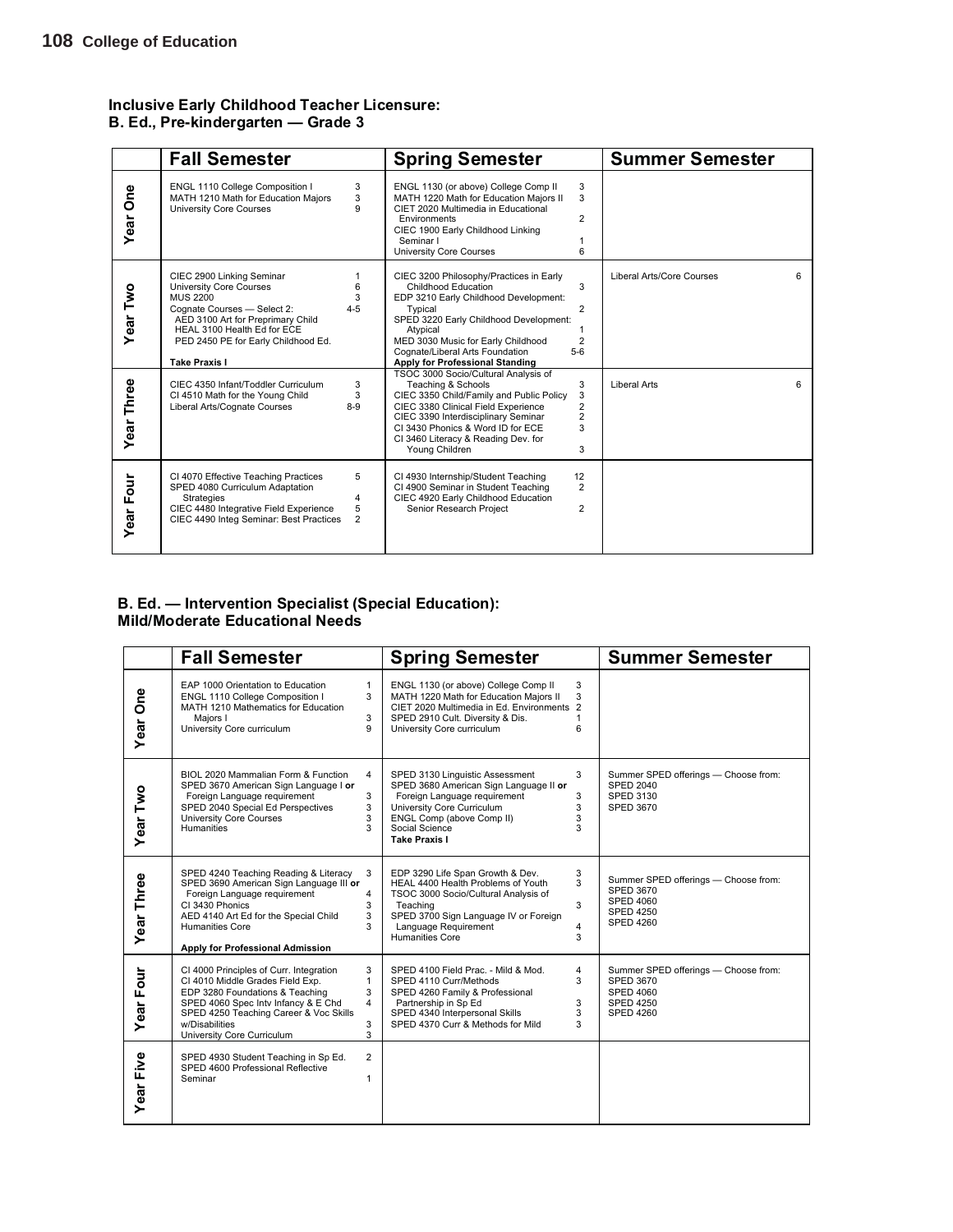| <b>SPED</b> | 4100 |  |
|-------------|------|--|
| <b>SPED</b> | 4370 |  |

*See the Mild-Moderate Intervention Specialist matrix.*

### **Moderate-Intensive Intervention Specialist: 13 hours**

| <b>SLP</b>  | 4440 |                                  |  |
|-------------|------|----------------------------------|--|
| <b>SPED</b> | 3670 |                                  |  |
| <b>SPED</b> | 4120 | Teaching Students with Intensive |  |
|             |      |                                  |  |
| <b>SPED</b> | 4130 |                                  |  |
|             |      |                                  |  |

*See the Moderate-Intensive Intervention Specialist matrix.*

### **Vision Intervention Specialist: 24 hours**

| <b>CI</b>   | 4000 | Principles of Curriculum Integration  1        |
|-------------|------|------------------------------------------------|
| <b>CI</b>   | 4010 | Middle Grades Field Experience 3               |
| <b>SPED</b> | 3850 |                                                |
| <b>SPED</b> | 3860 |                                                |
| <b>SPED</b> | 4100 |                                                |
| <b>SPED</b> | 4800 |                                                |
| <b>SPED</b> | 4810 |                                                |
| <b>SPED</b> | 4870 | Education of the Blind and Visually Impaired 3 |
| <b>SPED</b> | 4880 | Technology/Independent Liv Skills 3            |
|             |      |                                                |

*See the Vision Intervention Specialist matrix.*

## **School Speech-Language Pathology**

Licensure in speech-language pathology requires completion of a master's degree, both for school and clinical practice. The undergraduate program provides a significant portion of the total baccalaureate-master's preparation program. Students interested in this program should consult the department chair or undergraduate dean in the College of Health and Human Services.

## **Middle Childhood Education**

The middle childhood education program prepares students to teach elementary middle grade students, middle school students, and junior high students in two licensure areas to be chosen from among the following: Reading and Language Arts, Mathematics, Social Studies, and/or Science (ages 8-14/grades 4-9). *See the Middle Childhood matrix.*

## **Single Degree: B.Ed.**

## **University Core and General Education: 27 hour minimum**

### **Professional Education: 59 hours**

| <b>CI</b>   | 1900 | Linking Seminar: Intro Middle Grades Educ  1          |
|-------------|------|-------------------------------------------------------|
| <b>CIET</b> | 2020 | Multimedia in Educational Environments 2              |
|             |      |                                                       |
| CI.         | 2900 | Linking Seminar Diversity & Books                     |
| CI          | 2910 | Linking Seminar Study Tours                           |
| CI.         | 2920 | Linking Seminar Case Studies & Field                  |
|             |      |                                                       |
| CI.         | 2930 | Linking Seminar: Arts & Science / Math                |
| CI.         | 2940 | Linking Seminar: Arts & Science / Science             |
| CI.         | 2950 | Linking Seminar: Arts & Science / Social Studies      |
| CI.         | 2960 | Linking Seminar: Arts & Science / Reading - Lang Arts |

## **Methods/Middle Grades Licensure Concentration: 54 hours**

|                  | AED/MED 4230 |                                            |  |
|------------------|--------------|--------------------------------------------|--|
| СI               | 3240         |                                            |  |
| СI               | 3440         |                                            |  |
| СI               | 4000         | Principles Curr Integration/Middle Child 3 |  |
| СI               | 4010         |                                            |  |
| СI               | 4290         | Middle Grades Methods/Field Exp 2          |  |
| СI               | 4400         |                                            |  |
| СI               | 4900         |                                            |  |
| СI               | 4930         | Middle Grades Internship  12               |  |
|                  |              |                                            |  |
| СI               | 4250         | Methods/Middle Grades/Math                 |  |
| СI               | 4260         | Methods/Middle Grades/Science              |  |
| СI               | 4270         | Methods/Middle Grades/Social Studies       |  |
| СI               | 4280         | Methods/Middle Grades/Lang Arts            |  |
| <b>CMHS 4580</b> |              |                                            |  |
| <b>EDP</b>       | 3240         |                                            |  |
| <b>HEAL</b>      | 4400         |                                            |  |
| <b>SPED</b>      | 4030         | Ed Stud w/Disabilities Middle Grades 3     |  |
| TSOC             | 3000         |                                            |  |
|                  |              |                                            |  |

## **Licensure Areas: Select two**

Students will concentrate in two licensure areas and will complete course work in each area. Up to 4 hours can also be used to fulfill the core curriculum.

### **Mathematics (26 hours)**

| CI 4550          |  |  |
|------------------|--|--|
| <b>MATH 2600</b> |  |  |
| <b>MATH 2620</b> |  |  |
| MATH 3440        |  |  |
| <b>MATH 3510</b> |  |  |
| MATH 3520        |  |  |
| MATH 1850        |  |  |
| MATH 1860        |  |  |
|                  |  |  |

### **Social Studies (24 hours)**

## **Economics**

| <b>ECON 1200</b> |                   |                                     |  |
|------------------|-------------------|-------------------------------------|--|
| Sociology        |                   |                                     |  |
| <b>SOC</b>       | 2640              |                                     |  |
|                  | <b>Humanities</b> |                                     |  |
| HUM 3020         |                   |                                     |  |
| <b>History</b>   |                   |                                     |  |
|                  |                   |                                     |  |
| HIST 2110        |                   | Tracing Your Family                 |  |
| HIST 2280        |                   | Toledo: Emergence/City 1750-1880    |  |
| HIST 2290        |                   | Toledo: Metropolitan Era 1880-1980  |  |
| <b>HIST</b>      | 3290              | Ohio History                        |  |
|                  | U.S. History      |                                     |  |
|                  |                   |                                     |  |
| <b>HIST</b>      | 2340              | American Indian History             |  |
| <b>HIST</b>      | 3260              | African-American History from 1865  |  |
| HIST 3280        |                   | City & Metropolis in Modern America |  |
| <b>HIST</b>      | 3310              | Ethnic America                      |  |
| <b>HIST</b>      | 3410              | American Social History from 1850   |  |
| HIST             | 4200              | Colonial Foundations of US          |  |
| <b>HIST</b>      | 4230              | The Early Republic                  |  |
| <b>HIST</b>      | 4250              | Civil War & Reconstruction          |  |
| HIST             | 4280              | US Since 1945: Affluence & Annex    |  |
| <b>HIST</b>      | 4320              | Indians in Eastern North            |  |
| HIST             | 4370              | American Intellectual History II    |  |
| <b>HIST</b>      | 4430              | Slavery in America                  |  |
| <b>HIST</b>      | 4450              | American Labor & Working Class      |  |
| <b>HIST</b>      | 4460              | Women in American History           |  |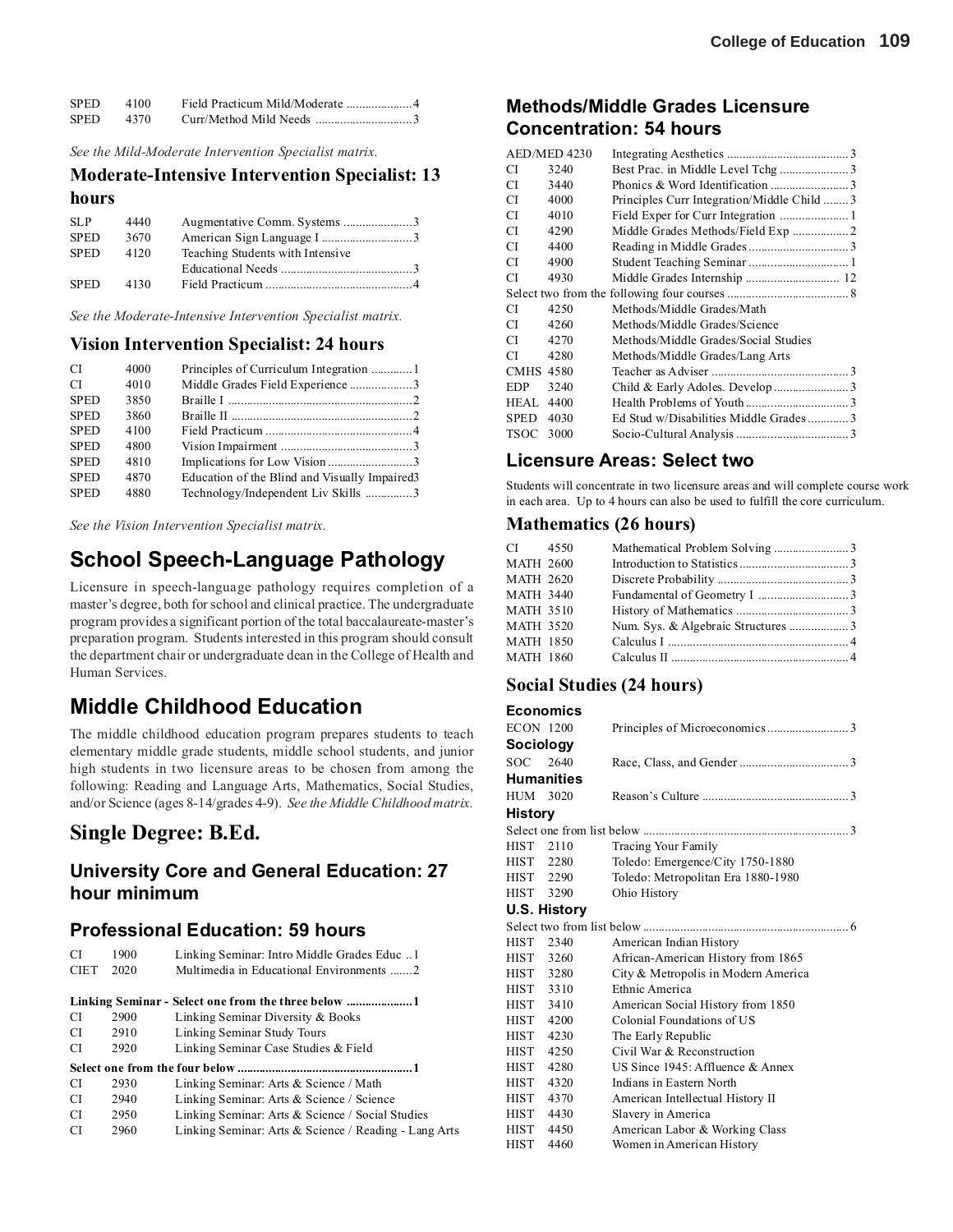### **B. Ed. — Intervention Specialist (Special Education): Moderate/Intensive Educational Needs**

|              | <b>Fall Semester</b>                                                                                                                                                                                                                                           | <b>Spring Semester</b>                                                                                                                                                                                                                                       | <b>Summer Semester</b>                                                                                                             |
|--------------|----------------------------------------------------------------------------------------------------------------------------------------------------------------------------------------------------------------------------------------------------------------|--------------------------------------------------------------------------------------------------------------------------------------------------------------------------------------------------------------------------------------------------------------|------------------------------------------------------------------------------------------------------------------------------------|
| Year One     | EAP 1000 Orientation to Education<br>$\mathbf{1}$<br>ENGL 1110 College Composition I<br>3<br>MATH 1210 Mathematics for Education<br>Majors I<br>3<br>University Core courses<br>9                                                                              | ENGL 1130 (or above) College Comp II<br>3<br>MATH 1220 Mathematics for Education<br>Majors II<br>3<br>$\overline{2}$<br>CIET 2020 Multimedia in Ed. Environ.<br>SPED 2910 Cult. Diversity & Dis.<br>1<br>6<br>University Core courses                        |                                                                                                                                    |
| Year Two     | BIOL 2020 Mammalian Form & Function<br>4<br>SPED 3670 American Sign Language I or<br>3<br>Foreign Language requirement<br>SPED 2040 Special Ed Perspectives<br>3<br>University Core course<br>3<br>Humanities course<br>3                                      | SPED 3130 Linguistic Assessment<br>3<br>SPED 3680 American Sign Language II or<br>Foreign Language requirement<br>3<br>University Core course<br>3<br>ENGL Comp (above Comp 2)<br>3<br>Social Science course<br>3<br><b>Take Praxis I</b>                    | Summer SPED offerings - Choose from:<br><b>SPED 2040</b><br><b>SPED 3130</b><br><b>SPED 3670</b>                                   |
| Year Three   | SPED 4240 Teaching Reading & Literacy<br>3<br>SPED 3690 American Sign Language III or<br>Foreign Language requirement<br>4<br>CI 3430 Phonics<br>3<br>AED 4140 Art Ed for the Special Child<br>3<br>Humanities course<br>3<br>Apply for Professional Admission | EDP 3290 Life Span Growth & Dev.<br>3<br>HEAL 4400 Health Problems of Youth<br>3<br>TSOC 3000 Socio-Cultural Analysis of<br>3<br>Teaching<br>SPED 3700 Sign Language IV or Foreign<br>Language Requirement<br>4<br>University Core course<br>3               | Summer SPED offerings - Choose from:<br>SLP 4440**<br><b>SPED 3670</b><br><b>SPED 4060</b><br><b>SPED 4250</b><br><b>SPED 4260</b> |
| Year<br>Four | EDP 3280 Foundations & Teaching<br>3<br>SPED 4060 Spec Intv Infancy & E Chd<br>4<br>SPED 4250 Teaching Career & Voc Skills<br>w/Disabilities<br>3<br>Humanities course<br>3                                                                                    | SPED 4110 Curr & Methods for Moderate<br>3<br>SPED 4120 Teaching Students - Intensive 3<br>SPED 4130 Field Prac. - Mod/ Intensive<br>$\overline{4}$<br>SPED 4260 Family & Professional Partnership<br>in Sp. Ed.<br>3<br>SPED 4340 Interpersonal Skills<br>3 | Summer SPED offerings - Choose from:<br>SLP 4440**<br><b>SPED 3670</b><br><b>SPED 4060</b><br><b>SPED 4250</b><br><b>SPED 4260</b> |
| Year Five    | SPED 4930 Student Teaching in Sp. Ed.<br>12<br>SPED 4600 Professional Reflective<br>Seminar<br>1                                                                                                                                                               |                                                                                                                                                                                                                                                              |                                                                                                                                    |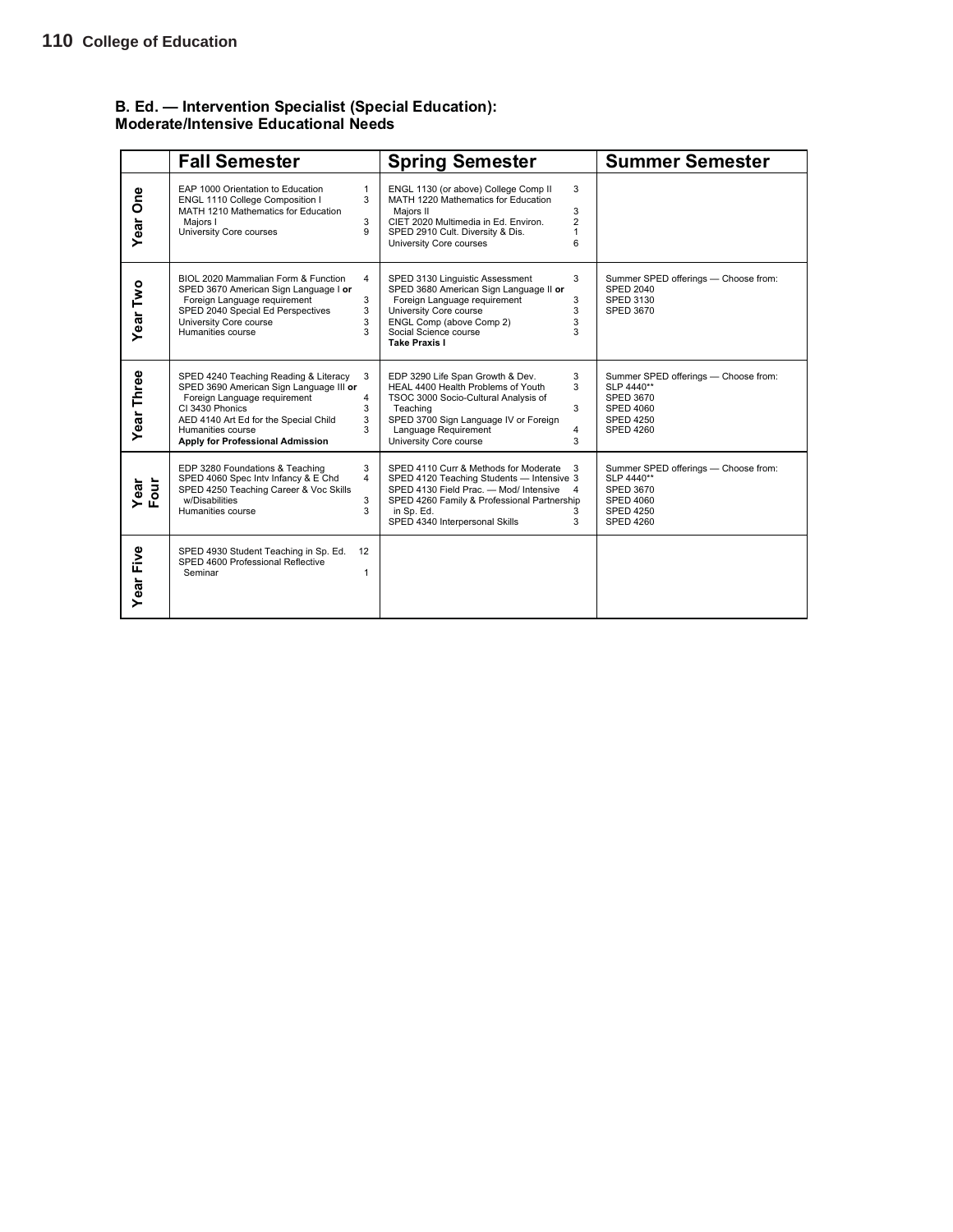### **B. Ed. — Intervention Specialist (Special Education): Vision Impaired**

|                   | <b>Fall Semester</b>                                                                                                                                                                                                                                  | <b>Spring Semester</b>                                                                                                                                                                                                                                           | <b>Summer Semester</b>                                                                                        |
|-------------------|-------------------------------------------------------------------------------------------------------------------------------------------------------------------------------------------------------------------------------------------------------|------------------------------------------------------------------------------------------------------------------------------------------------------------------------------------------------------------------------------------------------------------------|---------------------------------------------------------------------------------------------------------------|
| Year One          | EAP 1000 Orientation to Education<br>$\mathbf{1}$<br>ENGL 1110 College Composition I<br>3<br>MATH 1210 Mathematics for Education<br>3<br>Maiors I<br>University Core courses<br>9                                                                     | ENGL (or above) College Comp II<br>3<br>MATH 1220 Mathematics for Education<br>3<br>Majors II<br>$\overline{2}$<br>CIET 2020 Multimedia in Ed. Environ.<br>SPED 2910 Cult. Diversity & Dis.<br>1<br>University Core courses<br>6                                 |                                                                                                               |
| Year Two          | BIOL 2020 Mammalian Form & Function<br>$\overline{4}$<br>SPED 2040 Special Education<br>3<br>Perspectives<br>SPED 3670 American Sign Language I or<br>Foreign Language requirement<br>3<br>University Core courses<br>6                               | 3<br>ENGL Comp (above Comp II)<br>AED 4140 Art Ed for the Special Child<br>3<br>SPED 3130 Linguistic Assessment<br>3<br>SPED 3680 American Sign Language II or<br>Foreign Language requirement<br>3<br>University Core course<br>3<br><b>Take Praxis I</b>       | Summer SPED offerings - Choose from:<br><b>SPED 2040</b><br>SPED 3130<br><b>SPED 3670</b>                     |
| <b>Year Three</b> | 3<br>CI 3430 Phonics<br>SPED 3690 American Sign Language III or<br>Foreign Language requirement<br>4<br>SPED 4240 Teaching Reading & Literacy<br>3<br>Humanities courses<br>6<br>Apply for Professional Admission                                     | 3<br>EDP 3290 Life Span Growth & Dev.<br>HEAL 4400 Health Problems of Youth<br>3<br>SPED 3700 Sign Language IV or Foreign<br>Language Requirement<br>$\overline{4}$<br>SPED 4800 Vision Impairment<br>3<br>TSOC 3000 Socio-Cultural Analysis of<br>Teaching<br>3 | Summer SPED offerings - Choose from:<br><b>SPED 3670</b><br>SPED 4060<br><b>SPED 4250</b><br><b>SPED 4260</b> |
| Year Four         | CI 4000 Integrated Curriculum<br>3<br>CI 4010 Field<br>1<br>EDP 3280 Foundations/Teaching & Learning3<br>SPED 3850 Braille I<br>$\overline{2}$<br>SPED 4060 Spec Intv Infancy & E Chd<br>$\overline{4}$<br>SPED 4810 Implications for Low Vision<br>3 | SPED 4100 Field<br>4<br>SPED 4110 Curric & Methods for<br>Moderate<br>3<br>SPED 4260 Family & Prof Partnership<br>3<br>SPED 4340 Interpersonal Skills<br>3<br>Social Science course<br>3                                                                         | Summer SPED offerings - Choose from:<br>SPED 3670<br>SPED 4060<br><b>SPED 4250</b><br><b>SPED 4260</b>        |
| Year Five         | $\overline{2}$<br>SPED 3860 Braille II<br>SPED 4250 Teaching Career & Voc Skills<br>w/Disabilities<br>3<br>SPED 4870 Ed of Blind & Vision Impaired<br>3<br>3<br>SPED 4880 Tech & Indep. Skills<br>3<br>Humanities course                              | SPED 4600 Seminar in Sp Ed<br>$\mathbf{1}$<br>SPED 4930 Student Teaching in Sp Ed<br>12                                                                                                                                                                          |                                                                                                               |

## **Middle Childhood Education Program**

|                    | <b>Fall Semester</b>                                                                                                                                                                                                                                | <b>Spring Semester</b>                                                                                                                                                                                                       | <b>Summer Semester</b>                                                                                        |
|--------------------|-----------------------------------------------------------------------------------------------------------------------------------------------------------------------------------------------------------------------------------------------------|------------------------------------------------------------------------------------------------------------------------------------------------------------------------------------------------------------------------------|---------------------------------------------------------------------------------------------------------------|
| <b>One</b><br>Year | EAP 1000 Orientation<br>ENGL 1110 College Composition I<br>3<br>MATH 1210 (or higher) Math for Ed Majors 3<br><b>University Core Courses</b>                                                                                                        | ENGL 1130 (or above) College Comp II<br>3<br>MATH 1220 Math (or higher) for Ed Majors II3<br>CIET 2020 Multimedia in Ed Environments 2<br>CI 1900 Linking Seminar:<br>Intro to Middle Grades<br>6<br>University Core Courses |                                                                                                               |
| Year Two           | CI 2920 Linking Seminar<br>University Core Course<br>3<br>Licensure Content A Courses<br>6<br>Licensure Content B Courses<br>6                                                                                                                      | CI 2930 - 2960 Linking Seminar:<br>Arts & Sciences<br>1<br>Licensure Content A Courses<br>9<br>6<br>Licensure Content B Courses<br>Take PRAXIS I                                                                             | <b>University Core Courses</b><br>$0-6$<br>Licensure Content A Course<br>3<br>Licensure Content B Course<br>3 |
| Year Three         | CI 3240 Best Prac in Mid Level Teaching<br>3<br>CI 3440 Phonics for Middle Grades<br>3<br>Licensure Content A Courses<br>6<br>Licensure Content B Courses<br>3<br>Apply for Professional Admission                                                  | CI 4250/60/70/80 Mid School Meth<br>8<br>$\overline{2}$<br>CI 4290 Field Experience<br>3<br>CI 4400 Reading Middle Grades 3<br>EDP 3240 Child & Early Adol Development 3                                                     | Licensure Content A Course<br>6<br>9<br>Licensure Content B Courses                                           |
| Four<br>Year       | 3<br>AED/MED 3240 Aesthetic Experiences<br>3<br>CHSE 4580 Teacher as Advisor<br>CI 4000 Curriculum Integration Principles<br>3<br>CI 4010 Field Experience<br>HEAL 4400 Health Problems for Youth<br>3<br>3<br>SPED 4030 Students with Disabilities | CI 4930 Internship/Student Teaching<br>12<br>CI 4900 Seminar in Student Teaching<br>$\mathbf{1}$<br>TSOC 3000 Socio/Cultural Foundations<br>3                                                                                |                                                                                                               |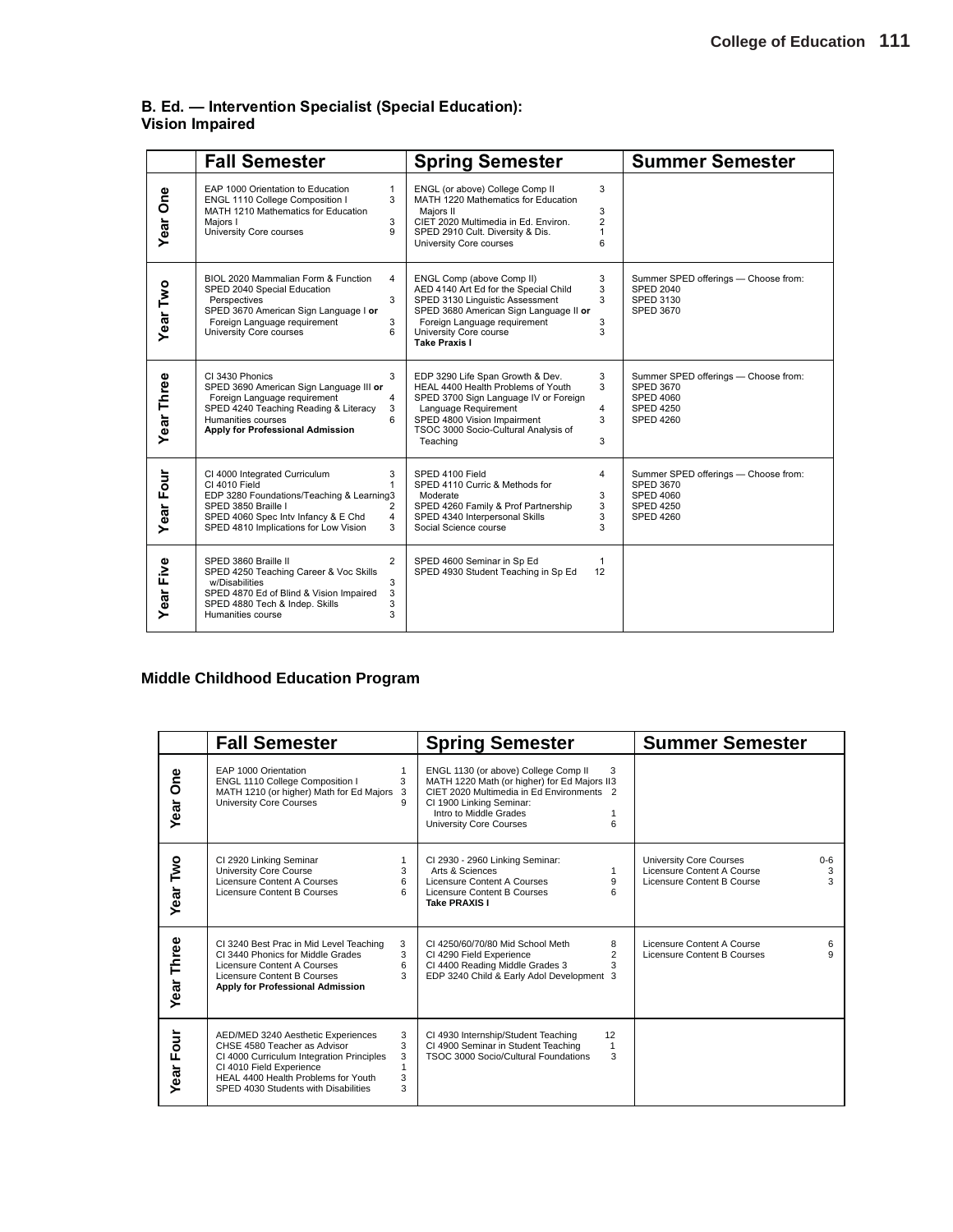### **112 College of Education**

### **European History**

| HIST      | 3100                       | European Middle Ages I                   |
|-----------|----------------------------|------------------------------------------|
| HIST      | 3530                       | 20th Century Germany                     |
| HIST 4040 |                            | Europe in the 16th/17th Centuries        |
| HIST 4080 |                            | Age of Revolution                        |
| HIST 4090 |                            | Europe 1850-1918                         |
| HIST 4100 |                            | Europe Since World War I                 |
| HIST 4150 |                            | Critics of Victorian Society             |
| HIST 4170 |                            | British Empire: For and Against          |
| HIST 4460 |                            | Imperial Russia 1700-1917                |
| HIST 4510 |                            | European Diplomacy 1815-present          |
| HIST 4620 |                            | Central Europe                           |
| HIST      | 4760                       | Colonial & Imperialism 19th & 20th Cent. |
|           | <b>Non-Western Studies</b> |                                          |
|           |                            |                                          |
| GEPL 3120 |                            | Geography of Asia                        |
| GEPL      | 3220                       | Geography of Africa                      |
| HIST      | 4470                       | Mexico                                   |
| HIST 4530 |                            | History/Middle East Since 1500           |
| HIST 4570 |                            | Africa to 1800                           |
| HIST 4720 |                            | Modern Chinese History                   |
| HIST      | 4740                       | Modern Japanese History                  |
|           |                            |                                          |

### **Reading and Language Arts (33 hours)**

| $CI$ 4320        |                   |  |
|------------------|-------------------|--|
| $CI$ 4360        |                   |  |
| <b>COMM 2000</b> |                   |  |
| <b>ENGL 2010</b> |                   |  |
| <b>ENGL 3000</b> | Human Language or |  |
| <b>ENGL 3150</b> |                   |  |
| <b>ENGL 3280</b> |                   |  |
| <b>ENGL 3600</b> |                   |  |
| <b>ENGL 3770</b> |                   |  |
| <b>ENGL 3980</b> |                   |  |
| <b>ENGL 4090</b> |                   |  |
| <b>ENGL 4340</b> |                   |  |
|                  |                   |  |

### **Science (26-33 hours)**

### **Life Sciences**

| BIOL             | 1120                     |                                     |  |
|------------------|--------------------------|-------------------------------------|--|
| BIOL             | 1140                     | Bio Aspects/Hum Consciousness 3     |  |
| BIOL             | 1150                     |                                     |  |
| <b>EEES</b>      | 1130                     |                                     |  |
| <b>EEES</b>      | 3050                     |                                     |  |
|                  | <b>Physics/Chemistry</b> |                                     |  |
|                  |                          |                                     |  |
| <b>CHEM 1210</b> |                          |                                     |  |
| <b>CHEM 1220</b> |                          |                                     |  |
| <b>CHEM 1230</b> |                          |                                     |  |
| <b>CHEM 1260</b> |                          | Chemistry for Life Science I Lab  1 |  |
| <b>CHEM 1270</b> |                          | Chemistry for Life Science II Lab 1 |  |
| <b>CHEM 1280</b> |                          |                                     |  |
| <b>NASC</b>      | 1100                     |                                     |  |
| <b>NASC</b>      | 1110                     |                                     |  |
| <b>PHYS</b>      | 1050                     |                                     |  |
| <b>PHYS</b>      | 1300                     |                                     |  |
| <b>PHYS</b>      | 1310                     |                                     |  |
| <b>PHYS</b>      | 1320                     |                                     |  |
| <b>PHYS</b>      | 1330                     |                                     |  |
|                  |                          | <b>Earth/Space Science</b>          |  |
|                  |                          |                                     |  |
| ASTR             | 1010                     |                                     |  |
| ASTR             | 2010                     |                                     |  |
| <b>ASTR</b>      | 2020                     |                                     |  |

| ASTR 2050        |                          |                               |  |
|------------------|--------------------------|-------------------------------|--|
| EEES             | 1010                     |                               |  |
| <b>EEES</b>      | 1020                     |                               |  |
| EEES             | 1030                     |                               |  |
| <b>EEES</b>      | 1040                     |                               |  |
|                  | <b>Science Electives</b> |                               |  |
|                  |                          |                               |  |
| ASTR             | 4800                     |                               |  |
| EEES             | 3000                     |                               |  |
| GEPL 3540        |                          |                               |  |
| GEPL 3610        |                          |                               |  |
| <b>HEAL 1500</b> |                          |                               |  |
| <b>HEAL 2800</b> |                          |                               |  |
| <b>HEAL 3300</b> |                          |                               |  |
| HEAL             | 3600                     |                               |  |
| HEAL.            | 3800                     |                               |  |
| PHIL.            | 3180                     |                               |  |
| PHIL             | 3310                     |                               |  |
| <b>RED</b>       | 1400                     | Camping & Outdoor Education 3 |  |
| SOC              | 4580                     |                               |  |
|                  |                          |                               |  |

## **Dual Degree: B.Ed. and B.A.**

Students wishing to earn the bachelor of arts degree with a major in general studies may do so by completing all the requirements outlined above and, in addition, complete the following:

## **Additional General Education**

Students are required to complete **two** "Writing Across the Curriculum" courses, **at least one** of which must be completed within the **student's licensure areas***,* and **no more than one** may be taken to fulfill the **University core curriculum**. These courses are designated by the letters 'WAC' appearing after the course title in the Schedule of Classes, e.g., GEPL 2030 Cultural Geography - WAC.

Please be certain to visit your adviser in the College of Arts and Sciences; only he/she can approve the coursework necessary to fulfill the requirements for the bachelor of arts degree.

## **Adolescent & Young Adult Education**

The adolescent program prepares students to teach junior high and high school students, grades 7-12, in a single academic area—Integrated Language Arts, Integrated Mathematics, Integrated Social Studies or one of nine science options.

All adolescent and young adult licensure programs are dual degree. They lead both to the bachelor of education degree and also to the appropriate bachelor of arts or bachelor of science degree:

- Integrated Language Arts B.Ed. and B.A., English with a concentration in general literature or writing
- Integrated Mathematics B.Ed. and B.A., mathematics
- Integrated Social Studies B.Ed. and B.A., history
- Sciences B. Ed. and B.S., biology, chemistry, geology or physics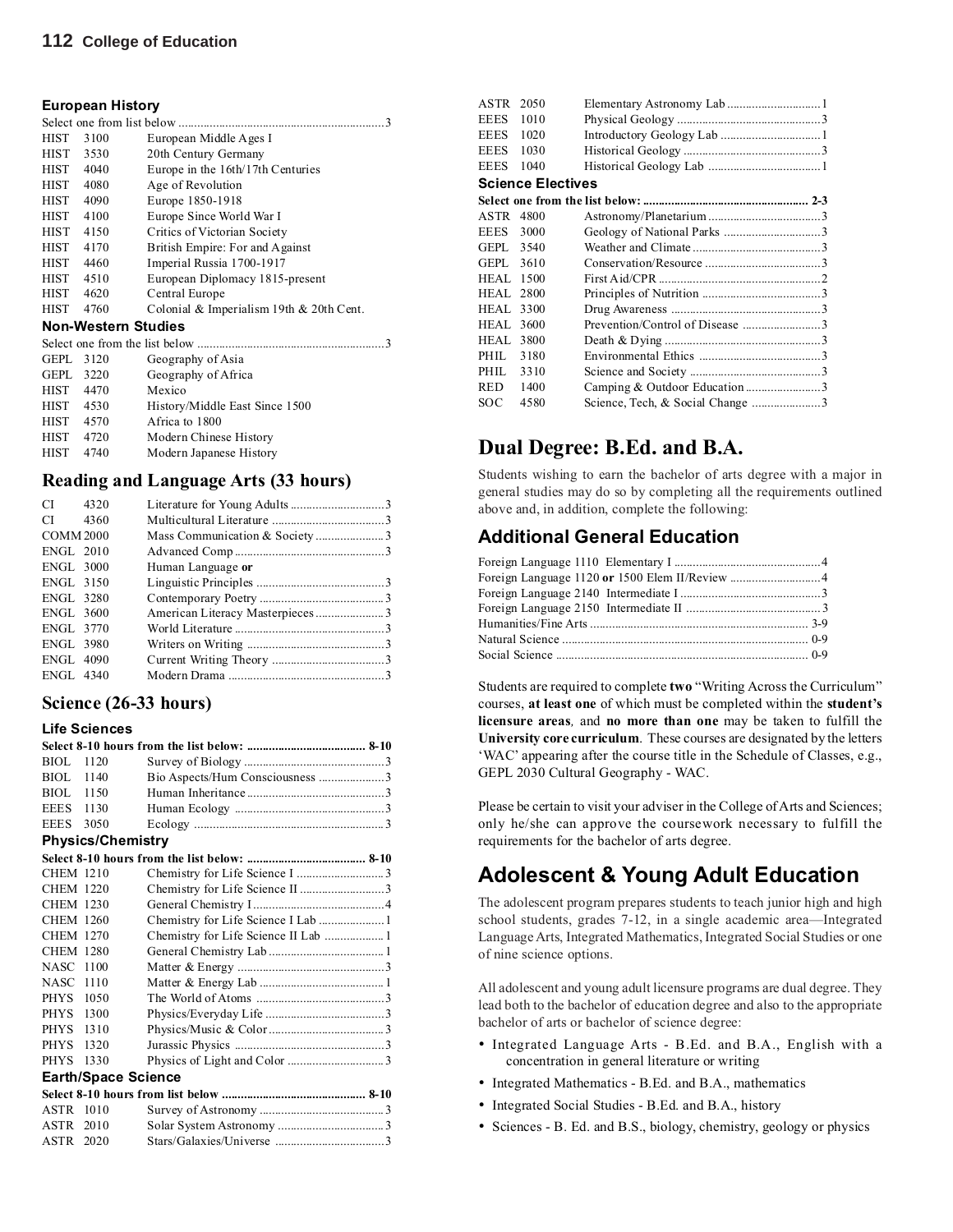## **University Core and General Education: 33 hours**

## **Additional General Education: 23-29 hours**

## **WAC: 6 hours (Select two courses)**

Courses vary from year-to-year and are listed on the College of Arts and Science Web site. Courses can also be selected in consultation with the Arts and Sciences adviser. One course **must** be from your content area and the other course either in content or out.

### **Preprofessional Education: 5 hours**

| CI.         | 1910. | Linking Seminar I: Comm Skills in the Discipline  1   |
|-------------|-------|-------------------------------------------------------|
| -CI         | 2970  | Linking Seminar I: School Environ/Phil of Teaching  1 |
| CI.         | 3900  | Linking Seminar II: Discip Content and Sec Curric.  1 |
| <b>CIET</b> | 2020  |                                                       |

## **Integrated Language Arts**

*See the Adolescent and Young Adult Education Language Arts matrix.*

## **Professional Education: 43 hours**

| <b>EDP</b>    |      |                                                       |
|---------------|------|-------------------------------------------------------|
| <b>SPED</b>   | 4020 |                                                       |
| CI.           | 3240 | Best Prac Mid Level Teaching for "ADOL" majors  3     |
| CI.           | 3110 | Secondary Field Experience I (coreq. with CI 3240)  2 |
| <b>TSOC</b>   | 3000 |                                                       |
| <b>CI</b>     | 4150 |                                                       |
| <b>CI</b>     | 4190 | Secondary Field Experience II (coreq. with CI 4150)3  |
| CI.           |      |                                                       |
| CI.           | 4320 |                                                       |
| CI.           | 4440 |                                                       |
| CI.           | 4910 |                                                       |
| <sup>CI</sup> | 4930 |                                                       |

## **Content Area with General Literature Concentration: 47-48 hours**

| ENGL 2010        |                                                              |  |
|------------------|--------------------------------------------------------------|--|
| <b>ENGL 3150</b> |                                                              |  |
| ENGL 3750        |                                                              |  |
| ENGL 3770        |                                                              |  |
| <b>ENGL 3790</b> |                                                              |  |
| <b>ENGL 3810</b> |                                                              |  |
| ENGL 4090        |                                                              |  |
| ENGL 4100        |                                                              |  |
|                  |                                                              |  |
|                  |                                                              |  |
|                  |                                                              |  |
|                  |                                                              |  |
| COMM 3830        |                                                              |  |
| COMM4110         |                                                              |  |
|                  | Choose one of the following: COMM 2100, 2150, 2600, 3610 3-4 |  |

## **Writing Concentration Option: 6 additional hours**

Choose two: ENGL 3010, 3050, 3800, 4030, 4070, 4080 ................ 6

## **Integrated Mathematics**

*See the Adolescent and Young Adult Education Math matrix.*

## **Professional Education: 43 hours**

| <b>EDP</b>  |      |                                                       |  |
|-------------|------|-------------------------------------------------------|--|
|             |      |                                                       |  |
| <b>SPED</b> | 4020 |                                                       |  |
| CI.         | 3240 | Best Prac Mid Level Teaching for "ADOL" majors  3     |  |
| CI          | 3110 | Secondary Field Experience I (coreq. with CI 3240)  2 |  |
| <b>TSOC</b> | 3000 |                                                       |  |
| CI.         | 4160 |                                                       |  |
| CI.         | 4190 | Secondary Field Experience II (coreq. with CI 4160)3  |  |
| CI          |      |                                                       |  |
| CI.         | 4550 |                                                       |  |
| <b>CI</b>   | 4570 |                                                       |  |
| <b>CI</b>   | 4910 |                                                       |  |
| <b>CI</b>   | 4930 |                                                       |  |
|             |      |                                                       |  |

## **Mathematics Content: 41-42 hours**

| <b>MATH 1780</b> |                           |  |
|------------------|---------------------------|--|
| <b>MATH 1860</b> | Calculus II or            |  |
| <b>MATH 1880</b> |                           |  |
| <b>MATH 2850</b> | Elem Multivar Calc III or |  |
| <b>MATH 2880</b> |                           |  |
| <b>MATH 1890</b> |                           |  |
| <b>MATH 3190</b> |                           |  |
| <b>MATH 3860</b> | Differential Equations or |  |
| <b>MATH 3880</b> |                           |  |
| <b>MATH 3320</b> | Intro Abstract Algebra or |  |
| <b>MATH 4330</b> |                           |  |
| <b>MATH 3610</b> | Statistical Methods or    |  |
| <b>MATH 4680</b> |                           |  |
| <b>MATH 4300</b> | Linear Algebra I or       |  |
| <b>MATH 4350</b> |                           |  |
| <b>MATH 3440</b> |                           |  |
| <b>MATH 3450</b> |                           |  |
| <b>MATH 3200</b> |                           |  |
| <b>MATH 3510</b> |                           |  |
| MATH 4380        |                           |  |
|                  |                           |  |

NOTE: At least three mathematics courses must be taken at the 4000 level. At least one of MATH 1880, 2880, or 3880 must be taken.

## **Integrated Social Studies**

*See the Adolescent and Young Adult Education Social Studies matrix.*

## **Professional Education: 40 hours**

| <b>EDP</b>  |      |                                                       |  |
|-------------|------|-------------------------------------------------------|--|
| <b>SPED</b> | 4020 |                                                       |  |
| CI.         | 3240 | Best Prac Mid Level Teaching for "ADOL" majors  3     |  |
| CI          | 3110 | Secondary Field Experience I (coreq. with CI 3240)  2 |  |
| <b>TSOC</b> | 3000 |                                                       |  |
| <b>CI</b>   | 4180 |                                                       |  |
| СI          | 4190 | Secondary Field Experience II (coreq. with CI 4180)3  |  |
| CI          |      |                                                       |  |
| СI          | 4720 |                                                       |  |
| СI          | 4910 |                                                       |  |
| СI          | 4930 |                                                       |  |
|             |      |                                                       |  |

## **Social Studies Content: 33 hours**

| HIST 2000 |  |  |
|-----------|--|--|
| HIST 4680 |  |  |
| HIST 4400 |  |  |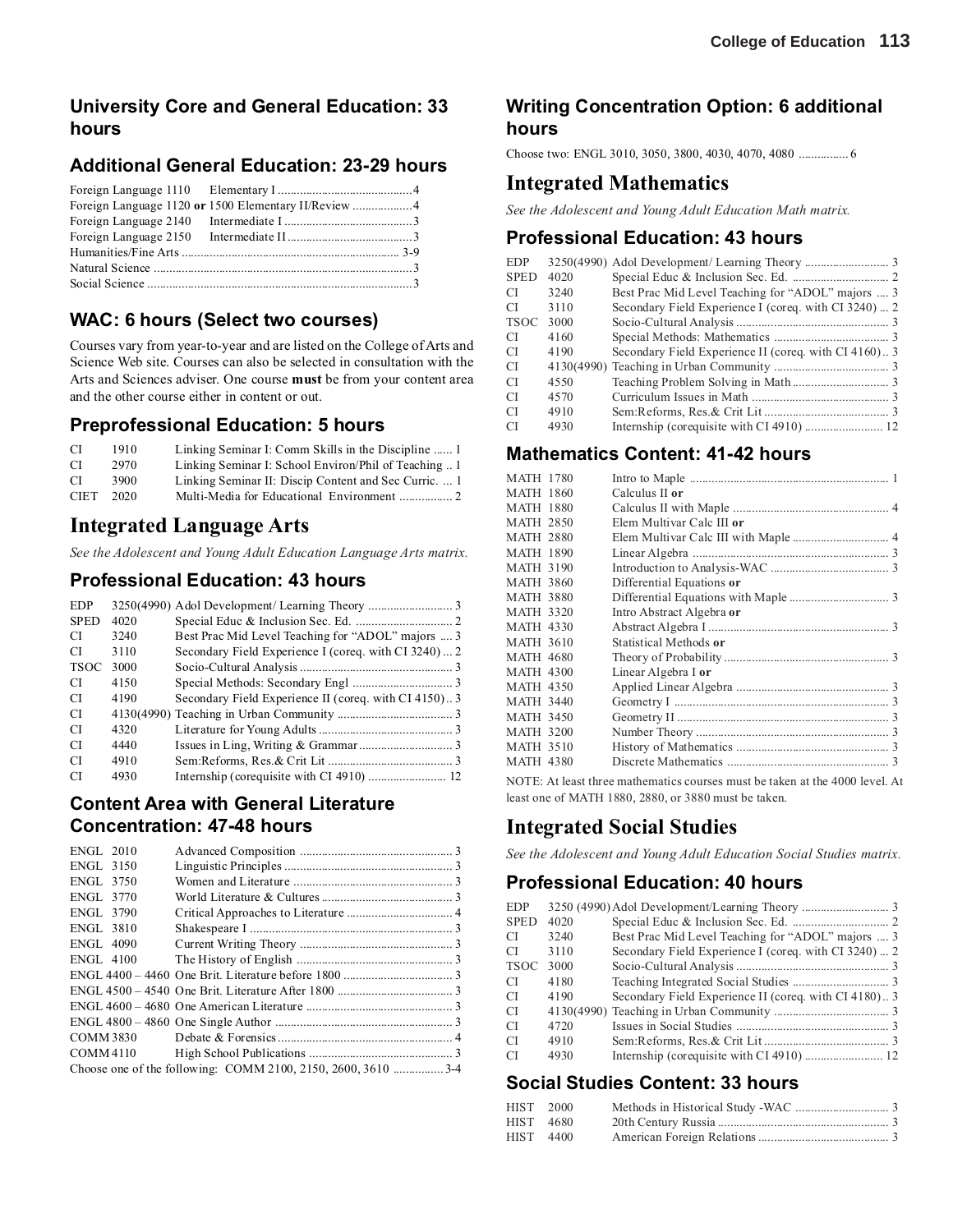### **Adolescent & Young Adult Teacher Licensure: Integrated 7-12 Language Arts B. A. English & B. Ed.**

|            | <b>Fall Semester</b>                                                                                                                                                                                |                            | <b>Spring Semester</b>                                                                                                                                              |                                    | <b>Summer Semester</b>                                                                                                                                     |
|------------|-----------------------------------------------------------------------------------------------------------------------------------------------------------------------------------------------------|----------------------------|---------------------------------------------------------------------------------------------------------------------------------------------------------------------|------------------------------------|------------------------------------------------------------------------------------------------------------------------------------------------------------|
| Year One   | EAP 1000 Orientation to Education<br>MATH 1180 Math for Liberal Arts<br>ENGL 1130 (or above) College Comp II<br><b>University Core Courses</b><br>HIST 1010-1130<br>Fine Arts Group                 | 1<br>3<br>3<br>3<br>3<br>3 | ENGL 2010 Advanced Composition<br>CIET 2020 Multimedia in Educational<br>Environments<br>ENGL 2700-2800<br><b>English Course</b><br>University Core Course          | 3<br>$\overline{2}$<br>3<br>3<br>3 |                                                                                                                                                            |
| Year Two   | CI 1910 Linking Seminar I<br>CI 2970 Linking Seminar II<br>CI 3900 Linking Seminar III<br><b>University Core Courses</b><br>Foreign Language I<br>Take PRAXIS I<br>Apply For Professional Admission | 1<br>1<br>1<br>9<br>4      | <b>ENGL 3150 Linguistic Principles</b><br>ENGL 3770 World Literature<br>Foreign Language II<br>University Core Course<br>COMM 2100/2150/2600/or 3610                | 3<br>3<br>4<br>3<br>$3 - 4$        |                                                                                                                                                            |
| Year Three | <b>English Courses</b><br>ENGL 3750 Women in Literature<br>CI 4320 Literature for Young Adults<br>Foreign Language III<br>COMM 4110 HS Publications                                                 | 3<br>3<br>3<br>3<br>3<br>3 | EDP 3250 (4990) Adol Development<br>Foreign Language IV<br>CI 3240 Best Practices ADOL majors<br>CI 3110 Secondary Field Experience I<br>COMM 3830 Debate/Forensics | 3<br>3<br>3<br>$\overline{2}$<br>4 | <b>ENGL Course</b><br>3<br>$\overline{2}$<br>SPED 4020 Educ Students/Disabilities<br>University Core Course<br>3<br>ENGL 3790 Critical Approaches/Lit<br>4 |
| Year Four  | CI 4150 Methods: Sec English<br>CI 4190Secondary Field Experience II<br>CI 4130(4990) Teach/Urban Communities<br><b>English Courses</b><br>University Core Course                                   | 3<br>3<br>3<br>3<br>3      | TSOC 3000 Socio/Cultural Analysis<br>ENGL 4100 The History of English<br><b>ENGL Courses</b><br>University Core Course                                              | 3<br>3<br>6<br>3                   |                                                                                                                                                            |
| Year Five  | CI 4930 Internship/Student Teaching<br>CI 4910 Seminar<br>CI 4440 Issues in Ling, Writing & Gram                                                                                                    | 12<br>3<br>3               |                                                                                                                                                                     |                                    |                                                                                                                                                            |

### **Adolescent & Young Adult Teacher Licensure: Integrated 7-12 Mathematics B. A. Mathematics & B. Ed.**

|            | <b>Fall Semester</b>                                                                                                                                                                                                                                                                                          | <b>Spring Semester</b>                                                                                                                                                                                                                                                                                      | <b>Summer Semester</b>                                            |
|------------|---------------------------------------------------------------------------------------------------------------------------------------------------------------------------------------------------------------------------------------------------------------------------------------------------------------|-------------------------------------------------------------------------------------------------------------------------------------------------------------------------------------------------------------------------------------------------------------------------------------------------------------|-------------------------------------------------------------------|
| Year One   | EAP 1000 Orientation to Education<br>$\mathbf{1}$<br>3<br>ENGL 1110 College Composition I<br>MATH 1780 Introduction to Maple<br>1<br>MATH 1850 Single Variable Calculus<br>$\overline{4}$<br>3<br>University Core Course<br>HIST 1010-1130<br>3<br>3<br>Fine Arts Group                                       | 3<br>ENGL 1130 (or above) College Comp II<br>4<br>MATH 1860 Calculus II with Maple<br>CIET2020 Multimedia in Educ Environ<br>$\overline{2}$<br><b>University Core Courses</b>                                                                                                                               |                                                                   |
| Year Two   | CI 1910 Linking Seminar I<br>$\mathbf{1}$<br>CI 2970 Linking Seminar II<br>$\mathbf{1}$<br>CI 3900 Linking Seminar III<br>MATH 2850 or 2880 Calculus III<br>$\overline{\mathbf{4}}$<br>3<br>MATH 1890 Elementary Linear Algebra<br>4<br>Foreign Language<br>Take PRAXIS I<br>Apply for Professional Admission | MATH 3190 Intro to Mathematical Analysis 3<br>MATH 3510 History of Mathematics<br>3<br>Foreign Language<br>4<br>University Core Course<br>3<br>ENGL 2700-2800<br>3                                                                                                                                          | <b>University Core Courses</b><br>6                               |
| Year Three | MATH 3440 Fund of Modern Geometry I<br>3<br>MATH 3610 or 4680 Statistical Methods I<br>3<br>3<br>MATH 3200 Number Theory<br>3<br>Foreign Language<br>3<br>University Core Course<br>SPED 4020 Educ Students/Disabilities<br>$\overline{2}$                                                                    | EDP 3250 (4990) Adol Development<br>3<br>3<br>CI 3240 Best Practices ADOL only<br>$\overline{2}$<br>CI 3110 Secondary Field Exp I<br>MATH 3450 Fund of Modern Geometry II<br>3<br>MATH 3860 or 3880 Elem Differential<br>3<br>Equations<br>3<br>MATH 3320 or 4330 Abstract Algebra<br>3<br>Foreign Language | TSOC 3000 Socio-Cult. Analysis<br>3<br>Social Science Course<br>3 |
| Year Four  | CI 4160 Special Methods: Math<br>3<br>CI 4190 Secondary Field Exp II<br>3<br>CI 4130 (4990) Teach/Urban Comm<br>3<br>3<br>MATH 4300 or 4350 Linear Algebra I<br>3<br>MATH 4380 Discrete Mathematics<br>3<br>CI 4550 Teach Problem Solving in Math                                                             | 3<br>CI 4910 Seminar<br>12<br>CI 4930 Internship/Student Teaching<br>3<br>CI 4570 Curriculum Issues in Math                                                                                                                                                                                                 |                                                                   |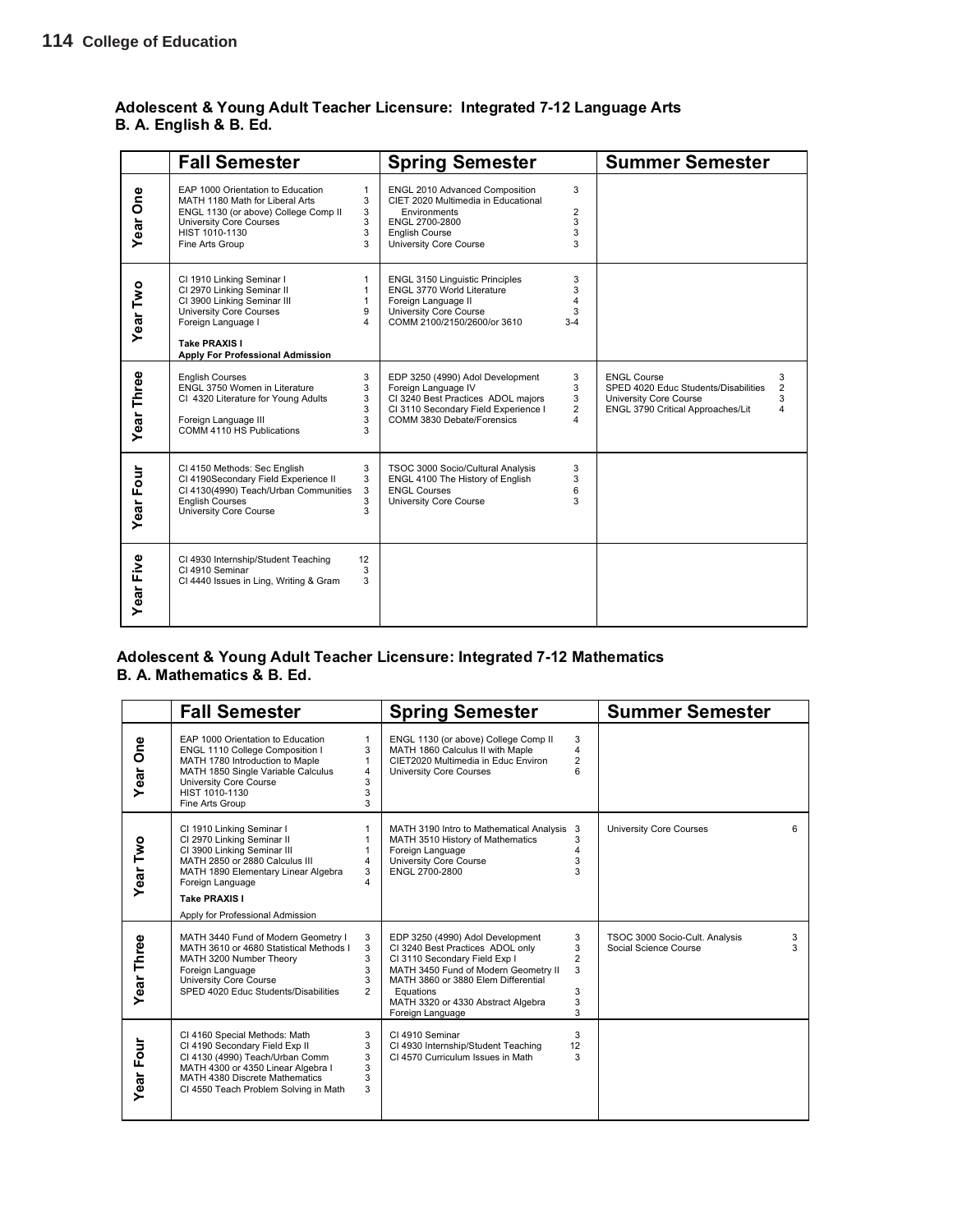| <b>HIST 3260</b> | African-Amer. History from 1865  |  |
|------------------|----------------------------------|--|
| <b>HIST 3280</b> | City & Metropolis                |  |
| <b>HIST 3290</b> | Ohio History                     |  |
| <b>HIST 3310</b> | Ethnic America                   |  |
| <b>HIST 3410</b> | Amer. Soc & Cult History to 1850 |  |
| <b>HIST 4200</b> | Colonial Foundations of US       |  |
| <b>HIST 4230</b> | The Early Republic               |  |
| <b>HIST 4450</b> | Amer. Labor & Work Class History |  |
| <b>HIST 4460</b> | Women in American History        |  |
| Select three:    |                                  |  |
| <b>HIST 3100</b> | European Middle Ages             |  |
| <b>HIST 3530</b> | 20th Century Germany             |  |
| <b>HIST 4040</b> | Europe in 16th -17th Century     |  |
| <b>HIST 4080</b> | Age of Revolution                |  |
| <b>HIST 4090</b> | Europe, 1850-1918                |  |
| <b>HIST 4100</b> | Europe Since WWI                 |  |
| <b>HIST 4150</b> | Critics of Victorian Society     |  |
| <b>HIST 4170</b> | British Empire: For and Against  |  |
| <b>HIST 4500</b> | Euro Diplomacy 1648-1815         |  |
| <b>HIST 4510</b> | Euro Diplomacy 1815-present      |  |
| <b>HIST 4620</b> | Central Europe                   |  |
| <b>HIST 4760</b> | 19th-20th Century Colonialism    |  |
|                  |                                  |  |
| <b>HIST 3210</b> | Latin Amer Republics             |  |
| <b>HIST 4470</b> | Mexico                           |  |
| <b>HIST 4530</b> | Hist/Mid East Since 1500         |  |
| <b>HIST 4570</b> | Africa to 1800                   |  |
| <b>HIST 4580</b> | Africa Since 1800                |  |
| <b>HIST 4720</b> | Modern Chinese History           |  |
| <b>HIST 4740</b> | Modern Japanese History          |  |
|                  |                                  |  |

## **Related Social Sciences Content: 24 hours**

| ECON 1150  |               |                                   |  |  |  |
|------------|---------------|-----------------------------------|--|--|--|
| ECON 1200  |               |                                   |  |  |  |
| <b>PSC</b> | 1200          |                                   |  |  |  |
| <b>PSC</b> | 1710          | Current International Problems or |  |  |  |
| <b>PSC</b> | 2620          |                                   |  |  |  |
| <b>PSC</b> | 3250          | Public Opinion or                 |  |  |  |
| PSC.       | 3420          |                                   |  |  |  |
|            |               |                                   |  |  |  |
|            |               |                                   |  |  |  |
|            |               |                                   |  |  |  |
|            | $\frac{1}{2}$ |                                   |  |  |  |

\*\*\*Select from 3000-4000 level

## **Sciences**

Students should select one option from the nine listed.

*See the Adolescent and Young Adult Education Science matrix.*

## **Professional Education: 40 hours**

| <b>EDP</b>    |      |                                                       |  |
|---------------|------|-------------------------------------------------------|--|
| <b>SPED</b>   | 4020 |                                                       |  |
| CI.           | 3240 | Best Prac Mid Level Teaching for "ADOL" majors  3     |  |
| CI.           | 3110 | Secondary Field Experience I (coreq. with CI 3240)  2 |  |
| <b>TSOC</b>   | 3000 |                                                       |  |
| <sup>CI</sup> | 4170 |                                                       |  |
| CI.           | 4190 | Secondary Field Experience II (coreq. with CI 4170)3  |  |
| CI.           |      |                                                       |  |
| CI.           | 4680 |                                                       |  |
| <sup>CI</sup> | 4910 |                                                       |  |
| <sup>CI</sup> | 4930 |                                                       |  |
|               |      |                                                       |  |

## **Earth Science Education Option**

### **Science Content**

### **Geology Content: 39 hours**

| EEES 1010   |      |  |
|-------------|------|--|
| <b>EEES</b> | 1020 |  |
| <b>EEES</b> | 2100 |  |
| <b>EEES</b> | 2210 |  |
| EEES        | 2220 |  |
| <b>EEES</b> | 2500 |  |
| <b>EEES</b> | 3200 |  |
| <b>EEES</b> | 3320 |  |
| <b>EEES</b> | 4000 |  |
| <b>EEES</b> | 4010 |  |
| <b>EEES</b> | 4610 |  |
| <b>EEES</b> | 4650 |  |
| EEES        | 4920 |  |
|             |      |  |

### **Related Science/Math Content: 35-36 hours**

| <b>CHEM 1230</b> |      |                                                                                                                                    |
|------------------|------|------------------------------------------------------------------------------------------------------------------------------------|
| <b>CHEM 1240</b> |      |                                                                                                                                    |
| <b>CHEM 1280</b> |      |                                                                                                                                    |
| GEPL 2980        |      |                                                                                                                                    |
| GEPL.            | 3540 |                                                                                                                                    |
| GEPL 3550        |      |                                                                                                                                    |
| PHYS 2070        |      | General Physics I and                                                                                                              |
| PHYS 2080        |      | General Physics II                                                                                                                 |
|                  |      | 0r                                                                                                                                 |
| PHYS 2130        |      | Physics for Science and Engineering majors I and                                                                                   |
| PHYS 2140        |      | Physics for Science and Engineering majors II  10                                                                                  |
| <b>MATH 1750</b> |      | Math for Life Sciences I (core) and                                                                                                |
| <b>MATH 1760</b> |      | Math for Life Sciences II (core)                                                                                                   |
|                  |      | 0r                                                                                                                                 |
| <b>MATH 1850</b> |      | Calculus I (core) and                                                                                                              |
| MATH 1860        |      |                                                                                                                                    |
|                  |      |                                                                                                                                    |
|                  |      | A different $\bigcap_{n=1}^{\infty}$ of $\bigcap_{n=1}^{\infty}$ and $\bigcap_{n=1}^{\infty}$ and $\bigcap_{n=1}^{\infty}$ becomes |

### **Additional Science Content: 9 hours**

| ASTR 1010 |           |                             |  |
|-----------|-----------|-----------------------------|--|
| ASTR 2050 |           |                             |  |
| BIOL 2150 |           | Fund of Life Science I and  |  |
|           | BIOL 2160 | Fund of Life Science Lab I  |  |
|           |           | or                          |  |
| BIOL 2170 |           | Fund of Life Science II and |  |
|           | BIOL 2180 |                             |  |
|           |           |                             |  |

## **Life Science Education Option**

### **Science Content**

### **Biology Content: 39-41 hours**

| BIOL.       | 2150                         |                                                     |
|-------------|------------------------------|-----------------------------------------------------|
| BIOL.       | 2160                         |                                                     |
| BIOL.       | 2170                         |                                                     |
| BIOL        | 2180                         |                                                     |
| BIOL        | 3010                         |                                                     |
| BIOL        | 3030                         |                                                     |
| <b>EEES</b> | 3050                         |                                                     |
| BIOL.       | 3070                         |                                                     |
| BIOL.       | 4700                         |                                                     |
|             | Select two of the following: |                                                     |
|             |                              | BIOL 3020, 3040, 4040, 4060, 4080, 4320, 4640, 4690 |
|             |                              | 0r                                                  |
| EEES 3060   |                              |                                                     |
|             | Select one of the following: |                                                     |
|             | BIOL 3410                    | Plant Physiology or                                 |
|             | BIOL 3420                    |                                                     |
|             |                              | Select 9 hours of biology courses level 3000-4000   |
|             | BIOL 3000-4000               | 9                                                   |
|             |                              |                                                     |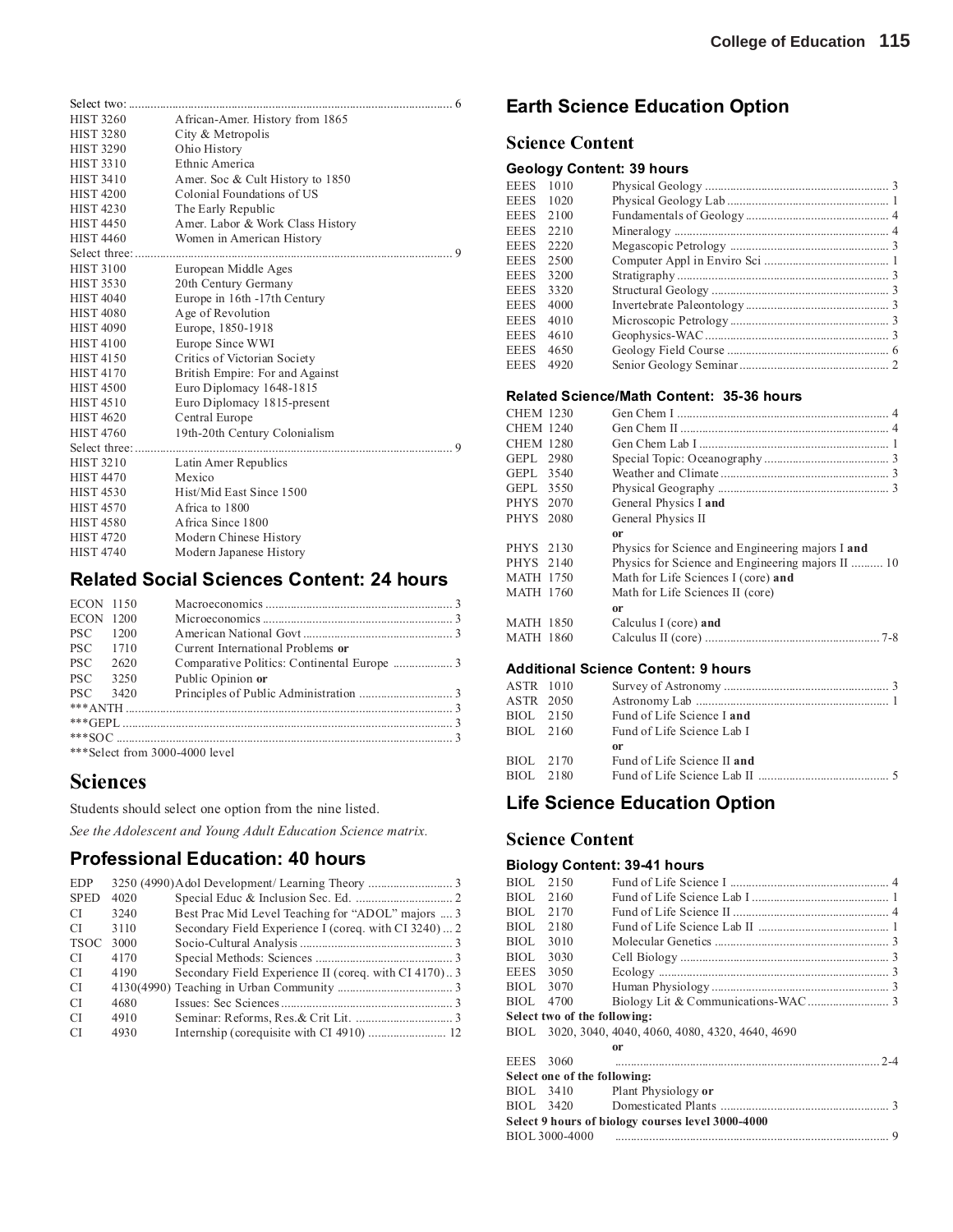### **Adolescent & Young Adult Teacher Licensure: Integrated 7-12 Social Studies B. A. History & B. Ed.**

|             | <b>Fall Semester</b>                                                                                                                                                                                                                                     |                                            | <b>Spring Semester</b>                                                                                                                                                                                                                            |                               | <b>Summer Semester</b>                                                                                                         |
|-------------|----------------------------------------------------------------------------------------------------------------------------------------------------------------------------------------------------------------------------------------------------------|--------------------------------------------|---------------------------------------------------------------------------------------------------------------------------------------------------------------------------------------------------------------------------------------------------|-------------------------------|--------------------------------------------------------------------------------------------------------------------------------|
| One<br>Year | EAP 1000 Orientation to Education<br>ECON 1150 Macroeconomics<br>MATH 1180 Math for Liberal Arts<br>ENGL 1110 College Composition I<br>Fine Arts Group<br>HIST 1010-1130                                                                                 | 1<br>3<br>3<br>3<br>3<br>3                 | ENGL 1130 (or above) College Comp II<br>PSC 1200 American National Government<br>CIET 2020 Multimedia in Ed. Environ.<br><b>University Core Courses</b>                                                                                           | 3<br>3<br>$\overline{2}$<br>6 |                                                                                                                                |
| Year Two    | CI 1910 Linking Seminar I<br>CI 2970 Linking Seminar II<br>CI 3900 Linking Seminar III<br>ECON 1200 Microeconomics<br><b>History Course</b><br>Foreign Language I<br><b>University Core Courses</b><br>Take PRAXIS I<br>Apply for Professional Admission | 1<br>$\mathbf{1}$<br>1<br>3<br>3<br>4<br>3 | HIST 2000 Methods Seminar<br>PSC 1710 International Problems or<br>PSC 2620 Comparative Politics<br>Foreign Language II<br><b>University Core Course</b><br>ENGL 2700-2800                                                                        | 4<br>3<br>4<br>3<br>3         |                                                                                                                                |
| Year Three  | PSC 3250 Public Opinion or<br>PSC 3420 Prin. of Public Admin.<br><b>History Courses</b><br>Foreign Language III<br>University Core Course                                                                                                                | 3<br>6<br>3<br>3                           | EDP 3250 (4990) Adol. Development<br><b>History Courses</b><br>Foreign Language IV<br><b>University Core Course</b>                                                                                                                               | 3<br>6<br>3<br>3              | <b>History Course</b><br>3<br>Additional Social Science Course<br>3<br>SPED 4020 Educating Students/Disabilities 2             |
| Year Four   | CI 3240 Best Practices ADOL majors<br>CI 3110 Secondary Field Experience I<br><b>History Course</b><br><b>Additional Social Science Course</b><br>HIST 4400 American Foreign Relations                                                                   | 3<br>$\overline{2}$<br>3<br>3<br>3         | CI 4180 Teaching Methods for Social<br><b>Studies</b><br>CI 4190 Secondary Field Experience II<br>TSOC 3000 Socio-cultural Analysis of<br>Teaching/Schools<br>CI 4130 (4990) Teach/Urban Communities<br>HIST 4680 20 <sup>th</sup> Century Russia | 3<br>3<br>3<br>3<br>3         | <b>History Courses</b><br>3<br><b>Additional Social Science Course</b><br>3<br><b>Additional General Education Course</b><br>6 |
| Year Five   | CI 4930 Internship/Student Teaching<br>CI 4910 Seminar<br>CI 4720 Issues: Social Studies                                                                                                                                                                 | 12<br>3<br>3                               |                                                                                                                                                                                                                                                   |                               |                                                                                                                                |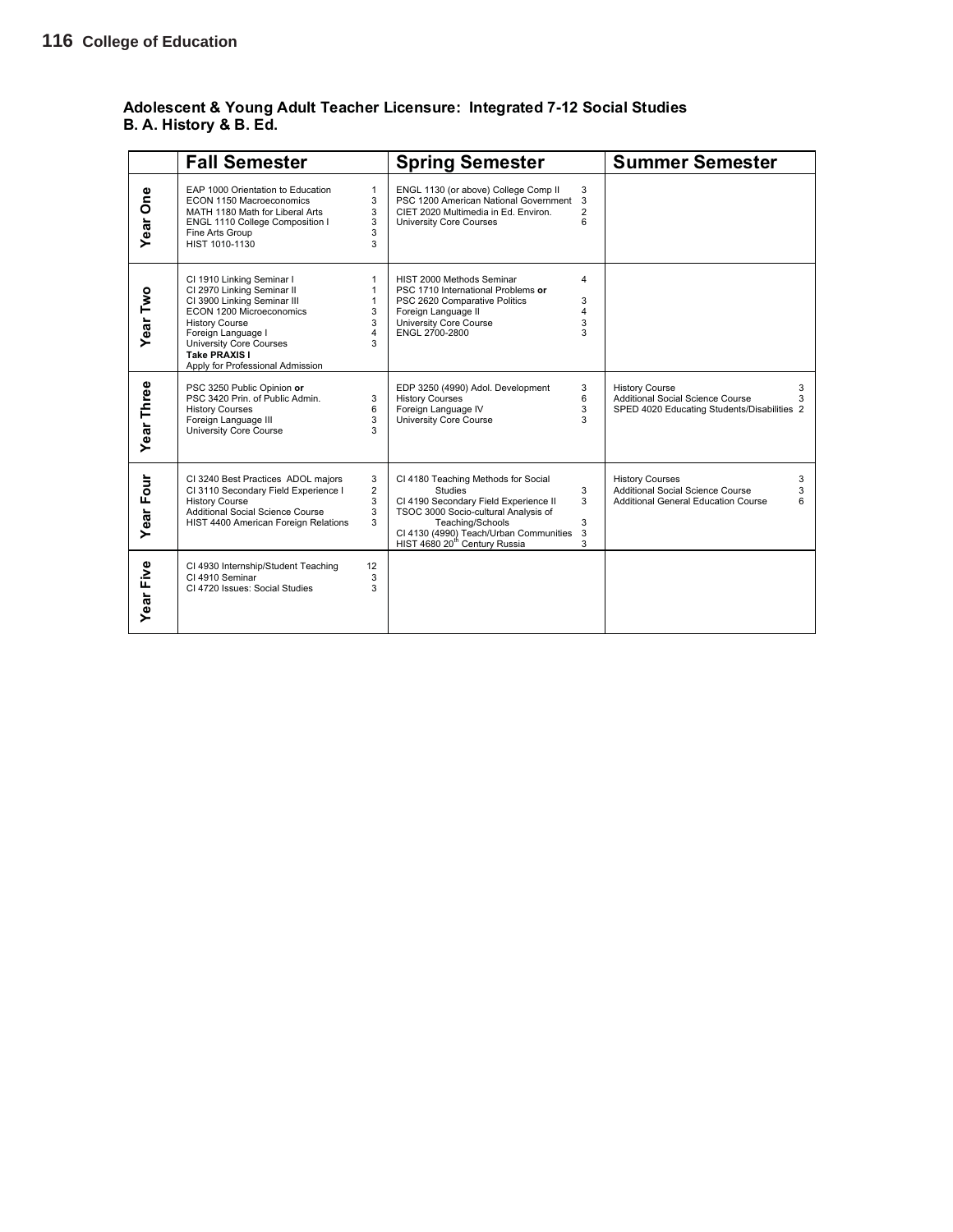|                         | <b>Fall Semester</b>                                                                                                                                                                                                                                                       | <b>Spring Semester</b>                                                                                                                                                                 | <b>Summer Semester</b>                                                                                                                                    |
|-------------------------|----------------------------------------------------------------------------------------------------------------------------------------------------------------------------------------------------------------------------------------------------------------------------|----------------------------------------------------------------------------------------------------------------------------------------------------------------------------------------|-----------------------------------------------------------------------------------------------------------------------------------------------------------|
| One<br>Year <sup></sup> | AP 1000 Orientation to Education<br>$\mathbf{1}$<br>ENGL 1110 College Composition I<br>3<br>MATH 1850 Single Variable Calculus<br>4<br>Science Course<br>3<br>HIST 1010-1130<br>3<br>3<br>Fine Arts Group                                                                  | 3<br>ENGL 1130 (or above) College Comp II<br>MATH 1860 Calculus II<br>$\overline{\mathbf{4}}$<br>CIET 2020 Multimedia in Educ Environ<br>$\overline{2}$<br>8<br><b>Science Courses</b> | <b>Science Courses</b><br>$9 - 12$                                                                                                                        |
| Year Two                | CI 1910 Linking Seminar I<br>$\mathbf{1}$<br>CI 2970 Linking Seminar II<br>$\mathbf{1}$<br>CI 3900 Linking Seminar III<br>$\mathbf{1}$<br>Math Course<br>$3-4$<br>Science Courses<br>$7-8$<br>Foreign Language I<br>4<br>Take PRAXIS I<br>Apply for Professional Admission | Math Course<br>$3-4$<br>Foreign Language II<br>4<br><b>Science Courses</b><br>4-6<br>ENGL 2700-2800<br>3                                                                               | Math/Science Courses<br>$0 - 12$                                                                                                                          |
| Year Three              | <b>Science Courses</b><br>9<br>3<br>Foreign Language III<br><b>University Core Courses</b><br>6                                                                                                                                                                            | EDP 3250 (4990) Adol. Development<br>3<br>$\overline{4}$<br>Science Course<br>Foreign Language IV<br>3<br>6<br><b>University Core Courses</b>                                          | <b>Science Courses</b><br>$\overline{7}$<br>TSOC 3000 Socio-Cult. Analy. of<br>Teach/Schools<br>3<br>SPED 4020 Educ. Stud./Disabilities<br>$\overline{2}$ |
| Year Four               | 3<br>CI 3240 Best Practices ADOL majors<br>$\overline{2}$<br>CI 3110 Secondary Field Experience I<br><b>Science Courses</b><br>11                                                                                                                                          | <b>Science Courses</b><br>16                                                                                                                                                           | <b>Science Courses</b><br>$0 - 12$                                                                                                                        |
| Year Five               | CI 4170 Teach Methods for Second Science 3<br>CI 4190 Secondary Field Experience II<br>3<br>CI 4130 (4990) Teach/Urban Comm.<br>3<br><b>Science Courses</b><br>8                                                                                                           | CI 4930 Internship/Student Teaching<br>12<br>CI 4910 Seminar<br>3<br>CI 4680 Issues in Science Education<br>3                                                                          |                                                                                                                                                           |

### **Adolescent & Young Adult Teacher Licensure: Integrated Sciences B. S. & B. Ed. Science Education Curriculum - B.S. Biology, Chemistry, Geology or Physics and B.Ed.**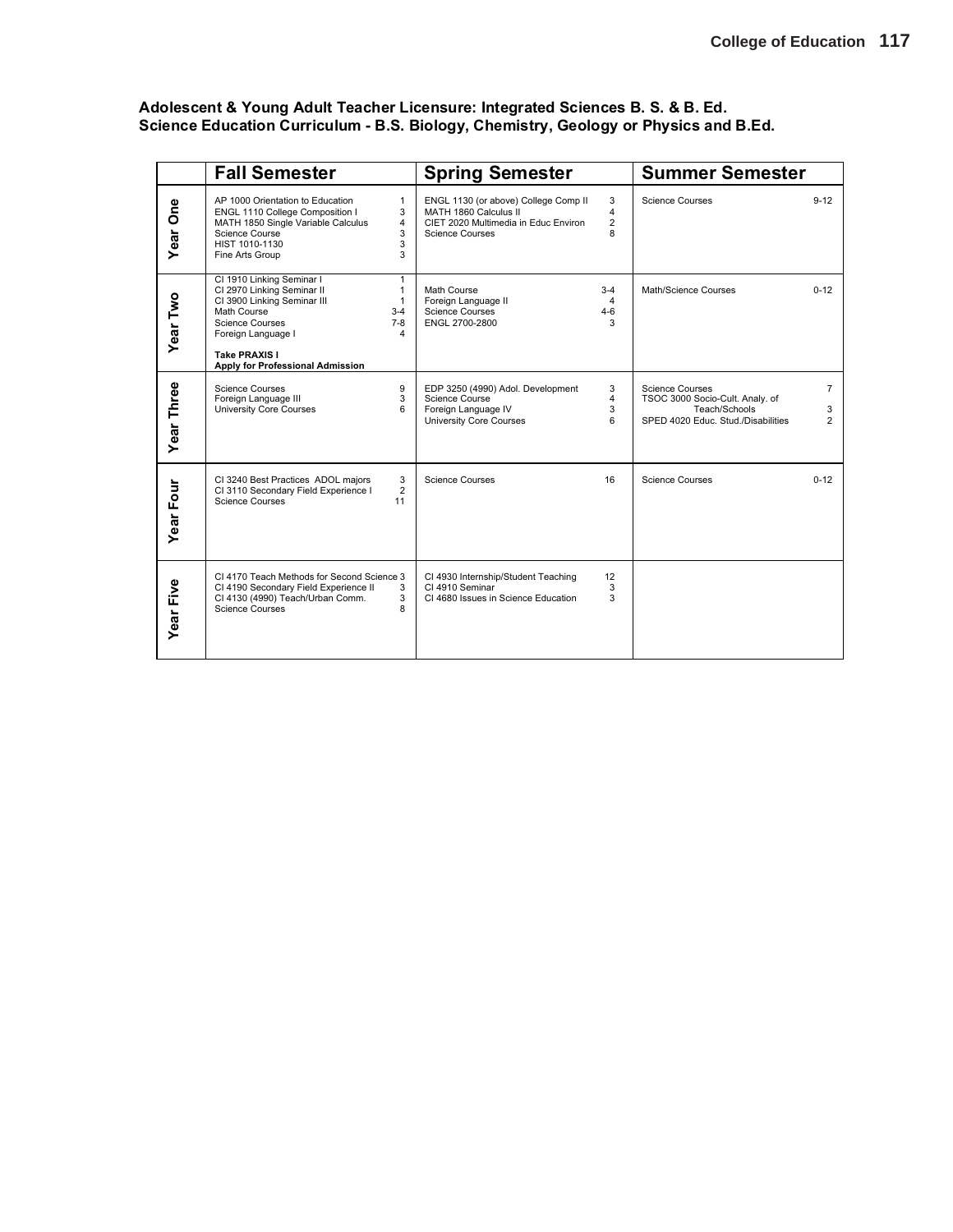### **Related Science/Math Content: 40-41 hours**

| <b>CHEM 1230</b> |      |                                            |
|------------------|------|--------------------------------------------|
| <b>CHEM 1240</b> |      |                                            |
| <b>CHEM 1280</b> |      |                                            |
| <b>CHEM 1290</b> |      |                                            |
| <b>CHEM 2410</b> |      |                                            |
| <b>CHEM 2420</b> |      |                                            |
| <b>CHEM 2460</b> |      |                                            |
| <b>CHEM 2470</b> |      | Organic Chem Lab II or                     |
| <b>CHEM 2490</b> |      |                                            |
| <b>CHEM 3510</b> |      |                                            |
| PHYS 2070        |      | General Physics I and                      |
| PHYS 2080        |      | General Physics II                         |
|                  |      | or                                         |
| PHYS 2130        |      | Physics for Science and Engr. Majors I and |
| PHYS 2140        |      |                                            |
| <b>MATH 1750</b> |      | Math for Life Sciences I (core) and        |
| <b>MATH 1760</b> |      | Math for Life Sciences II                  |
|                  |      | 0r                                         |
| <b>MATH 1850</b> |      | Calculus I (core) and                      |
| <b>MATH 1860</b> |      |                                            |
|                  |      | <b>Additional Science Content: 8 hours</b> |
|                  |      |                                            |
| ASTR 1010        |      |                                            |
| ASTR 2050        |      |                                            |
| <b>EEES</b>      | 1010 |                                            |

## **Life Science/Chemistry Option Science Content**

### **Biology Content: 39-41 hrs**

| <b>BIOL</b>      | 2150                         |                                                   |
|------------------|------------------------------|---------------------------------------------------|
| BIOL             | 2160                         |                                                   |
| BIOL.            | 2170                         |                                                   |
| BIOL.            | 2180                         |                                                   |
| <b>BIOL</b>      | 3010                         |                                                   |
| <b>BIOL</b>      | 3030                         |                                                   |
| <b>EEES</b>      | 3050                         |                                                   |
| BIOL.            | 3070                         |                                                   |
| <b>BIOL</b>      | 4700                         |                                                   |
|                  | Select two of the following: |                                                   |
| BIOL             |                              | 3020, 3040, 4040, 4060, 4080,                     |
|                  |                              |                                                   |
| BIOL             | 3410                         | Plant Physiology or                               |
| BIOL.            | 3420                         |                                                   |
|                  |                              | Select 9 hours of biology courses level 3000-4000 |
|                  | BIOL 3000-4000               |                                                   |
|                  |                              | <b>Chemistry Requirements: 24 hours</b>           |
| <b>CHEM 1230</b> |                              |                                                   |
| <b>CHEM 1240</b> |                              |                                                   |
| <b>CHEM 1280</b> |                              |                                                   |
| <b>CHEM 1290</b> |                              |                                                   |
| <b>CHEM 2410</b> |                              |                                                   |
| <b>CHEM 2420</b> |                              |                                                   |
| <b>CHEM 2460</b> |                              |                                                   |
| <b>CHEM 2470</b> |                              |                                                   |
| <b>CHEM 3510</b> |                              |                                                   |
| <b>CHEM 3710</b> |                              |                                                   |
|                  |                              | <b>Related Science/Math Content: 17-18 hours</b>  |
| PHYS 2070        |                              | General Physics I and                             |
| <b>PHYS</b>      | 2080                         | General Physics II                                |
|                  |                              | 0r                                                |
| <b>PHYS</b>      | 2130                         | Physics for Science and Engr. Majors I and        |
| <b>PHYS</b>      | 2140                         |                                                   |
| <b>MATH 1750</b> |                              | Math for Life Sciences I (core) and               |
| <b>MATH 1760</b> |                              | Math for Life Sciences II                         |
|                  |                              | 0r                                                |
| <b>MATH 1850</b> |                              | Calculus I (core) and                             |
| <b>MATH 1860</b> |                              |                                                   |

### **Additional Science Content: 8 hours**

| ASTR 1010 |  |  |
|-----------|--|--|
| ASTR 2050 |  |  |
| EEES 1010 |  |  |
| EEES 1020 |  |  |
|           |  |  |

## **Life Science/Earth Science Option**

### **Science Content**

### **Biology Content: 39-41 hrs**

| <b>BIOL</b>      | 2150 |                                                  |                                                                                                                                                                                                                                      |
|------------------|------|--------------------------------------------------|--------------------------------------------------------------------------------------------------------------------------------------------------------------------------------------------------------------------------------------|
| <b>BIOL</b>      | 2160 |                                                  |                                                                                                                                                                                                                                      |
| <b>BIOL</b>      | 2170 |                                                  |                                                                                                                                                                                                                                      |
| BIOL             | 2180 |                                                  |                                                                                                                                                                                                                                      |
| <b>BIOL</b>      | 3010 |                                                  |                                                                                                                                                                                                                                      |
| <b>BIOL</b>      | 3030 |                                                  |                                                                                                                                                                                                                                      |
| <b>EEES</b>      | 3050 |                                                  |                                                                                                                                                                                                                                      |
| <b>BIOL</b>      | 3070 |                                                  |                                                                                                                                                                                                                                      |
| <b>BIOL</b>      | 4700 |                                                  |                                                                                                                                                                                                                                      |
|                  |      |                                                  |                                                                                                                                                                                                                                      |
| BIOL             |      |                                                  |                                                                                                                                                                                                                                      |
| BIOL             | 3410 | Plant Physiology or                              |                                                                                                                                                                                                                                      |
| <b>BIOL</b>      | 3420 |                                                  |                                                                                                                                                                                                                                      |
|                  |      |                                                  |                                                                                                                                                                                                                                      |
|                  |      |                                                  |                                                                                                                                                                                                                                      |
|                  |      |                                                  |                                                                                                                                                                                                                                      |
| <b>EEES</b>      | 1010 |                                                  |                                                                                                                                                                                                                                      |
| <b>EEES</b>      | 1020 |                                                  |                                                                                                                                                                                                                                      |
| <b>EEES</b>      | 2210 |                                                  |                                                                                                                                                                                                                                      |
| <b>EEES</b>      | 2220 |                                                  |                                                                                                                                                                                                                                      |
| <b>EEES</b>      | 2500 |                                                  |                                                                                                                                                                                                                                      |
| EEES             | 3200 |                                                  |                                                                                                                                                                                                                                      |
| <b>EEES</b>      | 3320 |                                                  |                                                                                                                                                                                                                                      |
|                  |      |                                                  |                                                                                                                                                                                                                                      |
|                  |      |                                                  |                                                                                                                                                                                                                                      |
| EEES             |      |                                                  |                                                                                                                                                                                                                                      |
|                  |      | <b>Related Science/Math Content: 41-42 hours</b> |                                                                                                                                                                                                                                      |
| <b>CHEM 1230</b> |      |                                                  |                                                                                                                                                                                                                                      |
| <b>CHEM 1240</b> |      |                                                  |                                                                                                                                                                                                                                      |
| <b>CHEM 1280</b> |      |                                                  |                                                                                                                                                                                                                                      |
| CHEM 1290        |      |                                                  |                                                                                                                                                                                                                                      |
| <b>CHEM 2410</b> |      |                                                  |                                                                                                                                                                                                                                      |
| <b>CHEM 2420</b> |      |                                                  |                                                                                                                                                                                                                                      |
| <b>CHEM 2460</b> |      |                                                  |                                                                                                                                                                                                                                      |
| <b>CHEM 2470</b> |      |                                                  |                                                                                                                                                                                                                                      |
| GEPL 3540        |      |                                                  |                                                                                                                                                                                                                                      |
| GEPL 3550        |      |                                                  |                                                                                                                                                                                                                                      |
| <b>PHYS</b>      | 2070 | General Physics I and                            |                                                                                                                                                                                                                                      |
| <b>PHYS</b>      | 2080 | General Physics II                               |                                                                                                                                                                                                                                      |
|                  |      | 0r                                               |                                                                                                                                                                                                                                      |
| <b>PHYS</b>      | 2130 | Physics for Science and Engr. Majors I and       |                                                                                                                                                                                                                                      |
| PHYS 2140        |      | Physics for Science and Engr. Majors II  10      |                                                                                                                                                                                                                                      |
| <b>MATH 1750</b> |      | Math for Life Sciences I (core) and              |                                                                                                                                                                                                                                      |
| <b>MATH 1760</b> |      | Math for Life Sciences II                        |                                                                                                                                                                                                                                      |
|                  |      | <sub>or</sub>                                    |                                                                                                                                                                                                                                      |
| MATH 1850        |      | Calculus I (core) and                            |                                                                                                                                                                                                                                      |
|                  |      | BIOL 3000-4000                                   | Select two of the following:<br>3020, 3040, 4040, 4060, 4080, 4320, 4640, 4690 or EEES 3060 .2-4<br>Select 9 hours of biology courses level 3000-4000<br>9<br><b>Geology Content: 27 hours</b><br>Select 9 hours from the following: |

## **Life Science/Physics Education Option**

### **Science Content**

### **Biology Content: 39-41 hours**

|           | BIOL 2150 |  |
|-----------|-----------|--|
| BIOL 2160 |           |  |
| BIOL 2170 |           |  |
| BIOL 2180 |           |  |
| BIOL 3010 |           |  |
| BIOL 3030 |           |  |
| EEES 3050 |           |  |
|           | BIOL 3070 |  |
|           |           |  |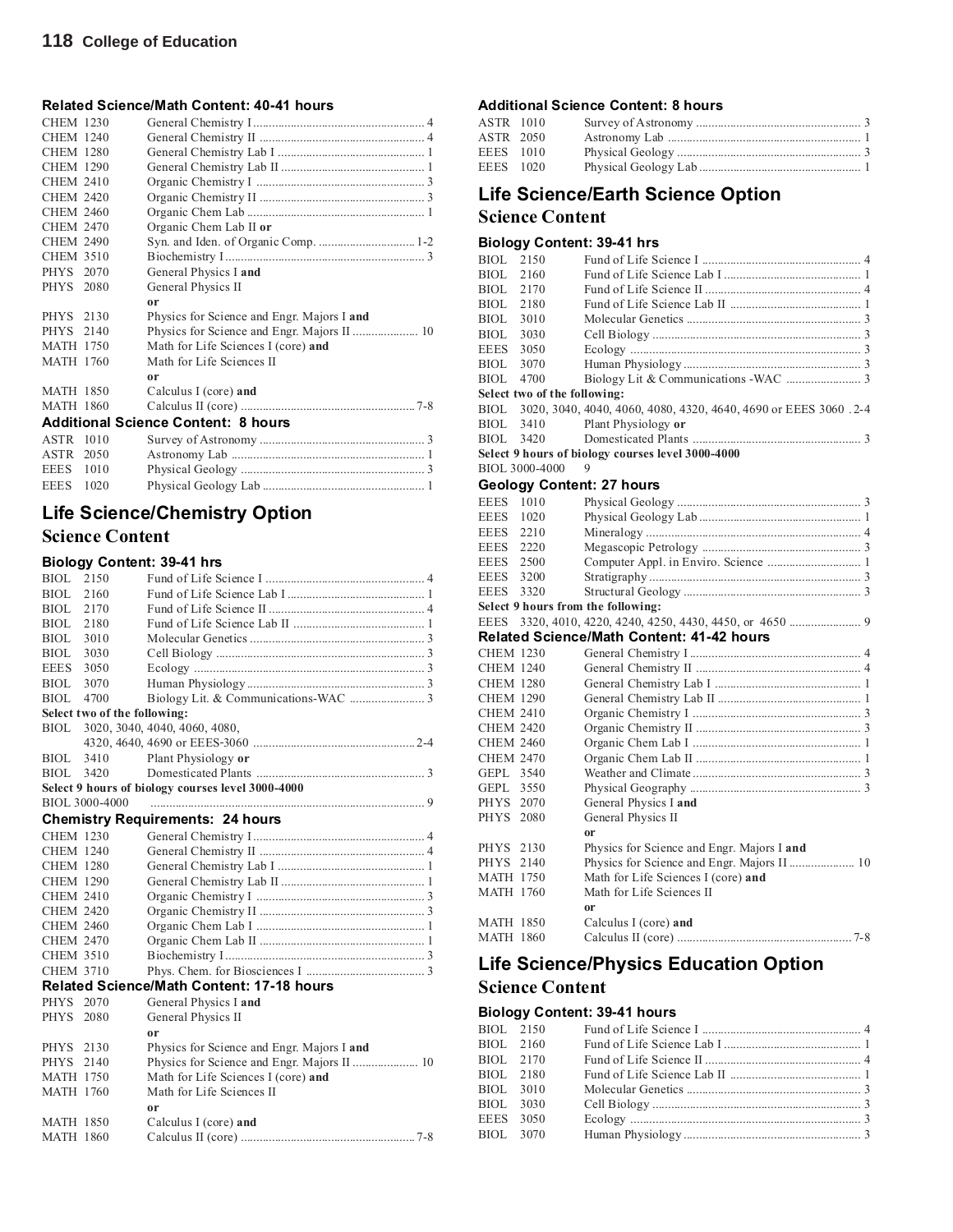|                  | BIOL 4700                    |                                                                       |
|------------------|------------------------------|-----------------------------------------------------------------------|
|                  | Select two of the following: |                                                                       |
|                  |                              | BIOL 3020, 3040, 4040, 4060, 4080, 4320, 4640, 4690 or EEES 3060 .2-4 |
| BIOL 3410        |                              | Plant Physiology or                                                   |
| BIOL 3420        |                              |                                                                       |
|                  |                              | Select 9 hours of biology courses level 3000-4000                     |
|                  | BIOL 3000-4000               |                                                                       |
|                  |                              | <b>Physics Content: 26 hours</b>                                      |
| PHYS 1910        |                              |                                                                       |
| PHYS 2130        |                              |                                                                       |
| PHYS 2140        |                              |                                                                       |
| PHYS 2100        |                              | Physics w/ Calculus (prereq. MATH 1860)  2                            |
| PHYS 3180        |                              |                                                                       |
| PHYS 3310        |                              |                                                                       |
| PHYS 3320        |                              |                                                                       |
| PHYS 4580        |                              | Molecular/Cond Matter Lab or                                          |
| PHYS 4780        |                              |                                                                       |
|                  |                              | <b>Related Science/Math Content: 35 hours</b>                         |
| <b>CHEM 1230</b> |                              |                                                                       |
| <b>CHEM 1240</b> |                              |                                                                       |
| <b>CHEM 1280</b> |                              |                                                                       |
| <b>CHEM 1290</b> |                              |                                                                       |
| <b>CHEM 2410</b> |                              |                                                                       |
| <b>CHEM 2420</b> |                              |                                                                       |
| <b>CHEM 2460</b> |                              |                                                                       |
| <b>MATH 1850</b> |                              |                                                                       |
| <b>MATH 1860</b> |                              |                                                                       |
| <b>MATH 2850</b> |                              |                                                                       |
| <b>MATH 1890</b> |                              |                                                                       |

### MATH 3860 Elem. Differential Eq. (coreq. PHYS 3310) ................. 3 **Additional Science Content: 8 hours**

| ASTR 1010 |  |  |
|-----------|--|--|
| ASTR 2050 |  |  |
| EEES 1010 |  |  |
| EEES 1020 |  |  |

## **Earth Science/Chemistry Education Option Science Content**

### **Geology Content: 39 hours**

| 1010 |                                         |
|------|-----------------------------------------|
| 1020 |                                         |
| 2100 |                                         |
| 2210 |                                         |
| 2220 |                                         |
| 2500 |                                         |
| 3200 |                                         |
| 3320 |                                         |
| 4000 |                                         |
| 4010 |                                         |
| 4610 |                                         |
| 4650 |                                         |
| 4920 |                                         |
|      |                                         |
|      | <b>Chemistry Requirements: 23 hours</b> |

### CHEM 1230 General Chemistry I....................................................... 4 CHEM 1240 General Chemistry II ..................................................... 4 CHEM 1280 General Chemistry Lab I ............................................... 1 CHEM 1290 General Chemistry Lab II CHEM .............................................. 1 2410 Organic Chemistry I ...................................................... 3 CHEM 2420 Organic Chemistry II ..................................................... 3 CHEM 2460 Organic Chem Lab I ...................................................... 1 CHEM 2470 Organic Chem Lab II .................................................... 1 CHEM 3730 Phys Chem I ................................................................... 3 CHEM 3860 Advanced Lab I .............................................................. 2 **Related Science/Math Content: 28 hours**

| PHYS 2130<br>PHYS 2140 | Physics for Science and Engr. Majors I and |  |
|------------------------|--------------------------------------------|--|
| GEPL 3540              |                                            |  |
| GEPL 3550              |                                            |  |

|           | MATH 1850 |                                            |  |
|-----------|-----------|--------------------------------------------|--|
|           | MATH 1860 |                                            |  |
| MATH 2850 |           |                                            |  |
|           |           | <b>Additional Science Content: 9 hours</b> |  |
| ASTR 1010 |           |                                            |  |
| ASTR 2050 |           |                                            |  |
|           | BIOL 2150 | Fund of Life Science Land                  |  |
|           | BIOL 2160 | Fund of Life Science Lab I                 |  |
|           |           | or                                         |  |
| BIOL 2170 |           | Fund of Life Science II and                |  |
| BIOL 2180 |           |                                            |  |
|           |           |                                            |  |

### **Earth Science/Physics Education Option Science Content**

|                  | <b>Geology Content: 39 hrs</b> |                                               |  |
|------------------|--------------------------------|-----------------------------------------------|--|
| <b>EEES</b>      | 1010                           |                                               |  |
| <b>EEES</b>      | 1020                           |                                               |  |
| <b>EEES</b>      | 2100                           |                                               |  |
| <b>EEES</b>      | 2210                           |                                               |  |
| <b>EEES</b>      | 2220                           |                                               |  |
| <b>EEES</b>      | 2500                           | Computer Appl. in Enviro. Science  1          |  |
| <b>EEES</b>      | 3200                           |                                               |  |
| <b>EEES</b>      | 3320                           |                                               |  |
| <b>EEES</b>      | 4000                           |                                               |  |
| EEES             | 4010                           |                                               |  |
| <b>EEES</b>      | 4610                           |                                               |  |
| <b>EEES</b>      | 4650                           |                                               |  |
| <b>EEES</b>      | 4920                           |                                               |  |
|                  |                                | <b>Physics Content: 26 hours</b>              |  |
| <b>PHYS</b>      | 1910                           |                                               |  |
| <b>PHYS</b>      | 2100                           | Physics w/ Calculus (prereq. MATH 1860)  2    |  |
| <b>PHYS</b>      | 2130                           |                                               |  |
| <b>PHYS</b>      | 2140                           |                                               |  |
| <b>PHYS</b>      | 3180                           |                                               |  |
| <b>PHYS</b>      | 3310                           |                                               |  |
| <b>PHYS</b>      | 3320                           |                                               |  |
| <b>PHYS</b>      | 4580                           | Molecular/Cond Matter Lab or                  |  |
| <b>PHYS</b>      | 4780                           |                                               |  |
|                  |                                | <b>Related Science/Math Content: 32 hours</b> |  |
| <b>CHEM 1230</b> |                                |                                               |  |
| <b>CHEM 1240</b> |                                |                                               |  |
| <b>CHEM 1280</b> |                                |                                               |  |
| <b>CHEM 1290</b> |                                |                                               |  |
| <b>GEPL</b>      | 3540                           |                                               |  |
| GEPL             | 3550                           |                                               |  |
| <b>MATH 1850</b> |                                |                                               |  |
| <b>MATH 1860</b> |                                |                                               |  |
| <b>MATH 2850</b> |                                |                                               |  |
| <b>MATH 1890</b> |                                |                                               |  |
| <b>MATH 3860</b> |                                |                                               |  |
|                  |                                | <b>Additional Science Content: 9 hours</b>    |  |
| <b>ASTR</b>      | 1010                           |                                               |  |
| ASTR             | 2050                           |                                               |  |
| BIOL             | 2150                           | Fund of Life Science I and                    |  |
| <b>BIOL</b>      | 2160                           | Fund of Life Science Lab I                    |  |
|                  |                                | <sub>or</sub>                                 |  |
| <b>BIOL</b>      | 2170                           | Fund of Life Science II                       |  |
| and              |                                |                                               |  |
| <b>BIOL</b>      | 2180                           |                                               |  |
|                  |                                |                                               |  |

## **Physics/Chemistry Education Option Science Content**

### **Physics Content: 38 hours**

| PHYS 1910 |  |
|-----------|--|
| PHYS 2130 |  |
| PHYS 2140 |  |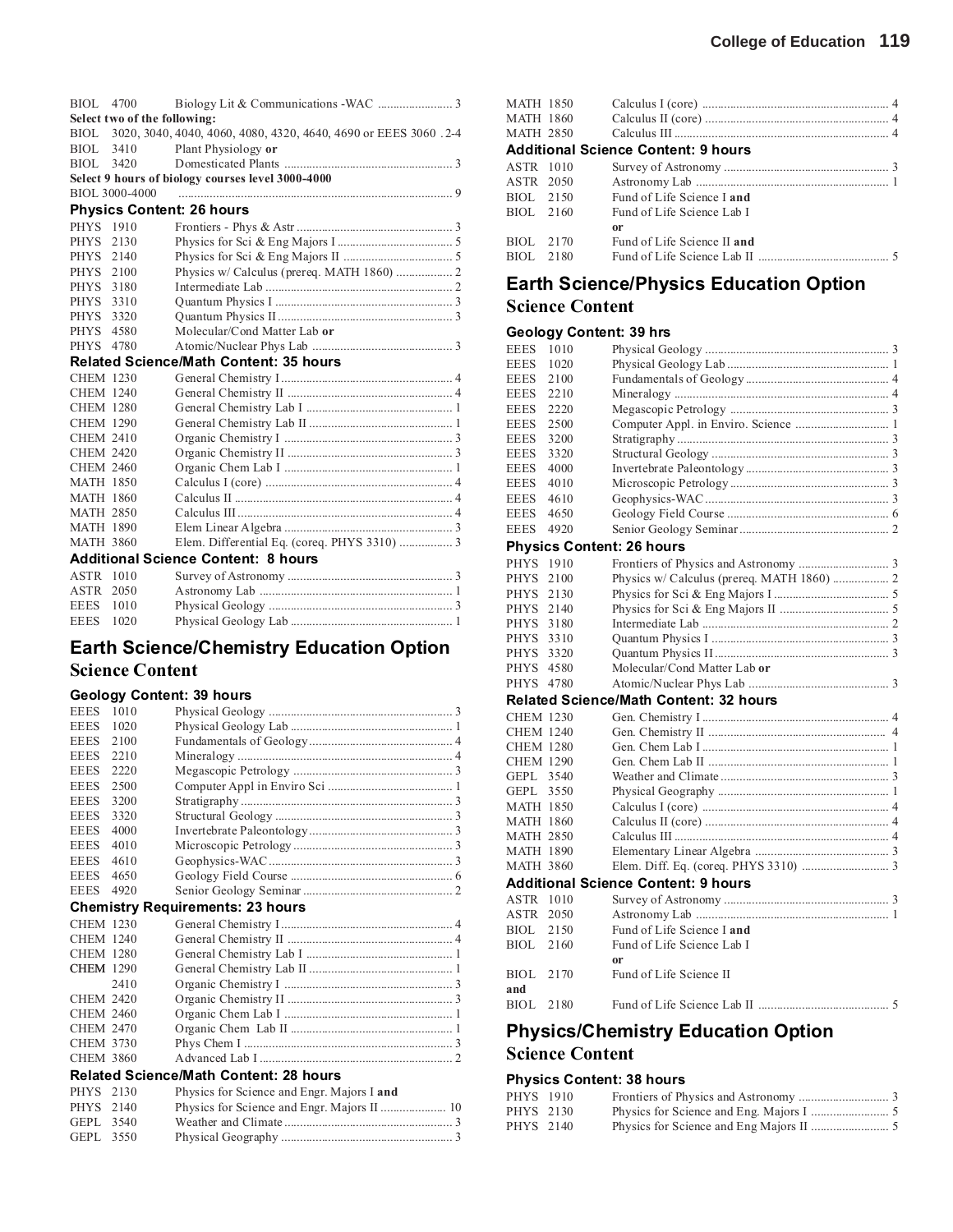| <b>PHYS</b>      | 2100 |                                       |  |
|------------------|------|---------------------------------------|--|
| <b>PHYS</b>      | 3180 |                                       |  |
| <b>PHYS</b>      | 3310 |                                       |  |
| <b>PHYS</b>      | 3320 |                                       |  |
| <b>PHYS</b>      | 3410 |                                       |  |
| <b>PHYS</b>      | 4210 |                                       |  |
| <b>PHYS</b>      | 4230 |                                       |  |
| <b>PHYS</b>      | 4310 |                                       |  |
| <b>PHYS</b>      | 4580 | Molecular/Cond Matter Lab or          |  |
| <b>PHYS</b>      | 4780 |                                       |  |
|                  |      | <b>Chemistry Content: 23 hours</b>    |  |
| <b>CHEM 1230</b> |      |                                       |  |
| <b>CHEM 1240</b> |      |                                       |  |
| <b>CHEM 1280</b> |      |                                       |  |
| <b>CHEM 1290</b> |      |                                       |  |
| <b>CHEM 2410</b> |      |                                       |  |
| <b>CHEM 2420</b> |      |                                       |  |
| <b>CHEM 2460</b> |      |                                       |  |
| <b>CHEM 2470</b> |      |                                       |  |
| <b>CHEM 3730</b> |      |                                       |  |
| <b>CHEM 3860</b> |      |                                       |  |
|                  |      | <b>Related Math Content: 18 hours</b> |  |
| <b>MATH 1850</b> |      |                                       |  |

|           | <b>Additional Science Content: 13 hours</b> |  |
|-----------|---------------------------------------------|--|
| ASTR 1010 |                                             |  |
| ASTR 2050 |                                             |  |
| BIOL 2150 | Fund of Life Science Land                   |  |
| BIOL 2160 | Fund of Life Science Lab I                  |  |
|           | or                                          |  |
| BIOL 2170 | Fund of Life Science II                     |  |
| and       |                                             |  |
| BIOL 2180 |                                             |  |
| EEES 1010 |                                             |  |
| EEES 1020 |                                             |  |

## **Chemistry/Physics Education Option Science Content**

### **Chemistry Content: 44 hours**

| <b>CHEM 1230</b> |      |                                  |  |
|------------------|------|----------------------------------|--|
| <b>CHEM 1240</b> |      |                                  |  |
| <b>CHEM 1280</b> |      |                                  |  |
| <b>CHEM 1290</b> |      |                                  |  |
| <b>CHEM 2410</b> |      |                                  |  |
| <b>CHEM 2420</b> |      |                                  |  |
| <b>CHEM 2480</b> |      |                                  |  |
| <b>CHEM 2490</b> |      |                                  |  |
| <b>CHEM 3310</b> |      |                                  |  |
| <b>CHEM 3360</b> |      |                                  |  |
| <b>CHEM 3510</b> |      |                                  |  |
| <b>CHEM 3610</b> |      |                                  |  |
| <b>CHEM 3730</b> |      |                                  |  |
| <b>CHEM 3740</b> |      |                                  |  |
| <b>CHEM 3860</b> |      |                                  |  |
| <b>CHEM 3870</b> |      |                                  |  |
| <b>CHEM 4300</b> |      |                                  |  |
| <b>CHEM 4880</b> |      |                                  |  |
|                  |      | <b>Physics Content: 26 hours</b> |  |
| <b>PHYS</b>      | 1910 |                                  |  |
| <b>PHYS</b>      | 2130 |                                  |  |
| PHYS 2140        |      |                                  |  |
| PHYS 2100        |      |                                  |  |
| PHYS 3180        |      |                                  |  |
| <b>PHYS</b>      | 3310 |                                  |  |
| <b>PHYS</b>      | 3320 |                                  |  |
|                  |      |                                  |  |

| PHYS 4580        |           | Molecular/Cond Matter Lab or                |  |
|------------------|-----------|---------------------------------------------|--|
|                  | PHYS 4780 |                                             |  |
|                  |           | <b>Related Math Content: 18 hours</b>       |  |
| <b>MATH 1850</b> |           |                                             |  |
| <b>MATH 1860</b> |           |                                             |  |
| <b>MATH 2850</b> |           |                                             |  |
| <b>MATH 1890</b> |           |                                             |  |
| <b>MATH 3860</b> |           |                                             |  |
|                  |           | <b>Additional Science Content: 13 hours</b> |  |
| ASTR 1010        |           |                                             |  |
| <b>ASTR 2050</b> |           |                                             |  |
| BIOL 2150        |           | Fund of Life Science I and                  |  |
| BIOL 2160        |           | Fund of Life Science Lab I                  |  |
|                  |           | 0r                                          |  |
| BIOL             | 2170      | Fund of Life Science II                     |  |
| and              |           |                                             |  |
| BIOL             | 2180      |                                             |  |
| EEES             | 1010      |                                             |  |
| <b>EEES</b>      | 1020      |                                             |  |
|                  |           |                                             |  |

## **Multi-Age Visual Arts Education**

Programs in art education and music education are housed in the College of Arts and Sciences. The art program prepares students for teaching art at all levels (ages 3-21/grades PreK-12)

*See the PreK-12 Visual Arts matrix.*

## **University Core and General Education: 27- 33 hours**

## **Professional Education: 13 hours**

| CIET 2020 |      |                                        |  |
|-----------|------|----------------------------------------|--|
|           |      |                                        |  |
| EDP       | 3200 |                                        |  |
| EDP       | 3230 | Human Develop for K-12 Educators or    |  |
| EDP       | 4220 |                                        |  |
| SPED 4020 |      |                                        |  |
| TSOC 2000 |      | Diversity in a Contemporary Society or |  |
| TSOC 3000 |      |                                        |  |
|           |      |                                        |  |

## **Professional Education Art Education: 29 hours**

| AED        | 3100 |                                |  |
|------------|------|--------------------------------|--|
| AED        | 3500 |                                |  |
| <b>AED</b> | 4140 |                                |  |
| AED        | 4200 | Computer Graphics in Art Ed or |  |
| <b>AED</b> | 4950 |                                |  |
| AED        | 4450 |                                |  |
| <b>AED</b> | 4900 |                                |  |
| AED        | 4930 |                                |  |
|            |      |                                |  |

## **Art Foundations Core: 13 hours**

| ARS 1000 |  |
|----------|--|
| ART 1080 |  |
| ART 2050 |  |
| ART 2060 |  |
| ART 2080 |  |

## **Studio Art: 8 hours**

|     | ART 2150 |                 |  |
|-----|----------|-----------------|--|
| ART | 2230     |                 |  |
| ART | 2330     | Oil Painting or |  |
| ART | 3380     |                 |  |
| ART | 2430     |                 |  |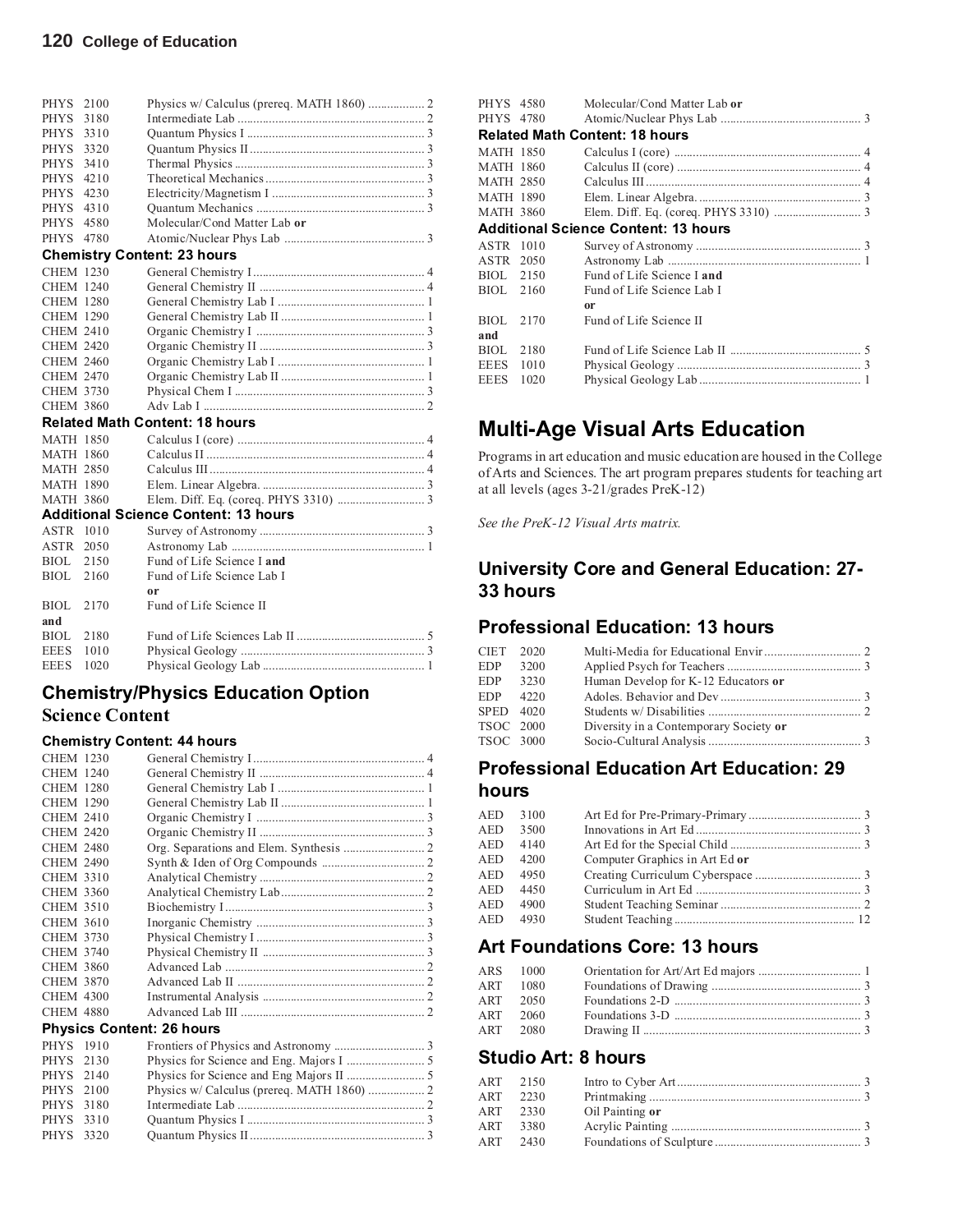### **B. Ed. — Multi-Age Teacher Licensure:**

### Pre-K-12 Visual Arts

|            | <b>Fall Semester</b>                                                                                                                                                                                                                                                                                                                                                                                                                      |                               | <b>Spring Semester</b>                                                                                                                                                                                                                                                                                                    |                                   |
|------------|-------------------------------------------------------------------------------------------------------------------------------------------------------------------------------------------------------------------------------------------------------------------------------------------------------------------------------------------------------------------------------------------------------------------------------------------|-------------------------------|---------------------------------------------------------------------------------------------------------------------------------------------------------------------------------------------------------------------------------------------------------------------------------------------------------------------------|-----------------------------------|
| Year One   | ARS 1000 Orientation<br>ART 1080 Drawing 1<br>ART 2050 Foundations 2D/Color<br><b>University Core Courses</b>                                                                                                                                                                                                                                                                                                                             | 1<br>3<br>3<br>9              | ART 2080 Drawing II<br>ART 2060 Foundations 3D<br>*ARTH 2000 Aspects Of Ancient Art or<br>*ARTH 2020 Aspects of Medieval Art<br><b>University Core Courses</b>                                                                                                                                                            | 3<br>3<br>3<br>6                  |
| Year Two   | ART 2530 Ceramics I<br>ART 2330 Oil Painting or<br>ART 3380 Acrylic Painting<br>ART 2150 Introduction To Cyber Art<br>*ARTH 2040 History Of Renaissance<br>and Baroque Art<br>University Core Course                                                                                                                                                                                                                                      | 3<br>3<br>3<br>3<br>3         | ART 2430 Foundations Of Sculpture<br>ART 2230 Printmaking I<br>ART 2810 Art Photography or<br>ART 3150 Digital Photo<br>(ART 2150 prerequisite)<br>*ARTH 2080 History of Modern Art<br>CIET 2020 Multimedia In Education<br><b>Art Concentration Elective</b><br>Take PRAXIS I                                            | 3<br>3<br>3<br>$\frac{3}{2}$<br>3 |
| Year Three | AED 4450 Curriculum in Art Ed<br>AED 3100 Art Ed pre-primary/primary<br>EDP 3200 Applied Psychology<br>Art Concentration Flective<br><b>ARTH Non-Western Course</b><br>Choose one from the following:<br>ARTH 2100 Asian Art<br>ARTH 2200 Ethnographic Art<br>ARTH 3250 Topics in Asian Art<br>ARTH 3270 Topics in Ethnographic Art<br>ARTH 3300 African Art<br>ARTH 3350 Ancient Art of the Americas<br>Apply for Professional Admission | 3<br>3<br>3<br>$5-6$<br>3     | AED 3500 Innovations In Art Ed<br>AED 4200 Computer Graphics or<br>AED 4950eate Curr. Cyberspace<br>EDP 3230 Human Develop K-12 or<br>EDP 4220 Adol Behavior and Devlpmt<br>TSOC 3000 Socio/Cultural Analysis or<br>TSOC 2000 Diversity in Society<br><b>University Core Courses</b><br><b>Art Concentration Elective</b> | 3<br>3<br>3<br>3<br>3<br>$2 - 3$  |
| Year Four  | AED 4140 Art Education for Special Child<br>SPED 4020 Educating Students with<br>Disabilities in Reg. Education Environ.<br><b>Art Concentration Electives</b><br><b>University Core Courses</b>                                                                                                                                                                                                                                          | 3<br>$\overline{2}$<br>6<br>6 | CI 4930:01 Internship/Student Teaching<br>Elementary<br>CI 4930:02 Internship/Student Teaching:<br>Secondary<br>CI 4900 Seminar                                                                                                                                                                                           | 6<br>6<br>$\overline{a}$          |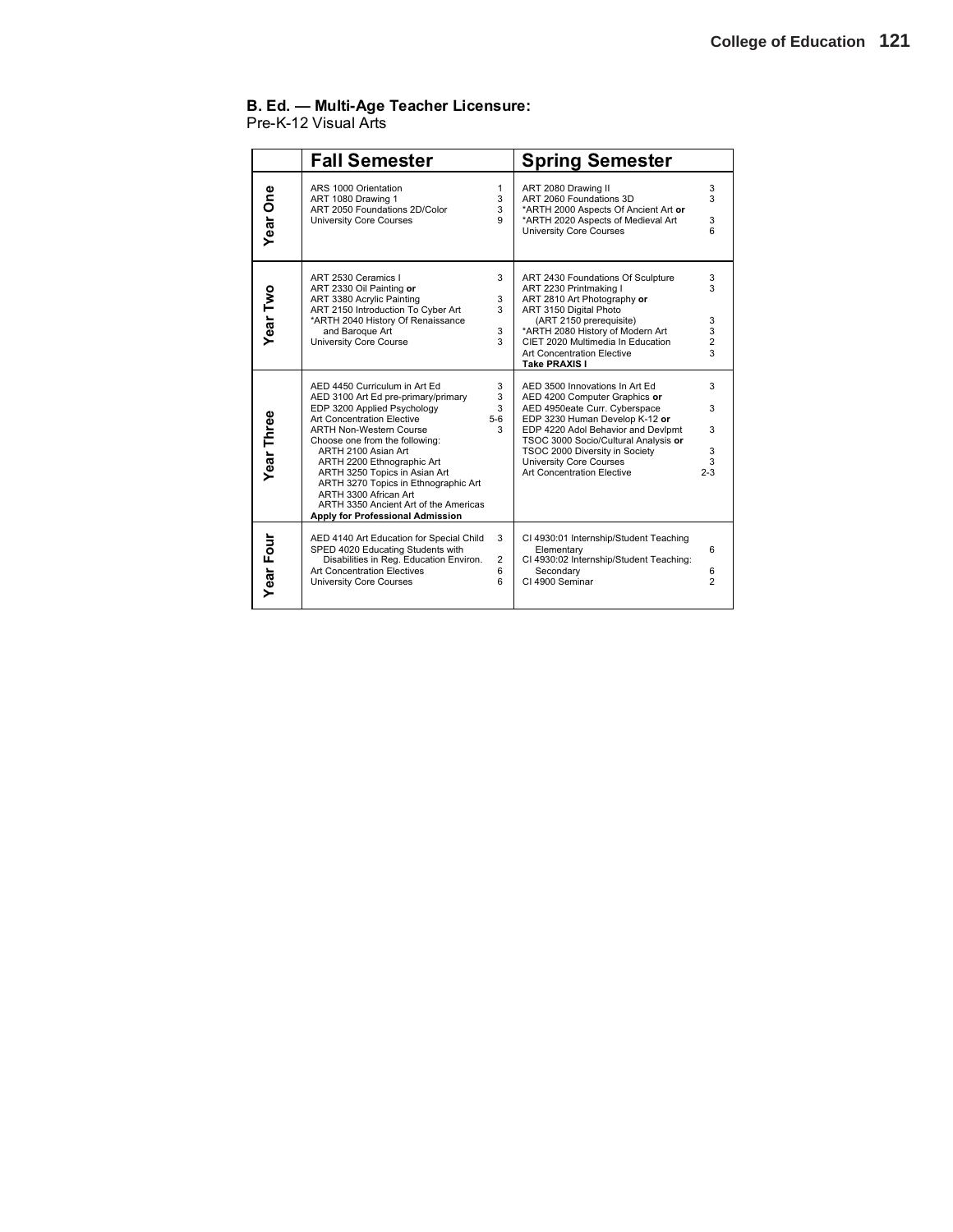| ART 2530 |      |                  |  |
|----------|------|------------------|--|
| ART 2810 |      | Photography I or |  |
| ART      | 3150 |                  |  |

## **Art History Core: 12 hours**

| <b>ARTH 2000</b> | Aspects of Ancient Art or   |
|------------------|-----------------------------|
| ARTH 2020        | Aspects of Medieval Art or  |
| ARTH 2/4980      |                             |
| <b>ARTH 2040</b> | Renaissance and Baroque or  |
| ARTH 2/4980      |                             |
| <b>ARTH 2080</b> | History of Modern Art or    |
| ARTH 2/4980      |                             |
|                  |                             |
| ARTH 2100        | Asian Art                   |
| ARTH 2200        | Ethnographic Art            |
| <b>ARTH 3250</b> | Topics in Asian Art         |
| <b>ARTH 3270</b> | Topics in Ethnographic Art  |
| ARTH 3300        | African Art                 |
| ARTH 3350        | Ancient Art of the Americas |

## **Area of Concentration: 12-16 hours**

Choose one of the following concentrations: Art History Concentration Arts Concentration Cyber Arts Concentration Studio Concentration Therapeutic Arts Concentration

### **Cyber Arts Concentration: 12 hours**

| ART 3150 |  |
|----------|--|
| ART 3160 |  |
| ART 4320 |  |
| ART 4110 |  |

### **Therapeutic Arts Concentration: 15 hours**

| AED 4560 |  |
|----------|--|
| AED 4300 |  |
| AED 4240 |  |
| AED 4280 |  |
| AED 4940 |  |

## **Multi-Age Music Education**

The program in music prepares students for teaching music at all levels (ages 3-21/grades PreK-12).

*See the Instrumental and Vocal Music Education matrices.*

## **University Core and General Education: 30 hour minimum**

(Including MUS 2220 or 2250)

## **Professional Education: 30 hours**

| ARS         | 1000 |                         |
|-------------|------|-------------------------|
| <b>EDP</b>  | 3200 |                         |
| <b>EDP</b>  | 3230 |                         |
| <b>MED</b>  | 3000 |                         |
| <b>MED</b>  | 3310 |                         |
| <b>MED</b>  | 4900 |                         |
| <b>MED</b>  | 4930 | <b>Student Teaching</b> |
|             |      |                         |
| <b>SPED</b> | 4020 |                         |
| TSOC 3000   |      |                         |
|             |      |                         |

## **Content Area: 45 hours**

| <b>MUS</b> | 1570 |                                              |  |
|------------|------|----------------------------------------------|--|
| MUS        | 1580 |                                              |  |
| <b>MUS</b> | 2570 |                                              |  |
| MUS        | 1610 |                                              |  |
| MUS        | 1620 |                                              |  |
| MUS.       | 2610 |                                              |  |
| MUS        | 2620 |                                              |  |
| MUS.       | 2410 | Music History & Lit I: World Music & Jazz  3 |  |
| MUS.       | 2800 |                                              |  |
| MUS.       | 3410 |                                              |  |
| MUS.       | 3420 |                                              |  |
| MUS        | 3500 |                                              |  |
| MUS        | 4800 |                                              |  |
|            |      |                                              |  |

### Please note: All majors must:

- a) perform a senior recital (half or full) at a minimum proficiency of level 6;
- b) attend 16 non-departmental concerts/recitals and 80 departmental concerts/recitals; and must complete 1 credit of registration in a chamber ensemble MUS 2/3050 that does not count toward graduation; and
- c) perform during MUS 1000, 6 times (minimum 3 as soloist) prior to senior recital hearing.

### **Cluster**

Choose one cluster from choral or instrumental:

### **Instrumental Elective Cluster: 29 hours**

| <b>MED</b> | 3300 |                                                                          |  |
|------------|------|--------------------------------------------------------------------------|--|
| MED        | 3320 |                                                                          |  |
| MUS.       | 1500 |                                                                          |  |
| MUS        | 1530 |                                                                          |  |
| MUS        | 1550 |                                                                          |  |
| <b>MUS</b> | 2500 |                                                                          |  |
| MUS.       | 3520 |                                                                          |  |
| <b>MUS</b> | 3530 |                                                                          |  |
| MUS        | 3630 |                                                                          |  |
|            |      | Ensembles: Select one (4 to 5 credit hours count toward degree; however, |  |
|            |      | 7 are required by the department).                                       |  |
|            |      |                                                                          |  |

| MUS   | 2/3010 | University/Concert Band |
|-------|--------|-------------------------|
| 5.577 | 0.0000 |                         |

## MUS 2/3090 University Orchestra

### **Choral/General Elective Cluster: 29 hours**

|                                                                          | MED 3300 |                                     |  |  |  |  |
|--------------------------------------------------------------------------|----------|-------------------------------------|--|--|--|--|
|                                                                          | MED 3320 |                                     |  |  |  |  |
|                                                                          | MED 3330 |                                     |  |  |  |  |
|                                                                          | MED 3340 |                                     |  |  |  |  |
|                                                                          |          |                                     |  |  |  |  |
| Ensembles: Select one (4 to 5 credit hours count toward degree; however, |          |                                     |  |  |  |  |
|                                                                          |          | 7 are required by the department.). |  |  |  |  |
|                                                                          |          | MUS 2/3140 Concert Chorale          |  |  |  |  |
|                                                                          |          |                                     |  |  |  |  |

| MUS 2/3160          | Men's Chorus                     |
|---------------------|----------------------------------|
|                     |                                  |
| MUS 2/3180          | Women's Chorus                   |
| Select one (1 hour) |                                  |
| MUS<br>2530         | Diction for Singers              |
| MUS<br>2540         | Diction for Singers II           |
| MUS<br>2580         | Piano Class/Music Majors IV (1*) |
| MUS<br>3510         | Choral Conducting $(3^{**})$     |
| MUS<br>3550         | Teaching of Singing (2)          |

Students electing the instrumental cluster must enroll in 2 semesters of marching band; string concentration substitutes a marching band field experience.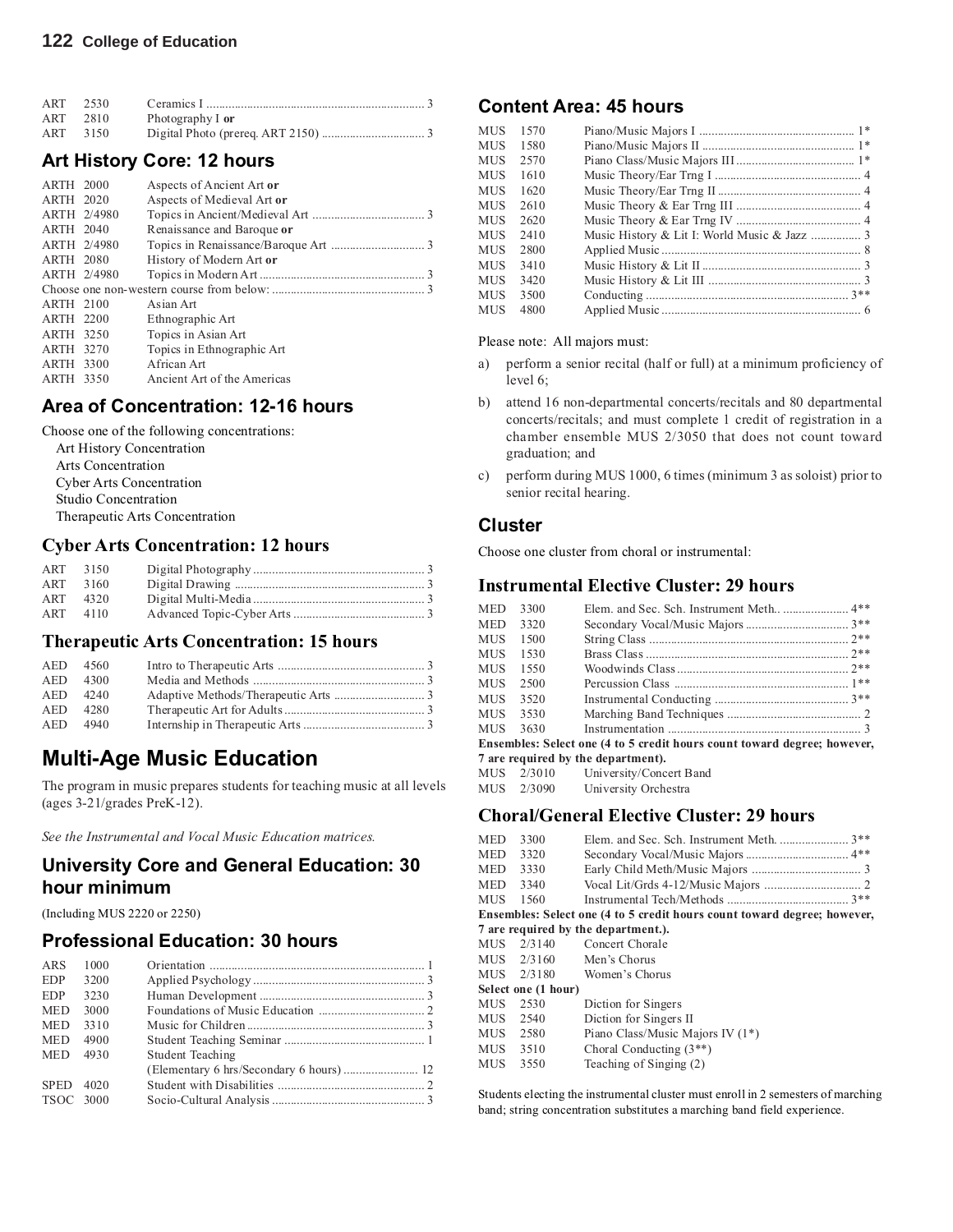\*\* This course must be within one of a total 5 semesters' registration **or** student registers for MUS 1000:002 to complete the 5 semester requirement for participation in Lab Ensemble.

## **Multi-Age Physical Education**

Students who complete a physical education major will be licensed to teach physical education PreK-12.

*See the PreK-12 Physical Education matrix.*

## **Physical Education: PreK-12**

## **University Core and General Education: 33 hours**

## **Preprofessional Education: 23 hours**

| <b>CIET</b>      | 2020 |  |
|------------------|------|--|
| <b>EDP</b>       | 3200 |  |
| EDP              | 3230 |  |
| <b>PED</b>       | 2100 |  |
| <b>PED</b>       | 2200 |  |
| PED              | 2800 |  |
| <b>PED</b>       | 2900 |  |
| <b>PED</b>       | 2950 |  |
| <b>TSOC 3000</b> |      |  |

## **Professional Education: 16 hours (Professional Standing Required)**

|            | PED 3000 |  |
|------------|----------|--|
| <b>PED</b> | 3120     |  |
|            | PED 3130 |  |
|            | PED 3740 |  |
|            | PED 3950 |  |
|            | PED 4100 |  |

## **Physical Education Methods: 9 hours (Professional Standing Required)**

|            | PED 3100 |                                            |  |
|------------|----------|--------------------------------------------|--|
|            | PED 3140 | PE Methods for Middle/Adol. Levels (coreq. |  |
|            |          |                                            |  |
| <b>PED</b> | 3400     |                                            |  |

## **Student Teaching: 13 hours (Professional Standing Required)**

| PED 4900 |  |
|----------|--|
| PED 4930 |  |

## **Physical Education Content Area: 23 hours (Professional Standing Required)**

| <b>HEAL</b> 1500 |  |  |
|------------------|--|--|
| <b>HEAL 2500</b> |  |  |
| KINE 2560        |  |  |
| KINE 2570        |  |  |
| KINE 2960        |  |  |
| KINE 3520        |  |  |
|                  |  |  |

| KINE 3530 |  |  |
|-----------|--|--|
| KINE 4540 |  |  |
| KINE 4550 |  |  |

## **Electives: 11 - 14 hours minimum**

See faculty adviser for electives.

### **Important reminders:**

- You are responsible for meeting prerequisites for all course work as specified in this catalog.
- Acceptance into professional education requires a 2.7 overall GPA and a 2.7 GPA in professional education and major area of course work. All transfer work is included in the GPA calculation.
- You are responsible for fulfilling the minimum 128-hour requirement to graduate.
- The State of Ohio requires successful completion of Praxis II to be eligible for licensure upon graduation. This test should be taken prior to student teaching to allow time for processing.

## **Physical Education and School Health: PreK-12**

*See the PreK-12 Physical Education and Health matrix.*

## **University Core and General Education: 33 hours**

## **Preprofessional Education: 25 hours**

| <b>CIET</b>      | 2020 |  |
|------------------|------|--|
| <b>EDP</b>       | 3200 |  |
| <b>EDP</b>       | 3230 |  |
| <b>HEAL</b> 2900 |      |  |
| <b>HEAL</b> 2900 |      |  |
| <b>PED</b>       | 2100 |  |
| PED.             | 2200 |  |
| <b>PED</b>       | 2800 |  |
| <b>PED</b>       | 2900 |  |
| <b>PED</b>       | 2950 |  |
| TSOC 3000        |      |  |
|                  |      |  |

## **Professional Education: 16 hours (Professional Standing Required)**

| <b>PED</b> | 3000 |  |
|------------|------|--|
| <b>PED</b> | 3120 |  |
| <b>PED</b> | 3130 |  |
| PED.       | 3740 |  |
| PED.       | 3950 |  |
| PED        | 4100 |  |

## **Health & Physical Education Methods: 15 hours (Professional Standing Required)**

| <b>HEAL 4300</b> |      |                                                     |  |
|------------------|------|-----------------------------------------------------|--|
| <b>HEAL 4350</b> |      |                                                     |  |
| PED 3100         |      | $PreK - 5$ Physical Ed Methods (coreg. PED 3000)  3 |  |
| PED              | 3140 | PE Methods for Middle/Adol. Levels                  |  |
|                  |      |                                                     |  |
| PED 3400         |      |                                                     |  |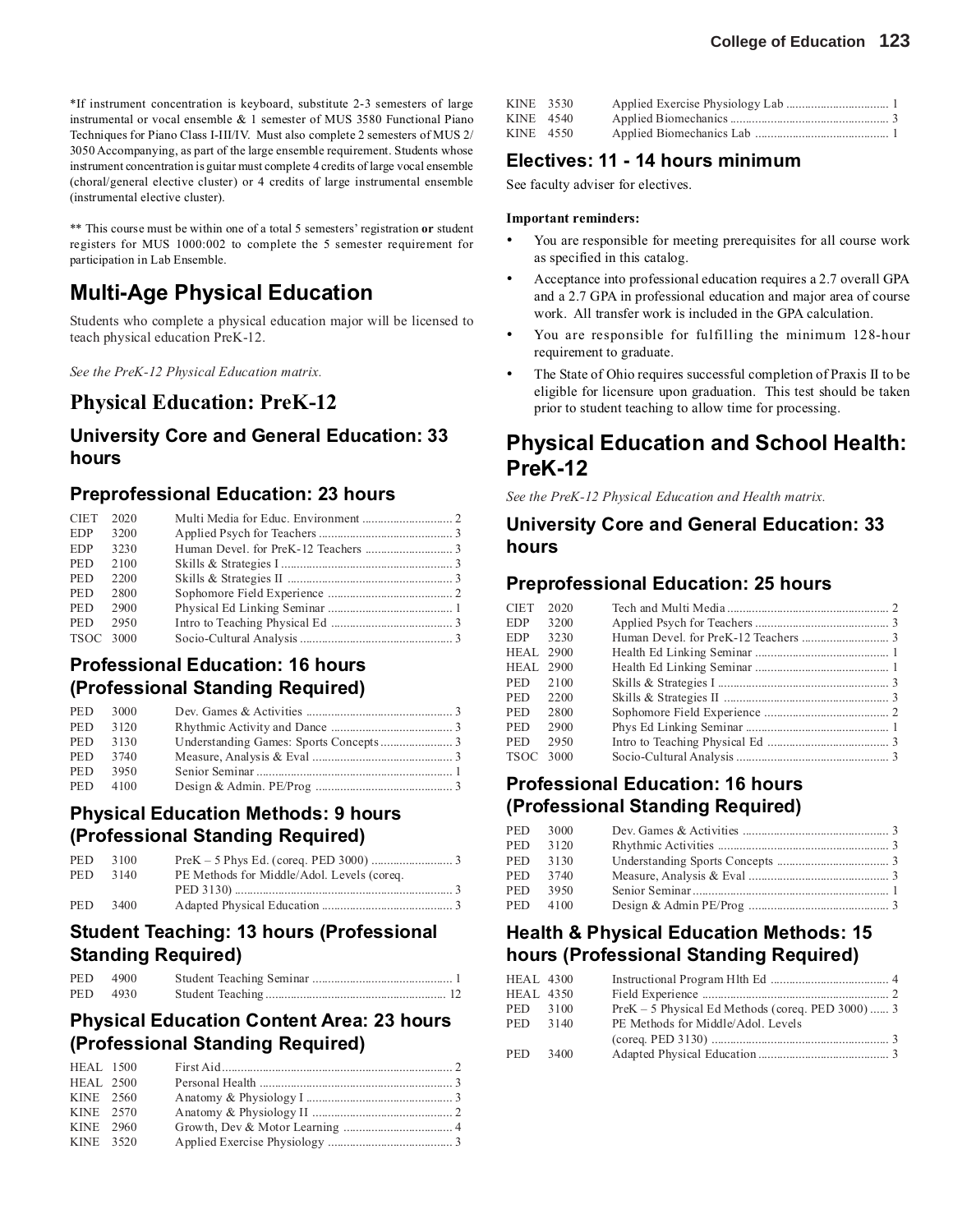|            | <b>Fall Semester</b>                                                                                                                                                                                                                                                                                                                                                                                                                                                                                                            | <b>Spring Semester</b>                                                                                                                                                                                                                                                                                                                                                                                               |
|------------|---------------------------------------------------------------------------------------------------------------------------------------------------------------------------------------------------------------------------------------------------------------------------------------------------------------------------------------------------------------------------------------------------------------------------------------------------------------------------------------------------------------------------------|----------------------------------------------------------------------------------------------------------------------------------------------------------------------------------------------------------------------------------------------------------------------------------------------------------------------------------------------------------------------------------------------------------------------|
| Year One   | ARS 1000 Orientation<br>1<br>MUS 1610 Music Theory & Ear Training I<br>4<br>MUS 1570 Piano Class For Music Majors I<br>1<br>MUS 2800 Applied Music<br>$\overline{2}$<br>MUS 1000 Recital Sections 1 &3<br>0<br>MUS Large Ensemble*<br>1<br><b>University Core Courses</b><br>9                                                                                                                                                                                                                                                  | MUS 1620 Theory & Ear Training II<br>4<br>MUS 1580 Piano Class For Music Majors II<br>$\mathbf{1}$<br>MUS 2800 Applied Music<br>$\overline{2}$<br>MUS 1000 Recital Sections 1 &3<br>0<br>MUS Large Ensemble*<br>$\mathbf{1}$<br>University Core Courses<br>9                                                                                                                                                         |
| Year Two   | MUS 2610 Music Theory & Ear Training III<br>4<br>MUS 2570 Piano Class for Music Majors III<br>$\mathbf{1}$<br>MUS 2800 Applied Music<br>2<br>MUS 1000 Recital Sections 1 & 3<br>$\Omega$<br>MUS Large Ensemble*<br>1<br>MED 3000 Found of Music Educ.<br>$\overline{2}$<br><b>University Core Courses</b><br>6                                                                                                                                                                                                                  | 4<br>MUS 2620 Music Theory & Ear Training IV<br>MUS 2800 Applied Music<br>$\overline{2}$<br>MUS 1000 Recital Sections 1 & 3<br>0<br>1<br>MUS Large Ensemble*<br>MUS 2410 Music History &<br>Literature I: World Music & Jazz<br>3<br>1<br>Choose One:<br>MUS 1500 String Class<br>MUS 1530 Brass Class<br>MUS 1550 Woodwinds Class<br>MUS 2500 Percussion Class<br>3<br>University Core Course<br>Take PRAXIS I      |
| Year Three | $\overline{2}$<br>MUS 4800 Applied Music<br>MUS 1000 Recital Sections 1& 3<br>0<br>MUS Large Ensemble*<br>1<br>MUS 3410 Music History & Literature II<br>3<br>1<br>Choose One:<br>MUS 1500 String Class<br>MUS 1530 Brass Class<br>MUS 1550 Woodwinds Class<br>MUS 2500 Percussion Class<br>EDP 3200 Applied Psychology<br>3<br><b>University Core Courses</b><br>6<br>Apply for Professional Admission                                                                                                                         | $\overline{2}$<br>MUS 4800 Applied Music<br>MUS 1000 Recital Sections 1 & 3<br>0<br>$\mathbf{1}$<br>MUS Large Ensemble*<br>MUS 3420 Music History & Literature III<br>3<br>MUS 3630 Instrumentation<br>3<br>Choose One:<br>1<br>MUS 1500 String Class<br>MUS 1530 Brass Class<br>MUS 1550 Woodwinds Class<br>MUS 2500 Percussion Class<br>MED 3310 Music for Children<br>3<br>TSOC 3000 Socio/Cultural Analysis<br>3 |
| Year Four  | $\overline{2}$<br>MUS 4800 Applied Music & Senior Recital<br>MUS 1000 Recital Sections 1, 2 &3<br>0<br>MUS Large Ensemble*<br>1<br>3<br>MUS 3500 Basic Conducting<br>SPED 4020 Educating Students with<br>Disabilities in Regular Education Environ.<br>$\overline{2}$<br>MED 3320 Secondary School Vocal<br>Methods For Music Majors<br>3<br>MED 3530 Marching Band Techniques<br>$\overline{2}$<br>Choose One:<br>1<br>MUS 1500 String Class<br>MUS 1530 Brass Class<br>MUS 1550 Woodwinds Class<br>MUS 2500 Percussion Class | 2<br>MUS 4800 Applied Music & Senior Recital<br>0<br>MUS 1000 Recital Sections 1 2 &3<br>$\mathbf{1}$<br>MUS Large Ensemble*<br>MUS 3520 Instrumental Conducting<br>3<br>MED 3300 Elementary/Sec. Instr. Methods<br>3<br>EDP 3230 Human Develop for PreK-12<br>3<br>3<br>University Core Course                                                                                                                      |
| Year Five  | MED 4930 Internship/Student<br>Teaching: Elementary<br>$6 - 12$<br>MED 4930 Internship/Student<br>Teaching: Secondary<br>6<br>MED 4900 Seminar in Student Teaching                                                                                                                                                                                                                                                                                                                                                              | 1                                                                                                                                                                                                                                                                                                                                                                                                                    |

### **B. Ed. — Multi-Age Teacher Licensure: PreK-12 Music Education (Instrumental)**

\*Large Ensembles: MUS-2/3010 Fall: Marking Band or Concert Band (See requirements) MUS-2/3010 Spring: University Band MUS-2/3090 Orchestra

Core Options Must Include MUS-2220 Or MUS-2250 and MATH-1180 Or Higher.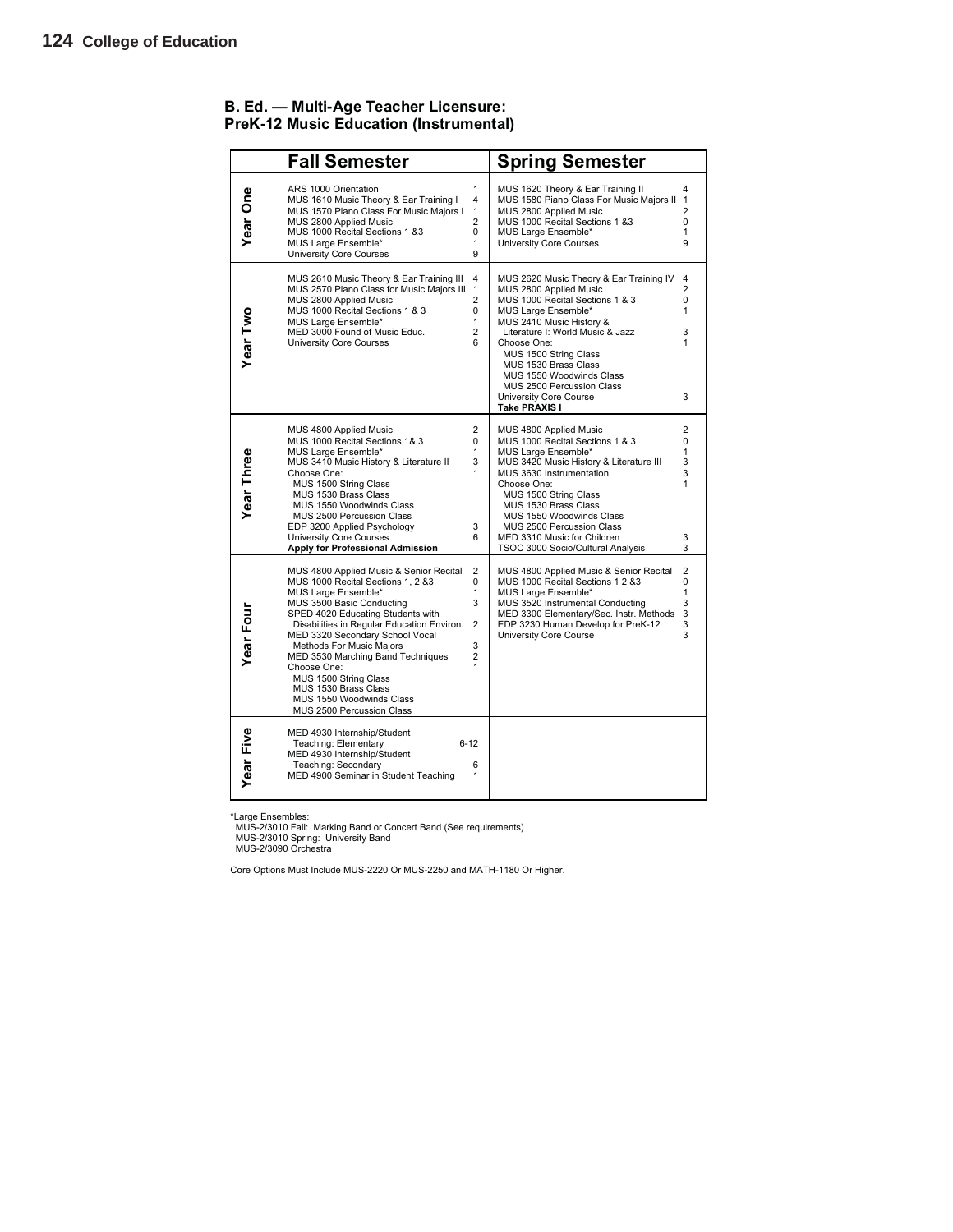### **B. Ed. – Multi-Age Teacher Licensure: PreK-12 Music Education (Vocal)**

|                  | <b>Fall Semester</b>                                                                                                                                                                                                                                                                                                                          |                                                                              | <b>Spring Semester</b>                                                                                                                                                                                                                                                                                                                               |                                                                                    |
|------------------|-----------------------------------------------------------------------------------------------------------------------------------------------------------------------------------------------------------------------------------------------------------------------------------------------------------------------------------------------|------------------------------------------------------------------------------|------------------------------------------------------------------------------------------------------------------------------------------------------------------------------------------------------------------------------------------------------------------------------------------------------------------------------------------------------|------------------------------------------------------------------------------------|
| Year One         | ARS 1000 Orientation<br>MUS 1610 Music Theory & Ear<br>Training I<br>MUS 1570 Piano Class For Music<br>Maiors I<br>MUS 2800 Applied Music<br>MUS 1000 Recital Sections 1 &3<br>MUS 2530 Diction For Singers I<br>(Odd Numbered Year)<br>MUS Large Ensemble*<br><b>University Core Courses</b>                                                 | $\mathbf{1}$<br>4<br>$\mathbf{1}$<br>2<br>$\Omega$<br>1<br>$\mathbf{1}$<br>6 | MUS 1620 Theory & Ear Training II<br>MUS 1580 Piano Class For Music Majors II 1<br>MUS 2800 Applied Music<br>MUS 1000 Recital Sections 1 &3<br>MUS 2540 Diction For Singers II<br>(Odd Numbered Year)<br>MUS Large Ensemble*<br><b>University Core Courses</b>                                                                                       | 4<br>$\overline{2}$<br>$\Omega$<br>$\mathbf{1}$<br>1<br>6                          |
| Year Two         | MUS 2610 Music Theory & Ear Training III<br>MUS 2570 Piano Class For Music Majors III 1<br>MUS 2800 Applied Music<br>MUS 1000 Recital Sections 1, 2 &3<br>MUS 1560 Inst'l Tech/Methods<br>MUS 2530 Diction For Singers I<br>(Even Numbered Year)<br>MED 3000 Foundations of Music Ed<br>MUS Large Ensemble*<br>University Core Course         | 4<br>2<br>0<br>3<br>$\mathbf{1}$<br>2<br>$\mathbf{1}$<br>3                   | MUS 2620 Music Theory & Ear Training IV<br>MUS 2580 Piano Class For Music Majors IV 1<br>MUS 2800 Applied Music<br>MUS 1000 Recital Sections 1, 2 &3<br>MUS 2540 Diction For Singers II<br>(Even Numbered Year)<br>MUS Large Ensemble*<br>MUS 2410 Music History & Literature I:<br>World Music And Jazz<br>University Core Courses<br>Take PRAXIS I | 2<br>$\Omega$<br>1<br>1<br>3<br>6                                                  |
| Year Three       | MUS 4800 Applied Music<br>MUS 1000 Recital Sections 1, 2 & 3<br>MUS Large Ensemble*<br>MUS 3410 Music History & Literature II<br>EDP 3200 Applied Psychology<br><b>University Core Courses</b><br>Apply for Professional Admission                                                                                                            | $\overline{2}$<br>0<br>1<br>3<br>3<br>6                                      | MUS 4800 Applied Music<br>MUS 1000 Recital Sections 1, 2 & 3<br>MUS Large Ensemble*<br>MUS 3420 Music History & Literature III<br>MUS 3550 Teaching of Singing<br>MED 3310 Music for Children (sp. only)<br>EDP 3230 Human Develop. for PreK-12<br>University Core Course                                                                            | $\overline{2}$<br>$\Omega$<br>1<br>$\begin{array}{c} 3 \\ 3 \\ 3 \end{array}$<br>3 |
| Year Four        | MUS 4800 Apld Music & Senior Recital<br>MUS 1000 Recital Sections 1, 2 &3<br>MUS Large Ensemble*<br>MUS 3500 Conducting<br>SPED 4020 Educating Students with<br>Disabilities in Regular Education Environ.<br>MED 3320 Secondary School Vocal<br>Methods For Music Majors<br>MED 3340 Vocal Music In Public Schools<br>University Core Course | $\overline{2}$<br>0<br>1<br>3<br>2<br>3<br>2<br>3                            | MUS 4800 Applied Music<br>MUS 1000 Recital Sections 1, 2 &3<br>MUS Large Ensemble*<br>MUS 3510 Choral Conducting<br>MED 3300 Elementary/Sec. Instr. Methods<br>MED 3330 Early Child Methods/<br><b>Music Majors</b><br>TSOC 4000 Socio/Cultural Analysis                                                                                             | $\overline{2}$<br>0<br>$\mathbf{1}$<br>3<br>3<br>3<br>3                            |
| <b>Year Five</b> | MED 4930 Internship/Student Teaching:<br>Elementary<br>$6 - 12$<br>MED 4930 Internship/Student Teaching:<br>Secondary<br>MED 4900 Seminar in Student Teaching<br>University Core Course                                                                                                                                                       | 6<br>1<br>3                                                                  |                                                                                                                                                                                                                                                                                                                                                      |                                                                                    |

\*Large Ensembles: MUS-2/3160 Women's Chorus (Open) MUS-2/3180 Men's Chorus (Open) MUS-2/3140 Concert and Chorale (Audition)

Core Options Must Include MUS-2220 Or MUS-2250 and MATH-1180 Or Higher.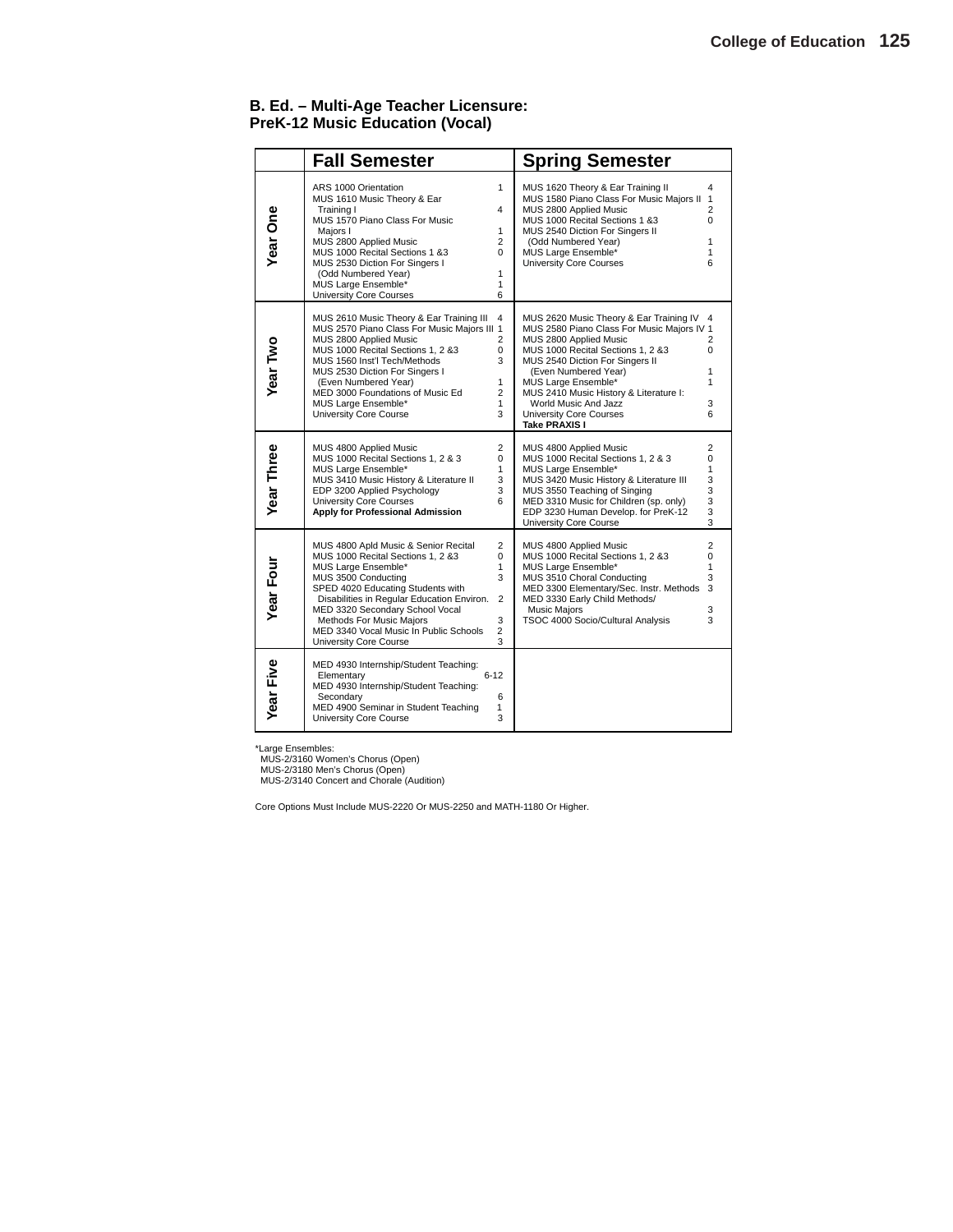|              | <b>Fall Semester</b>                                                                                                                                                                                                                          |                                       | <b>Spring Semester</b>                                                                                                                                                                                                                |                                                      |
|--------------|-----------------------------------------------------------------------------------------------------------------------------------------------------------------------------------------------------------------------------------------------|---------------------------------------|---------------------------------------------------------------------------------------------------------------------------------------------------------------------------------------------------------------------------------------|------------------------------------------------------|
| Year One     | <b>General Elective</b><br>ENGL 1110 College Composition I<br>HEAL 1500 First Aid<br>MATH 1180 Math for Liberal Arts<br>Social Science Core Course                                                                                            | 3<br>3<br>$\overline{2}$<br>3<br>3    | CIET 2020 Tech Multi-Media<br>ENGL 1130 (or above) College Comp II<br>Humanities/Fine Arts Core Course<br>General Flective<br>HEAL 2500 Personal Health<br>Social Science Core Course                                                 | $\overline{2}$<br>3<br>3<br>3<br>$\overline{2}$<br>3 |
| Year Two     | Humanities/Fine Arts Core Course<br>Multicultural Core Course<br>KINE 2560 Anatomy & Phys. I<br>PED 2100 Skills & Strategies I<br>PED 2900 Linking Seminar<br>PED 2950 Intro Teaching in PE<br><b>Take Praxis I</b>                           | 3<br>3<br>3<br>3<br>$\mathbf{1}$<br>3 | EDP 3200 Applied Psychology<br>KINE 2570 Anatomy & Phys. II<br>Multicultural Core Course<br>Natural Science Core Course<br>PED 2200 Skills & Strategies II<br>PED 2800 Sophomore Field Experience<br>Apply for Professional Admission | 3<br>3<br>3<br>3<br>3<br>2                           |
| Year Three   | KINE 2960 Growth, Development &<br>Motor Learning<br>PED 3000 Devel. Appropriate Games &<br><b>Activities</b><br>PED 3100 PreK-5 Methods<br>PED 3120 Rhythmic Activity/Dance<br>PED 3400 Rhythmic Activity/Dance                              | 4<br>3<br>3<br>3<br>3                 | EDP 3230 Human Development K-12<br><b>General Elective</b><br>KINE 4540 Applied Biomechanics<br>KINE 4550 Biomechanics Lab<br>PED 3130 Understanding Sports Concepts<br>PED 3140 Methods for Adolescents                              | 3<br>3<br>3<br>3<br>3                                |
| Four<br>Year | <b>General Electives</b><br>KINE 3520 Applied Exercise Phys<br>KINE 3530 Applied Exercise Phys Lab<br>PED 3950 Senior Seminar<br>PED 4100 Design/Administration of PE<br>Programs<br>TSOC 3000 Socio-Cultural Analysis of<br>Teaching/Schools | 6<br>3<br>1<br>1<br>3<br>3            | PED 4930 Student Teaching<br>PED 4900 Seminar<br>PED 3740 measurement, Analysis & Eval.                                                                                                                                               | 12<br>1<br>3                                         |

### **B. Ed. -- Multi-Age Teacher Licensure: PreK-12 Physical Education**

### **B. Ed. -- Multi-Age Teacher Licensure: PreK-12 Physical Education & PreK-12 Health**

|                  | <b>Fall Semester</b>                                                                                                                                                                                                                                                         |                                                       | <b>Spring Semester</b>                                                                                                                                                                                                                   |                                                      | <b>Summer Semester</b> |
|------------------|------------------------------------------------------------------------------------------------------------------------------------------------------------------------------------------------------------------------------------------------------------------------------|-------------------------------------------------------|------------------------------------------------------------------------------------------------------------------------------------------------------------------------------------------------------------------------------------------|------------------------------------------------------|------------------------|
| Year One         | ENGL 1110 College Composition I<br>HEAL 2000 Fdns of Health Ed<br>HEAL 2500 Personal Health<br>HEAL 2900 Linking Seminar<br>MATH 1180 Math for Liberal Arts<br>Social Science Core Course                                                                                    | 3<br>3<br>3<br>$\mathbf{1}$<br>3<br>3                 | CIET 2020 Multimedia In Education<br>ENGL 1130 (or above) Comp II<br>Humanities/Fine Arts Core Course<br>HEAL 1500 First Aid<br>HEAL 2700 Community Health<br>Social Science Core Course                                                 | $\overline{2}$<br>3<br>3<br>$\overline{2}$<br>3<br>3 |                        |
| Year Two         | Humanities/Fine Arts Core Course<br>HEAL 2600 Mental Health<br>HEAL 2900 Linking Seminar<br>KINE 2560 Anatomy & Phys I<br>PED 2100 Skills & Strat. I<br>PED 2900 Linking Seminar I<br>PED 2950 Intro to Teaching in PE<br><b>Take Praxis I</b>                               | 3<br>3<br>$\mathbf{1}$<br>3<br>3<br>$\mathbf{1}$<br>3 | HEAL 3300 Drug Awareness<br>HEAL 3600 Prev & Control Disease<br>KINE 2570 Anatomy & Physiology II<br>Multicultural Core Course<br>PED 2200 Skills & Strat. II<br>PED 2800 Sophomore Field Experience<br>Apply for Professional Admission | 3<br>3<br>3<br>3<br>3<br>3                           |                        |
| Year Three       | HEAL 3700 Fdns Human Sexuality<br>PED 3000 Developmentally Appropriate<br><b>Games and Activities</b><br>KINE 3520 Applied Exercise Phys<br>KINE 3530 Applied Exercise Phys Lab<br>PED 3950 Senior Seminar<br>PED 3400 Adapted PE                                            | 3<br>3<br>3<br>$\mathbf{1}$<br>$\mathbf{1}$<br>3      | HEAL 4300 Instructional Prog. Health<br>HEAL 4350 Field Experience<br>KINE 2960 Growth, Development & Motor<br>Learning<br>PED 3130 Understanding Sports Concepts 3<br>PED 3140 Methods for Adolescents                                  | 4<br>$\overline{2}$<br>4<br>3                        |                        |
| <b>Year Four</b> | HEAL 4400 Health Probl of Youth<br><b>HEAL 4700 Nutrition Science</b><br>KINE 3520 Applied Exer. Phys.<br>KINE 3530 Applied Exer. Phys. Lab<br>PED 3740 Measurement, Analysis &<br>Evaluation<br>PED 3950 Senior Seminar<br>PED 4100 Design/Administration of<br>PE Programs | 3<br>3<br>3<br>1<br>3<br>$\mathbf{1}$<br>3            | EDP 3200 Applied Psychology<br>HEAL 3200 or 3800 Elective<br>HEAL 4600 School Health Programs<br><b>Multicultural Core Course</b><br>Natural Science Core Course                                                                         | 3<br>3<br>3<br>3<br>3                                |                        |
| Year Five        | EDP 3230 Human Development K-12<br>KINE 4540 Applied Biomechanics<br>KINE 4550 Biomechanics Lab<br>PED 3740 Measurement, Analysis & Eval.<br>TSOC 3000 Socio-Cultural Analysis of<br>Teaching/Schools                                                                        | 3<br>3<br>$\mathbf{1}$<br>3<br>3                      | HEAL 4930 Student Teaching<br>PED/HEAL 4900 Seminar<br>PED 4930 Student Teaching                                                                                                                                                         | 6<br>1<br>6                                          |                        |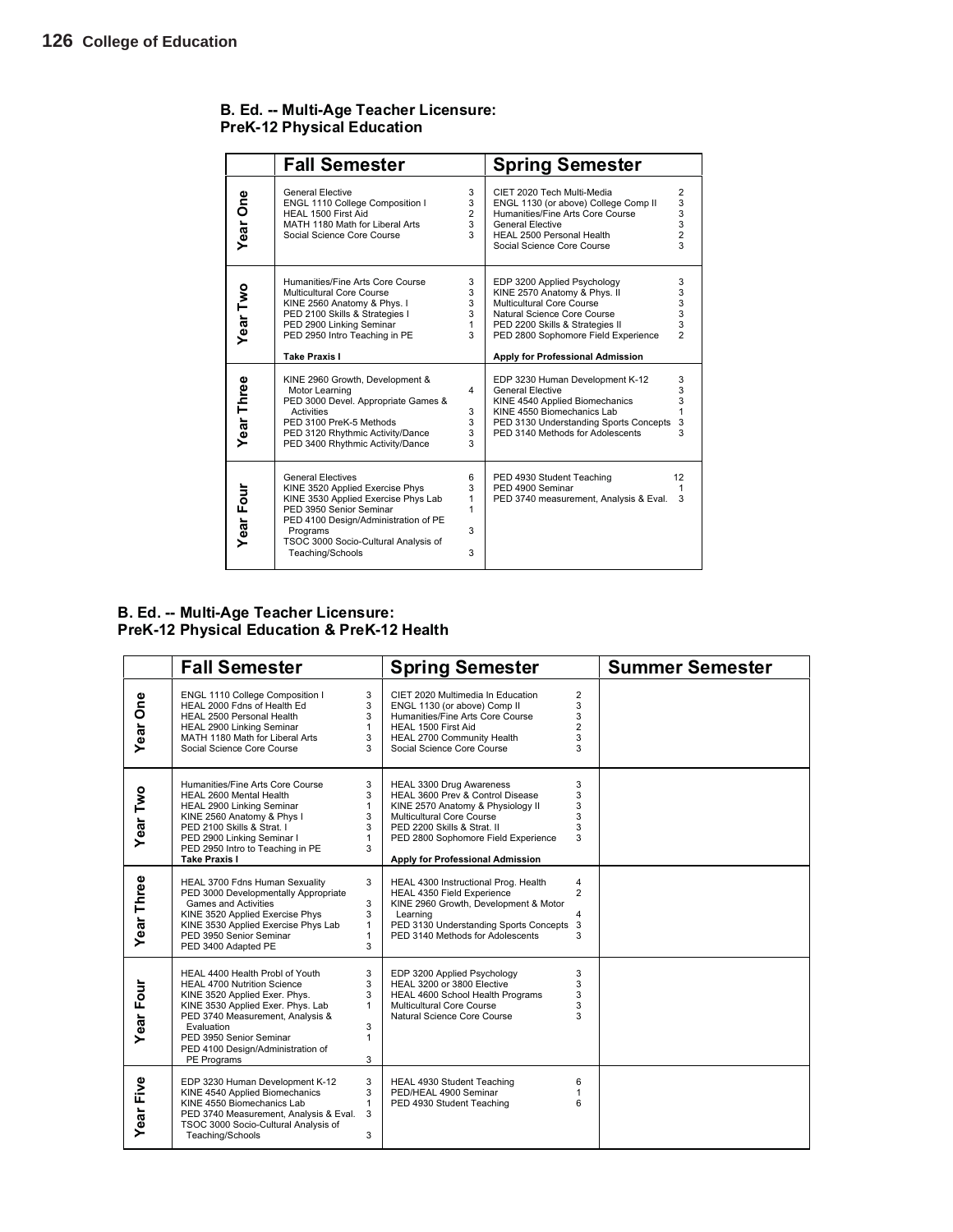## **Student Teaching: 13 hours (Professional Standing Required)**

| PED 4930 |  |
|----------|--|

### **Physical Education Content Area: 12 hours**

| KINE 2960 |  |  |
|-----------|--|--|
|           |  |  |
| KINE 3520 |  |  |
| KINE 3530 |  |  |
| KINE 4540 |  |  |
| KINE 4550 |  |  |

## **School Health Content: 30 hours**

| <b>HEAL</b> 2000 |                    |  |
|------------------|--------------------|--|
| HEAL 2600        |                    |  |
| HEAL 2700        |                    |  |
| <b>HEAL</b> 3300 |                    |  |
| <b>HEAL</b> 3600 |                    |  |
| <b>HEAL 3700</b> |                    |  |
| <b>HEAL</b> 4400 |                    |  |
| HEAL 4600        |                    |  |
| <b>HEAL 4700</b> |                    |  |
| <b>HEAL 3200</b> | Consumer Health or |  |
| <b>HEAL 3800</b> |                    |  |
|                  |                    |  |

## **Physical Education and Recreation & Leisure Studies**

## **University Core and General Education: 30 hours**

## **Preprofessional Education: 23 hours**

| <b>CIET</b> | 2020 |  |
|-------------|------|--|
| <b>EDP</b>  | 3200 |  |
| <b>EDP</b>  | 3230 |  |
| <b>PED</b>  | 2100 |  |
| <b>PED</b>  | 2200 |  |
| <b>PED</b>  | 2800 |  |
| <b>PED</b>  | 2900 |  |
| <b>PED</b>  | 2950 |  |
| TSOC 3000   |      |  |

### **Professional Education: 16 hours**

| PED 3000 |  |
|----------|--|
| PED 3120 |  |
| PED 3130 |  |
| PED 3740 |  |
| PED 3950 |  |
| PED 4100 |  |

## **Physical Education Methods: 9 hours (Professional Standing Required)**

| <b>PED</b> | 3100 |                                            |  |
|------------|------|--------------------------------------------|--|
| PED.       | 3140 | PE Methods for Middle/Adol. Levels (coreq. |  |
|            |      |                                            |  |
| <b>PED</b> | 3400 |                                            |  |

## **Student Teaching: 13 hours (Professional Standing Required)**

| PED 4900 |  |
|----------|--|
| PED 4930 |  |

## **Physical Education Content Area: 23 hours**

| <b>HEAL 1500</b> |  |  |
|------------------|--|--|
| <b>HEAL 2500</b> |  |  |
| KINE 2560        |  |  |
| KINE 2570        |  |  |
| KINE 2960        |  |  |
| KINE 3520        |  |  |
| KINE 3530        |  |  |
| KINE 4540        |  |  |
| KINE 4550        |  |  |
|                  |  |  |

## **Recreation and Leisure Courses: 47 hours**

| RCRT 1010 |      | Popular Outdoor Pursuits or |  |
|-----------|------|-----------------------------|--|
| RCRT 1400 |      |                             |  |
| RCRT 1300 |      |                             |  |
| RCRT 1310 |      |                             |  |
| RCRT 2300 |      |                             |  |
| RCRT 2940 |      |                             |  |
| RCRT 3210 |      |                             |  |
| RCRT 4300 |      |                             |  |
| RCRT 4320 |      |                             |  |
| RCRT 4400 |      |                             |  |
| RCRT      | 4410 |                             |  |
| RCRT      | 4420 |                             |  |
| RCRT 4930 |      |                             |  |
| KINE.     | 1080 |                             |  |
|           |      |                             |  |

## **Physical Education & Exercise Science**

## **Dual Degree: B.Ed. & B.S.**

## **University Core and General Education: 30 hours**

### **Preprofessional Education: 23 hours**

|            | CIET 2020 |  |
|------------|-----------|--|
| EDP.       | 3200      |  |
| EDP        | 3230      |  |
| <b>PED</b> | 2100      |  |
| <b>PED</b> | 2200      |  |
| PED        | 2800      |  |
| PED.       | 2900      |  |
|            | PED 2950  |  |
|            |           |  |

## **Professional Education: 16 hours**

|      | PED 3000 |  |
|------|----------|--|
| PED. | 3120     |  |
|      | PED 3130 |  |
|      | PED 3740 |  |
| PED  | 3950     |  |
|      | PED 4100 |  |
|      |          |  |

## **Physical Education Methods: 9 hours (Professional Standing Required)**

| <b>PED</b> | 3100 |                                            |  |
|------------|------|--------------------------------------------|--|
| PED.       | 3140 | PE Methods for Middle/Adol. Levels (coreq. |  |
|            |      |                                            |  |
| PED.       | 3400 |                                            |  |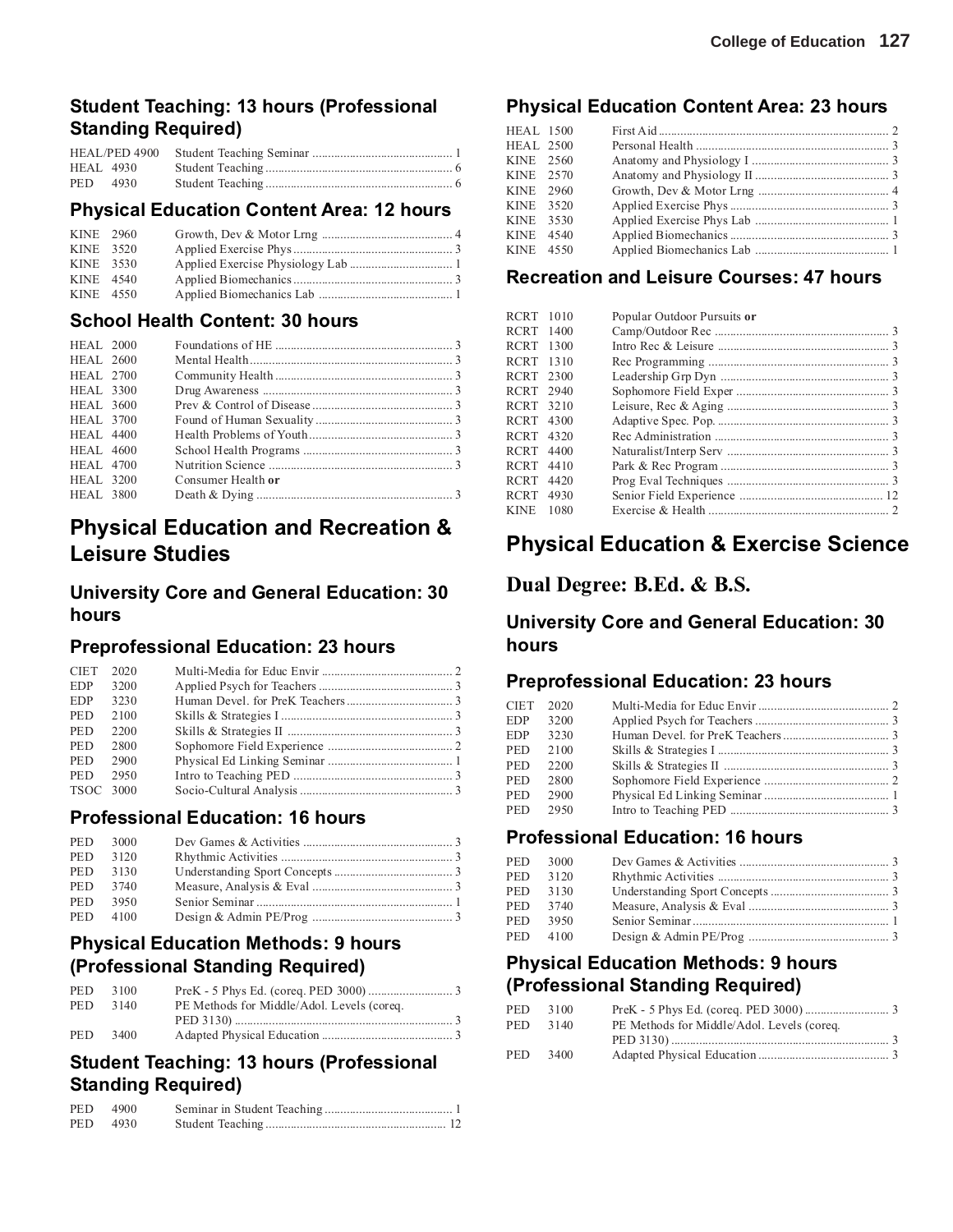## **Student Teaching: 13 hours (Professional Standing Required)**

|            | PED 4900 |  |
|------------|----------|--|
| <b>PED</b> | 4930     |  |

### **Exercise Science Core: 32 hours**

| <b>HEAL</b> 1500 |      |  |
|------------------|------|--|
| <b>HEAL 4700</b> |      |  |
| <b>KINE</b>      | 1700 |  |
| <b>KINE</b>      | 2510 |  |
| <b>KINE</b>      | 2520 |  |
| <b>KINE</b>      | 2530 |  |
| <b>KINE</b>      | 2540 |  |
| <b>KINE</b>      | 2960 |  |
| <b>KINE</b>      | 3520 |  |
| <b>KINE</b>      | 3530 |  |
| <b>KINE</b>      | 4540 |  |
| <b>KINE</b>      | 4550 |  |
| <b>KINE</b>      | 4980 |  |
|                  |      |  |

## **Science Core: 25 hours**

| <b>CHEM 1230</b> |  |  |
|------------------|--|--|
| <b>CHEM 1280</b> |  |  |
| <b>CHEM 1240</b> |  |  |
| <b>CHEM 1290</b> |  |  |
| BIOL 2150        |  |  |
| BIOL 2160        |  |  |
| BIOL 2170        |  |  |
| BIOL 2180        |  |  |
| PHYS 2070        |  |  |
|                  |  |  |

## **Multi-Age Health Education**

Students who complete the health education major are licensed to teach health education preK-12. Students may complete either a second degree (e.g., B.A. in urban studies, B.Ed. in community health) or a second track (e.g., athletic training or physical education) for the B.Ed. degree. A single degree program leading to licensure in health education is also an option. Students interested in these programs should contact the department chair or the undergraduate dean in the College of Health and Human Services.

*See the PreK-12 Health matrix.*

## **Health Education PreK-12**

## **Single Degree: B.Ed.**

**NOTE:** Students interested in combinations with other majors or a dualdegree option should see the department of health professions chair in the College of Health & Human Services.

### **University Core and General Education: 33 hours**

## **Preprofessional Education: 7 hours**

| $CIFT$ 2020      |  |  |
|------------------|--|--|
| EDP 3200         |  |  |
| <b>HEAL</b> 2900 |  |  |
| <b>HEAL</b> 2900 |  |  |

## **Professional Education: 14 hours**

| <b>EDP</b>       | 3230 |  |
|------------------|------|--|
| <b>HEAL</b> 4300 |      |  |
| <b>HEAL 4350</b> |      |  |

| SPED 4020 | Educ Students with Disabilities within the |  |
|-----------|--------------------------------------------|--|
|           |                                            |  |
| TSOC 3000 |                                            |  |

## **Student Teaching: 13 hours**

| <b>HEAL 4900</b> |  |  |
|------------------|--|--|
| HEAL 4930        |  |  |

## **School Health: 40 hours**

| <b>HEAL 1500</b> |                    |  |
|------------------|--------------------|--|
| <b>HEAL 2000</b> |                    |  |
| <b>HEAL 2500</b> |                    |  |
| <b>HEAL 2600</b> |                    |  |
| <b>HEAL 2700</b> |                    |  |
| HEAL 3300        |                    |  |
| <b>HEAL 3600</b> |                    |  |
| <b>HEAL 3700</b> |                    |  |
| <b>HEAL 4400</b> |                    |  |
| <b>HEAL 4600</b> |                    |  |
| <b>HEAL 4700</b> |                    |  |
| KINE 2560        |                    |  |
| KINE 2570        |                    |  |
| <b>HEAL 3200</b> | Consumer Health or |  |
| <b>HEAL 3800</b> |                    |  |
|                  |                    |  |

### **Electives: 21 hours**

## **Multi-Age Foreign Languages Education**

Multi-Age programs prepare students for teaching French, German or Spanish at all levels, ages 3 - 21/K - grade 12.

*See the PreK-12 Foreign Language matrix.*

### **University Core and General Education: 33 hours**

### **FRENCH**

### **Preprofessional Education: 10 hours**

| СI         | 1920 |  |
|------------|------|--|
| СI         | 2980 |  |
| CIET       | 2020 |  |
| <b>EDP</b> | 3200 |  |
| <b>EDP</b> | 3230 |  |

## **WAC: 6 hours (Select two courses)**

Courses vary from year-to-year and are listed on the College of Arts and Sciences Web site. Courses can also be selected in consultation with the Arts and Sciences adviser. Two courses **must** be from your content area.

## **Professional Education: 33-35 hours**

| TSOC 3000 |                |                                                     |  |
|-----------|----------------|-----------------------------------------------------|--|
| SPED 4020 |                |                                                     |  |
|           |                | The following two courses are taken concurrently:   |  |
| CI        | 4140           |                                                     |  |
| CI 4190   |                |                                                     |  |
|           |                |                                                     |  |
|           | CI 4130 (4990) |                                                     |  |
|           | FREN 4160      |                                                     |  |
|           |                | The following three courses are taken concurrently: |  |
| CI.       | 4430           |                                                     |  |
| CI.       | 4900           |                                                     |  |
| CI.       | 4930           |                                                     |  |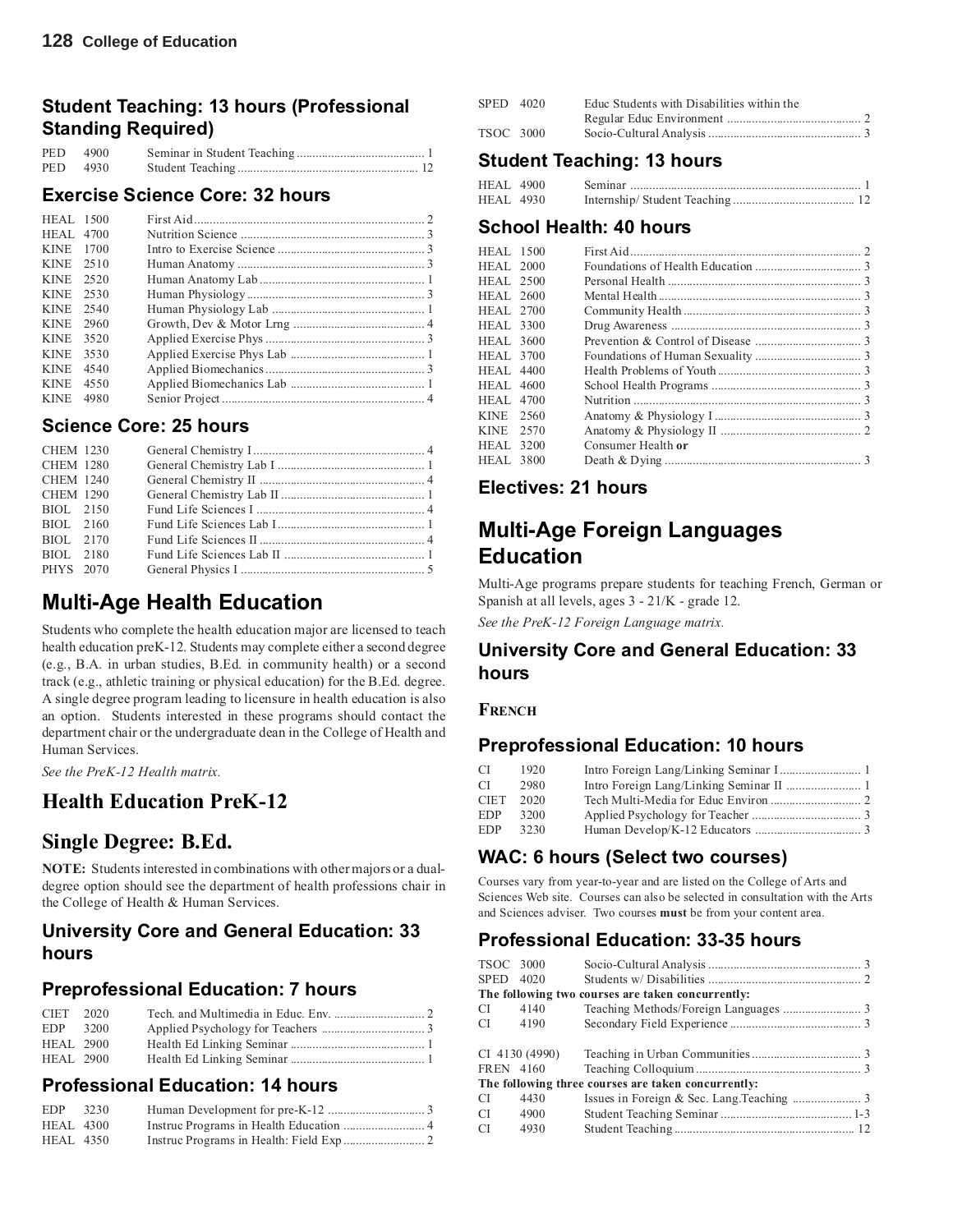### **B. Ed. -- Multi-Age Teacher Licensure: PreK-12 Health**

|              | <b>Fall Semester</b>                                                                                                                                                                                                        |                                                      | <b>Spring Semester</b>                                                                                                                                                                                 |                                                               |
|--------------|-----------------------------------------------------------------------------------------------------------------------------------------------------------------------------------------------------------------------------|------------------------------------------------------|--------------------------------------------------------------------------------------------------------------------------------------------------------------------------------------------------------|---------------------------------------------------------------|
| δe<br>Year   | ENGL 1110 College Composition I<br>HEAL 1500 First Aid<br>HEAL 2000 Fdns of Health Ed<br>MATH 1180 Math for Liberal Arts<br>Natural Science Core Course<br>Social Science Core Course                                       | 3<br>$\overline{2}$<br>3<br>3<br>3<br>3              | CIET 2020 Multimedia in Education<br>ENGL 1130 (or above) College Comp II<br>Humanities/Fine Arts Core Course<br>HEAL 2500 Personal Health<br>HEAL 2700 Community Health<br>Social Science Core Course | $\overline{2}$<br>3<br>3<br>3<br>3<br>$\overline{\mathbf{3}}$ |
| Year Two     | Flective<br>Fine Arts/Humanities Core Course<br>Health Elective (choose one)<br>HEAL 3200 Consumer Health<br>HEAL 3800 Death and Dving<br>HEAL 2600 Mental Health<br>HEAL 2900 Linking Seminar<br>Multicultural Core Course | 3<br>3<br>3<br>3<br>1<br>3                           | Electives<br>HEAL 3600 Prev & Control Disease<br>KINE 2960 Anatomy & Physiology I<br>Multicultural Core Course<br><b>Take PRAXIS I</b>                                                                 | 6<br>3<br>3<br>3                                              |
| Year Three   | EDP 3200 Applied Psychology<br>Elective<br>HEAL 2900 Linking Seminar<br>HEAL 3300 Drug Awareness<br>HEAL 4400 Health Problems of Youth<br>KINE 2970 Anatomy & Physiology II<br>Apply for Professional Admission             | 3<br>3<br>1<br>3<br>3<br>2                           | EDP 3230 Human Development K-12<br>TSOC 3000 Socio-Cultural Analysis<br>Elective<br>HEAL 4600 School Health Programs<br>Natural Science Core Course                                                    | 3<br>3<br>3<br>3<br>3                                         |
| Four<br>Year | Elective<br>HEAL 3700 Fdns Human Sexuality<br>HEAL 4300 Instructional Prog Health Ed<br><b>HEAL 4350 Field Experience</b><br><b>HEAL 4700 Nutrition Science</b><br>SPED 4020 Students with Disabilities                     | 3<br>3<br>$\overline{4}$<br>2<br>3<br>$\overline{c}$ | HEAL 4930 Student Teaching<br>HEAL 4900 Seminar<br>Elective                                                                                                                                            | 12<br>1<br>3                                                  |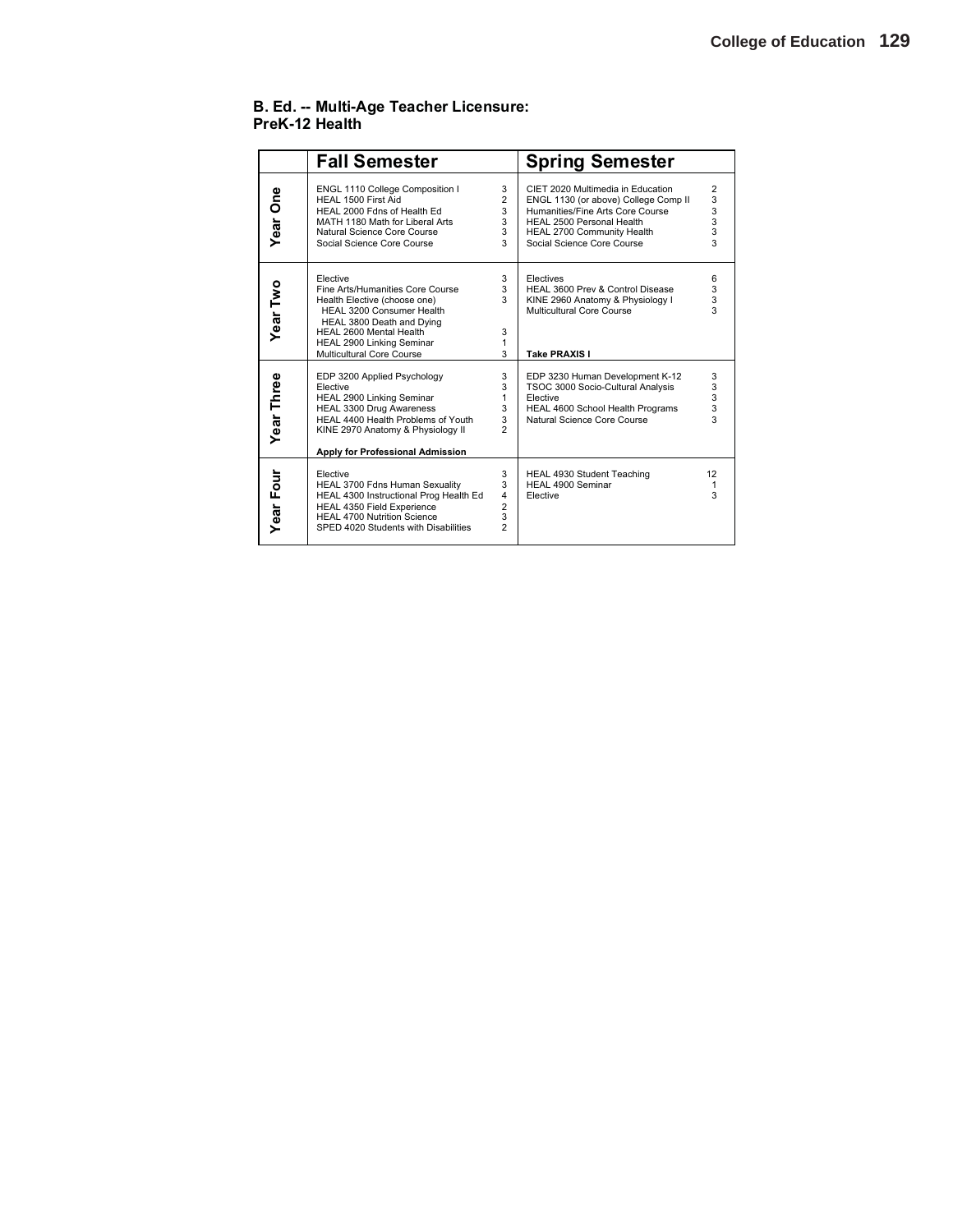## **Content Area: 25 hours**

| FREN 3010*                                                                    |  |  |  |  |  |
|-------------------------------------------------------------------------------|--|--|--|--|--|
| <b>FREN</b> 3020                                                              |  |  |  |  |  |
| <b>FREN</b> 3210                                                              |  |  |  |  |  |
| <b>FREN</b> 3220                                                              |  |  |  |  |  |
| <b>FREN</b> 3410                                                              |  |  |  |  |  |
| <b>FREN</b> 3420                                                              |  |  |  |  |  |
| <b>FREN</b> 4010                                                              |  |  |  |  |  |
| <b>FREN</b> 4020                                                              |  |  |  |  |  |
| *First course taken in this sequence is dependent upon placement test scores, |  |  |  |  |  |
| AP credit or CLEP.                                                            |  |  |  |  |  |

## **Electives: 9 hours**

| <b>FREN</b> | 4190 |  |
|-------------|------|--|
| <b>FREN</b> | 3170 |  |
| <b>FREN</b> | 3400 |  |
| <b>FREN</b> | 3710 |  |
| <b>FREN</b> | 4040 |  |
| <b>FREN</b> | 4050 |  |
| <b>FREN</b> | 4070 |  |
| <b>FREN</b> | 4200 |  |
| <b>FREN</b> | 4230 |  |
| <b>FREN</b> | 4310 |  |
| <b>FREN</b> | 4410 |  |
| <b>FREN</b> | 4510 |  |
| <b>FREN</b> | 4610 |  |
| <b>FREN</b> | 4710 |  |
| <b>FREN</b> | 4720 |  |
| <b>FREN</b> | 4810 |  |
| <b>FREN</b> | 4820 |  |
| <b>FREN</b> | 4850 |  |
| <b>FREN</b> | 4860 |  |
| <b>FREN</b> | 4910 |  |
| <b>FREN</b> | 4950 |  |
| <b>FREN</b> | 4980 |  |
|             |      |  |

*Others at discretion of the French faculty of the department of foreign languages.*

## **Additional Electives: 10-12**

Elective hours to meet 128 hour graduation requirement.

### **Additional Requirements for Dual Degree Option\*\* - B.A. in French: 20 hours**

\*\*In consultation with College of Arts & Sciences faculty adviser and your degree audit from the College of Arts and Sciences. You **must** obtain the signature of the faculty adviser for these courses.

### **GERMAN**

## **Preprofessional Education: 10 hours**

| CI.         | 1920 |  |
|-------------|------|--|
| CI.         | 2980 |  |
| <b>CIET</b> | 2020 |  |
| EDP         | 3200 |  |
| EDP         | 3230 |  |

## **WAC: 6 hours (Select two courses)**

Courses vary from year-to-year and are listed on the College of Arts and Sciences web site. Courses can also be selected in consultation with the Arts and Sciences adviser. Two courses **must** be from your content area.

## **Professional Education: 33-35 hours**

| TSOC 3000     |           |                                                     |  |
|---------------|-----------|-----------------------------------------------------|--|
| SPED 4020     |           |                                                     |  |
|               |           | The following two courses are taken concurrently:   |  |
| CI.           | 4140      |                                                     |  |
| CI.           | 4190      |                                                     |  |
| CI.           |           |                                                     |  |
|               | GERM 4160 |                                                     |  |
|               |           | The following three courses are taken concurrently: |  |
| CI.           | 4430      |                                                     |  |
| CI.           | 4900      |                                                     |  |
| <sup>CI</sup> | 4930      |                                                     |  |
|               |           |                                                     |  |

## **Content Area: 22 hours**

| GERM 3010*       |           |  |
|------------------|-----------|--|
| <b>GERM 3020</b> |           |  |
| GERM 3200        |           |  |
| GERM 3410        |           |  |
| <b>GERM 3420</b> |           |  |
| GERM 4010        |           |  |
|                  | GERM 4020 |  |
|                  |           |  |

*\*First course taken in this sequence is dependent upon placement test scores, AP credit or CLEP.*

## **Electives: 12 hours**

| <b>GERM 4190</b> |  |
|------------------|--|
| <b>GERM 3170</b> |  |
| <b>GERM 3180</b> |  |
| <b>GERM 4200</b> |  |
| <b>GERM 4500</b> |  |
| <b>GERM 4510</b> |  |
| <b>GERM 4610</b> |  |
| <b>GERM 4620</b> |  |
| <b>GERM 4710</b> |  |
| <b>GERM 4720</b> |  |
| <b>GERM 4810</b> |  |
| <b>GERM 4850</b> |  |
| <b>GERM 4870</b> |  |
| <b>GERM 4900</b> |  |
| <b>GERM 4910</b> |  |
| <b>GERM 4980</b> |  |
| <b>GERM 4990</b> |  |
|                  |  |

*Others at discretion of the German faculty of the department of foreign languages.*

## **Additional Electives: 10-12**

Elective hours to meet 128 hour graduation requirement.

## **Additional Requirements for Dual Degree Option\*\* - B.A. in German: 20 hours**

\*\*In consultation with College of Arts & Sciences faculty adviser and your degree audit from the College of Arts and Sciences. You **must** obtain the signature of the faculty adviser for these courses.

### **SPANISH**

## **Preprofessional Education: 10 hours**

| - CI      | 1920 |  |
|-----------|------|--|
| - CI      | 2980 |  |
| CIET 2020 |      |  |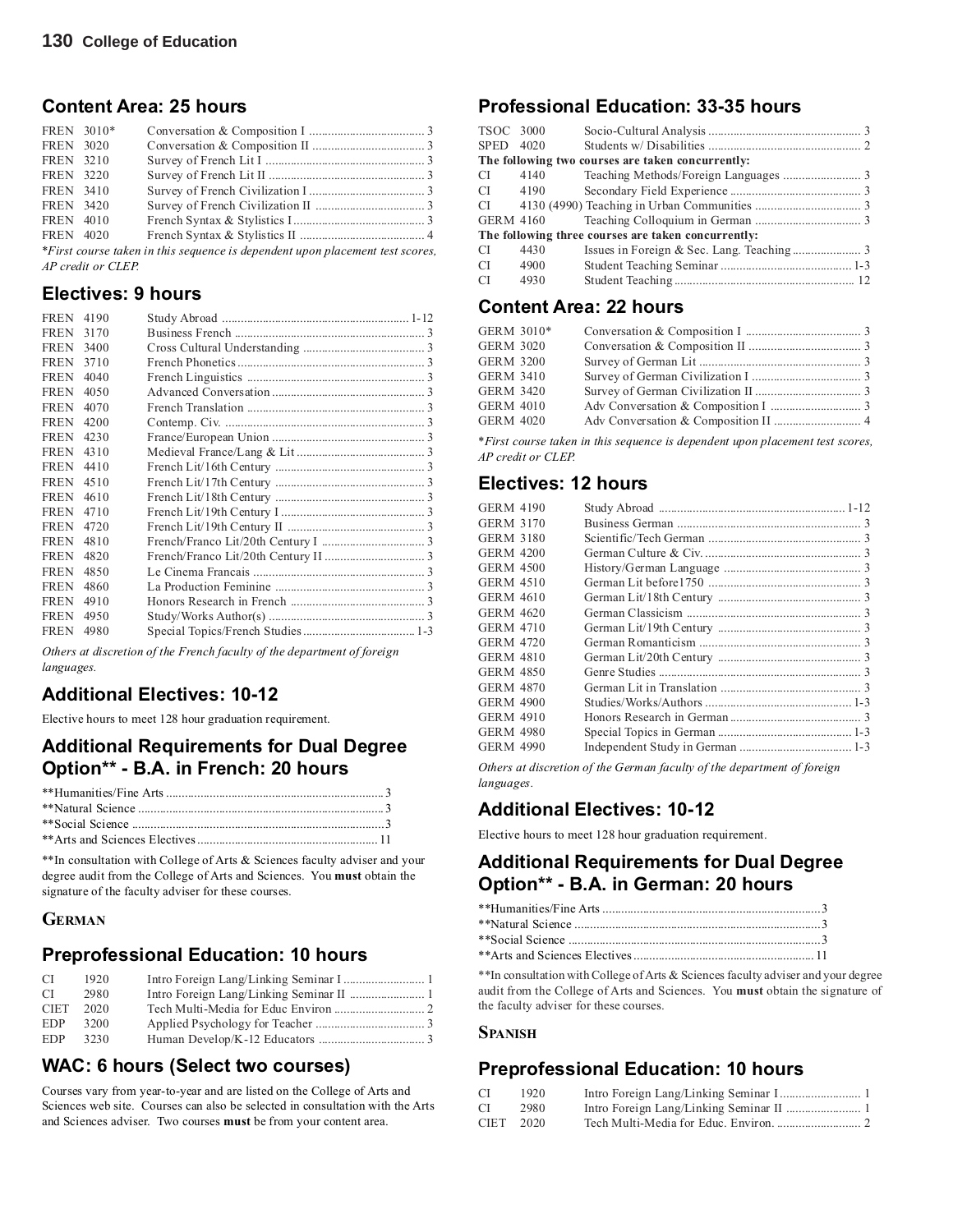### **Multi-Age Teacher Licensure: PreK-12 Foreign Language XXXX = Foreign Language (FREN, GERM or SPAN) B. A. & B. Ed.**

|                   | <b>Fall Semester</b>                                                                                                                                                                                                                                |                                                         | <b>Spring Semester</b>                                                                                                                                                                                                |                               |
|-------------------|-----------------------------------------------------------------------------------------------------------------------------------------------------------------------------------------------------------------------------------------------------|---------------------------------------------------------|-----------------------------------------------------------------------------------------------------------------------------------------------------------------------------------------------------------------------|-------------------------------|
| Year One          | EAP 1000 Orientation to Education<br>MATH 1180 Math for Liberal Arts<br>ENGL 1110 College Composition I<br>XXXX 3010 Conversation & Comp I<br>Social Science Core Course<br>Natural Science Core Course                                             | 1<br>3<br>3<br>3<br>3<br>3                              | ENGL 1130 (or above) College Comp II<br>XXXX 3020 Conversation & Comp II<br>Choose one:<br>HIST 1010 Europe to 1600<br>HIST 1120 Europe from 1600<br>Social Science Core Course<br>Elective                           | 3<br>3<br>3<br>3<br>3         |
| Year Two          | CI 1920 Intro For Lang/Linking I<br>XXXX 3210 Survey of XXXX Lit I<br>XXXX 3410 XXXX Civilization I<br>CIET 2020 Multimedia in Educational<br>Environments<br>Multicultural Core Course<br>Natural Science Core Course<br>Elective<br>Take PRAXIS I | $\mathbf{1}$<br>3<br>3<br>$\overline{2}$<br>3<br>3<br>3 | CI 2980 Intro For Lang/Linking II<br>XXXX 3220 Survey of XXXX Lit II<br>XXXX 3420 XXXX Civilization II<br>Multicultural Core Course<br>Fine Arts Group Course<br>ENGL 2700-2800<br>Apply for Professional Admission   | 1<br>3<br>3<br>3<br>3<br>3    |
| <b>Year Three</b> | XXXX 4010 XXXX Syntax & Stylistics I<br>XXXX 4160 Teaching Colloq<br>TSOC 3000 Socio-Cultural Analysis of<br>Teaching/Schools<br>EDP 3200 Appl. Psych. for Teachers<br>Elective                                                                     | 3<br>3<br>3<br>3<br>3                                   | XXXX 4020 XXXX Syntax & Stylistics II<br>SPED 4020 Educating Students with<br>Disabilities within the Regular Education<br>Environment<br>EDP 3230 Human Development K-12 3<br>Foreign Language Elective<br>Electives | 3<br>$\overline{2}$<br>3<br>6 |
| <b>Year Four</b>  | CI 4140 Teaching Meth. for Foreign Lang<br>CI 4190 Secondary Field Experience II<br>Cl 4130 (4990) Teach/Urban Comm<br>Foreign Language Electives                                                                                                   | 3<br>3<br>3<br>6                                        | CI 4930 Student Teaching<br>CI 4900 Seminar in Student Teaching<br>CI 4430 Issues in Second Language<br>Teaching                                                                                                      | 12<br>$1 - 3$<br>3            |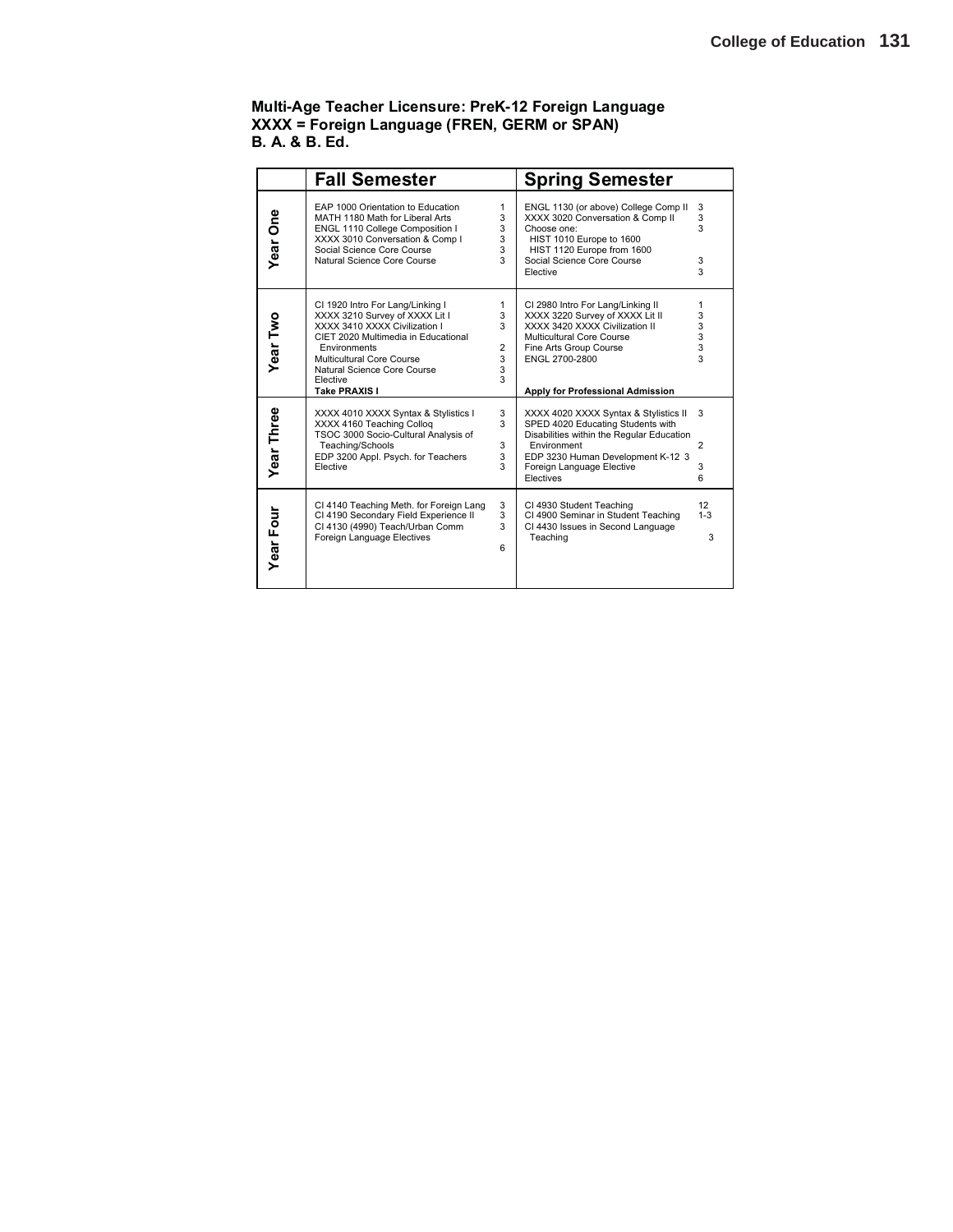### **132 College of Education**

| EDP | 3200 |  |
|-----|------|--|
| EDP | 3230 |  |

## **WAC: 6 hours (Select two courses)**

Courses vary from year-to-year and are listed on the College of Arts and Sciences web site. Courses can also be selected in consultation with the Arts and Sciences adviser. Two courses **must** be from your content area.

## **Professional Education: 33-35 hours**

| TSOC 3000     |                |                                                     |  |
|---------------|----------------|-----------------------------------------------------|--|
| <b>SPED</b>   | 4020           |                                                     |  |
|               |                | The following two courses are taken concurrently:   |  |
| <sup>CI</sup> | 4140           |                                                     |  |
| CI.           | 4190           |                                                     |  |
|               |                |                                                     |  |
|               | CI 4130 (4990) |                                                     |  |
| SPAN 4120     |                |                                                     |  |
|               |                | The following three courses are taken concurrently: |  |
| <b>CI</b>     | 4430           |                                                     |  |
| CI.           | 4900           |                                                     |  |
| <sup>CI</sup> | 4930           |                                                     |  |
|               |                |                                                     |  |

## **Content Area: 22 hours**

| SPAN 3000 |              |                                                                              |  |
|-----------|--------------|------------------------------------------------------------------------------|--|
|           | $SPAN$ 3010* |                                                                              |  |
| SPAN 3020 |              |                                                                              |  |
| SPAN 4010 |              |                                                                              |  |
|           |              | *First course taken in this sequence is dependent upon placement test scores |  |

*\*First course taken in this sequence is dependent upon placement test scores, AP credit or CLEP.*

### **Literature I (choose one from group below)**

| SPAN 3210                                   |           | Survey of Spanish Lit I or     |  |  |  |
|---------------------------------------------|-----------|--------------------------------|--|--|--|
| SPAN 3270                                   |           |                                |  |  |  |
| Literature II (choose one from group below) |           |                                |  |  |  |
| SPAN 3220                                   |           | Survey of Spanish Lit II or    |  |  |  |
|                                             | SPAN 3280 |                                |  |  |  |
| Civilization (choose one from group below)  |           |                                |  |  |  |
| SPAN 3410                                   |           | Spanish Culture & Civilization |  |  |  |
|                                             |           | 0r                             |  |  |  |
| SPAN 3420                                   |           |                                |  |  |  |

### **Electives: 12 hours Select 12 hours from the list below**

|             |      | Select 12 nours from the list below |  |
|-------------|------|-------------------------------------|--|
| <b>SPAN</b> | 4190 |                                     |  |
| <b>SPAN</b> | 3170 |                                     |  |
| <b>SPAN</b> | 4000 |                                     |  |
| <b>SPAN</b> | 4060 |                                     |  |
| <b>SPAN</b> | 4070 |                                     |  |
| <b>SPAN</b> | 4110 |                                     |  |
| <b>SPAN</b> | 4150 |                                     |  |
| <b>SPAN</b> | 4160 |                                     |  |
| <b>SPAN</b> | 4170 |                                     |  |
| <b>SPAN</b> | 4240 |                                     |  |
| <b>SPAN</b> | 4250 |                                     |  |
| <b>SPAN</b> | 4260 |                                     |  |
| <b>SPAN</b> | 4270 |                                     |  |
| <b>SPAN</b> | 4310 |                                     |  |
| <b>SPAN</b> | 4370 |                                     |  |
| <b>SPAN</b> | 4410 |                                     |  |
| <b>SPAN</b> | 4430 |                                     |  |
| <b>SPAN</b> | 4710 |                                     |  |
| <b>SPAN</b> | 4720 |                                     |  |
| <b>SPAN</b> | 4810 |                                     |  |
| SPAN        | 4820 |                                     |  |
| SPAN        | 4830 |                                     |  |
| <b>SPAN</b> | 4980 |                                     |  |
| <b>SPAN</b> | 4910 |                                     |  |
|             |      |                                     |  |

*Others at the discretion of the Spanish faculty of the department of foreign languages.*

## **Additional Electives: 10-12 hours**

Elective hours to meet 128 hour graduation requirement

## **Additional Requirements for Dual Degree Option\*\* - B.A. in Spanish: 20 hours**

\*\*In consultation with College of Arts & Sciences faculty adviser and your degree audit from the College of Arts and Sciences. You **must** obtain the signature of the faculty adviser for these courses.

**Note:** 21 hours of professional education will be accepted as a minor in the foreign language

## **Career and Technical Education**

Courses in career and technical education leading to a bachelor's degree may be arranged to complete Ohio's licensure requirements for teaching in a vocational school or for teaching in a technical college, business and industry. Each prospective vocational teacher will combine occupational experience with academic course work to complete the degree requirements. Recent work experience has been the foundation of vocational education that assures recipients state-of-the-art technical instruction.

## **University Core and General Education: 30 hour minimum**

Select from the list in the General Section of this catalog.

## **Professional Education: 40 hours**

| <b>CIET</b> | 2020 |  |
|-------------|------|--|
| EDP.        | 3200 |  |
| EDP         | 3230 |  |
| SPED        | 4020 |  |
| CTE.        | 3040 |  |
| CTE.        | 4930 |  |
| CTE.        | 3910 |  |
| CTE.        | 4060 |  |
| CTE.        | 3010 |  |
| CTE.        | 3020 |  |
| CTE.        | 3030 |  |
| CTE         | 3100 |  |
|             |      |  |

### **Technical and Content Requirements: 51-60 hours**

Health Careers Education Integrated Business Education Industrial Engineering Systems

### **Electives**

Twenty-four semester hours of the major may be completed by transferring technical courses into the program or by successfully completing an occupational competency examination. Thirty semester hours of course work at The University of Toledo must be completed before occupational competency examination credit can be applied toward the bachelor of vocational education degree.

## **Career and Technical Education (2 + 2)**

The  $2 + 2$  program allows a community college or technical student to transfer up to 66 semester hours of work in courses with a grade of C or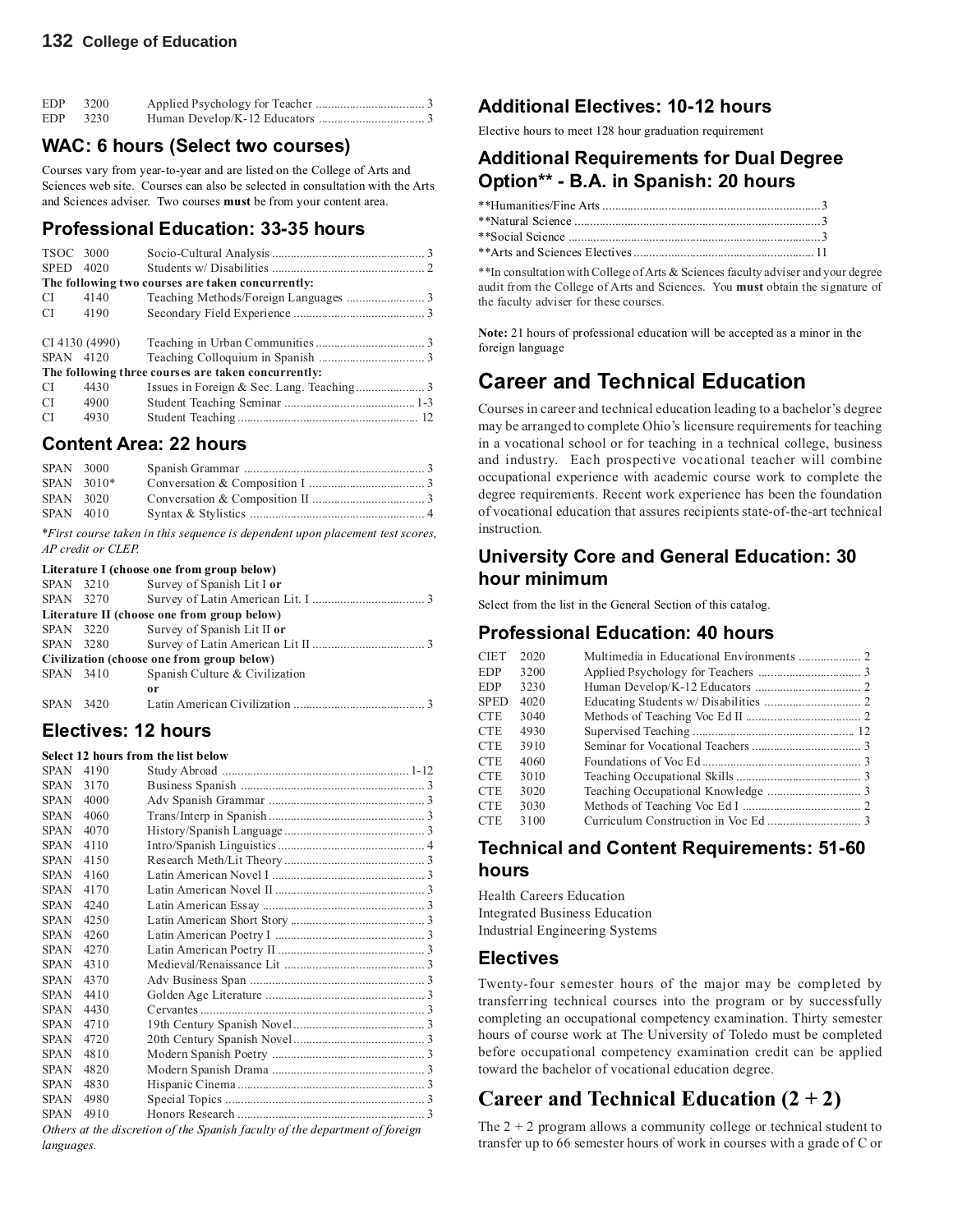better for the undergraduate program. The student must have completed an associate's degree and within that degree have completed selected courses for the University Core Curriculum. Otherwise, course work is transferred to the university on a course-by-course basis.

## **Non-Degree (Licensure Only)**

Any person having five years of recent work experience in any occupation (or a combination of work experience and college credit) may be eligible for the initial two-year teaching licensure in that occupation. Teaching eligibility will be determined by submitting the completed Qualification Evaluation Form for Vocational Teacher (VE 36) to the employing school and completing examinations prescribed by the College of Education and vocational program to verify basic skills and technical competence in the teaching field.

Individuals recruited from business and industry with less than a bachelor's degree in vocational education may receive a Five-Year Vocational Licensure after having completed the following requirements:

- 1. Performance: Evidence of satisfactory performance as an instructor and the recommendation of the College of Education.
- 2. Experience: Two years of supervised teaching experience on provisional vocational licensure.
- 3. Professional Preparation: Completion of a minimum of 24 semester hours of teacher improvement work.
- 4. Completion of an entry-year program.

## **Computer/Technology Endorsement**

Students wishing to be eligible for the computer/technology endorsement at the completion of a baccalaureate program leading to initial teacher licensure should complete the following additional undergraduate course work:

| CIET 4010   |  |  |
|-------------|--|--|
| CIET 4120   |  |  |
| CIET 4150   |  |  |
| CIET 4200   |  |  |
| $CIFT$ 4250 |  |  |
| CIET 4500   |  |  |
| CIET 4990   |  |  |
| CIET 4100   |  |  |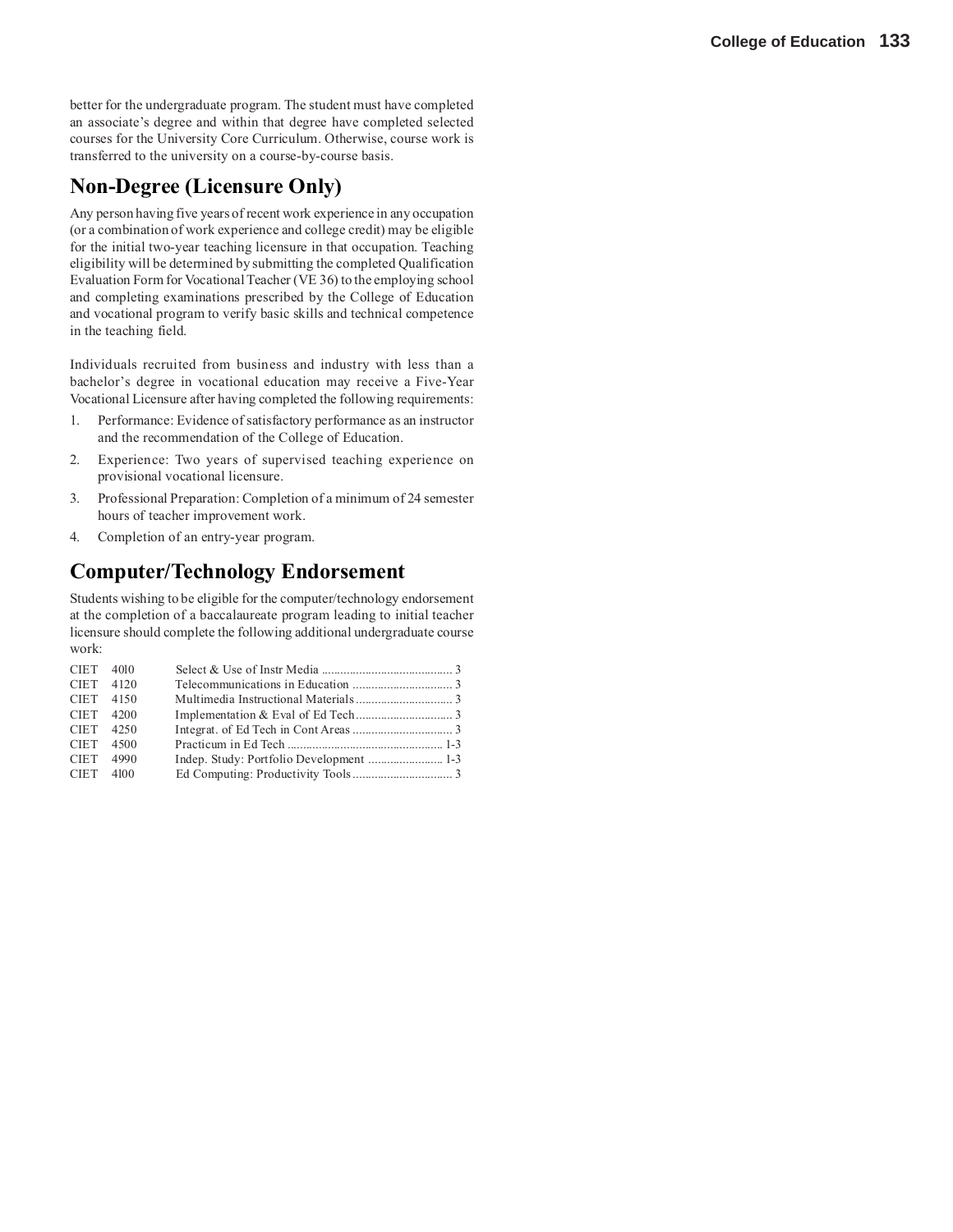# **College of Education Faculty**

**Eileen M. Carr**, 1987, professor B.A., Newton College of Sacred Heart; M.Ed., M.A.Ed., Ph.D., The University of Toledo

**John R. Cryan**, 1978, professor B.A., M.S., Ph.D., Syracuse University

**Charlene M. Czerniak**, 1989, professor B.A., The University of Toledo; M.Ed., Bowling Green State University; Ph.D., The Ohio State University

**Dwayne L. DeMedio**, 1975, professor B.S.Ed., California State College - Pennsylvania; M.A., Ed.D., West Virginia University

**Laurie A. Dinnebeil**, 1993, associate professor B.A., Dominican College of Blanvelt; M.A.T., Augustana College; Ph.D., Utah State University

**Thomas G. Dunn**, 1971, professor B.S., Fordham University; M.S., Ph.D., Florida State University

**Mary Ellen Edwards,** 1994, professor B.S., University of Wisconsin; M.A., Ph.D., New School for Social Research

**Christine M. Fox**, 1994, associate professor B.A., Miami University; M.A., Cleveland State University; Ph.D., Kent State University

**Yvonne Goddard**, 2000, assistant professor B.S., The Ohio State University; M.Ed., University of Pittsburgh; Ph.D., The Ohio State University

**William M. Gray**, 1975, professor and interim associate dean for graduate studies and research B.A., M.A., Ed.D., State University of New York - Albany

**James R. Gress**, 1978, professor B.S., University of Dayton; M.Ed., Miami University; Ph.D., Northwestern University

**Penny Poplin Gosetti**, 1994, associate professor B.A., University of California - Los Angeles; M.S., California State University - Long Beach; Ph.D., University of Oregon

**Virginia L. Keil**, 2001, assistant professor and interim associate dean for undergraduate studies and accreditation B.Ed., Bowling Green State University; M.Ed., Ph.D., The University of Toledo

**Sema Kalaian,** 2001, assistant professor B.A., Al-Mustansiriyah University; M.A., Ph.D., Michigan State University

**Franklin R. Koontz**, 1968, professor B.A., Bowling Green State University; M.A., Ohio University; Ph.D., The University of Toledo

**Revathy Kumar**, 2001, assistant professor B.Sc., University of Bombay; B.Ed., M.Ed., Bangalore University; M.A., Annamalia University; Ph.D., University of Michigan

**Sakui W. Malakpa**, 1986, professor B.S., Florida State University; Ed.M., Ed.D., Harvard University

**Renee**′ **J. Martin**, 1986, professor B.S., M.S., University of Wisconsin - LaCrosse; Ph.D., Iowa State University

**William F. McInerney**, 1983, professor B.A., Villanova University; M.Ed., University of Hartford; Ph.D., Kent State University

**Sandra McKinley**, 2001, assistant professor B.S., M.A., Ph.D., The Ohio State University

**David L. Meabon,** 1994, associate professor B.S., West Virginia State College; M.Ed., University of South Carolina; Ph.D., Florida State University

**Earl Murry**, 1987, associate professor B.S., M.A., Ph.D., The Ohio State University

**Margaret Nash**, 2000, assistant professor B.Ph., Miami University; M.A., Ph.D., University of Wisconsin

**Anthula Natsoulas**, 1983, professor B.S., M.A., City College of New York; Ph.D., Syracuse University

**Ronald Opp**, 1997, associate professor B.A., Swarthmore College; M.A., California State University - Los Angeles; Ph.D., University of California - Los Angeles

**Judythe P. Patberg,** 1998, assistant professor B.S., Bemidji State University; M.A., Ph.D., University of Minnesota

**Carol E. Plimpton**, 1985, associate professor B.S., Russell Sage College; M.Ed., Pennsylvania State University; Ph.D., The Ohio State University

**Kevin Pugh**, 2000, assistant professor B.S., Brigham Young University; Ph.D., Michigan State University

**Celia Regimbal**, 1986, associate professor B.S.P.E., M.S.P.E., University of Florida; Ed.D., University of North Carolina

**Charles Rop**, 1996, assistant professor A.B., Calvin College; Ph.D., Michigan State University

**Alexa L. Sandmann**, 1992, associate professor B.A., M.Ed., Miami University; Ed.D., University of Cincinnati

**Rebecca Schneider**, 2001, assistant professor B.E., M.Ed., The University of Toledo; M.S., Ph.D., University of Michigan

**Robert Schultz**, 2001, assistant professor B.A., B.S., M.A., University of Akron; M.A., Ph.D., Kent State University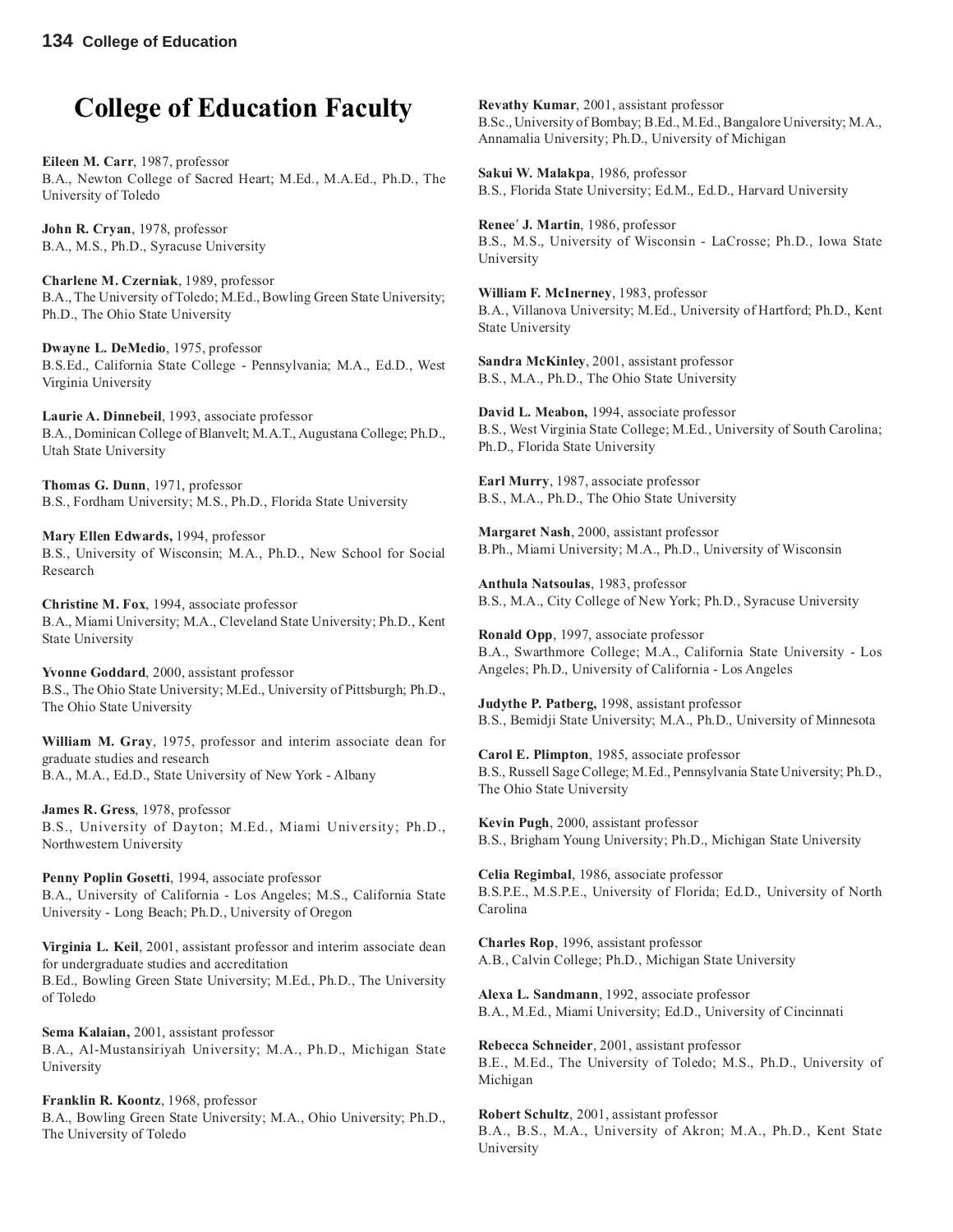**Ruslan Slutsky,** 2001, assistant professor B.S., M.S., Ph.D., The Ohio State University

**Thomas J. Switzer**, 2002, professor and dean B.A., University of Northern Iowa; Ph.D., University of Michigan

**Berhane Teclehaimanot**, 2001, assistant professor B.A., M.Ed., Ph.D., The University of Toledo

**Mark Templin**, 2001, assistant professor B.E., M.A., The University of Toledo; Ph.D., University of Michigan

**William B. Weber Jr.**, 1994, associate professor B.S., M.A., The University of Toledo; Ed.D., University of Michigan

**Richard Welsch,** 2001, assistant professor B.S., Youngstown State University; M.A., Ph.D., The Ohio State University

**Gerard Zam,** 2001, assistant professor B.S., Miami University; M.A., University of Dayton; Ph.D., The Ohio State University

### **EMERITUS FACULTY**

**John F. Ahern**, 1969, professor emeritus B.B.A., Boston College; M.A.T., Ed.D., University of Massachusetts

**David M. Balzer**, 1968, professor emeritus B.A., Antioch College; M.A., Ph.D., University of Minnesota

**Langston C. Bannister**, 1971, professor emeritus B.S., Tuskegee Institute; M.S., San Francisco State University; Ed.D., University of Massachusetts

**Reemt R. Baumann**, 1966, professor emeritus B.A., Valparaiso University; M.S., Ph.D., University of Wisconsin - Madison

**Martha E. Carroll**, 1974, professor emerita A.B., M.Ed., University of North Carolina; Ed.D., George Peabody College for Teachers

**Gary E. Cooke**, 1971, professor emeritus B.S.Ed., Concordia Teachers College; M.Ed., Ed.D., University of Oregon

**Dewitt C. Davison**, 1967, professor emeritus B.S., Alabama State University; M.Ed., Tuskegee Institute; Ph.D., University of Illinois

**Jerome E. DeBruin**, 1972, professor emeritus B.S., University of Wisconsin - Stevens Point; M.Ed., Ph.D., University of Illinois

**Kenneth C. DeGood**, 1958, professor emeritus A.B., Findlay College; M.S., University of Michigan; Ph.D., The Ohio State University

**Lester J. Elsie**, 1971, professor emeritus B.S., State University College - Buffalo; M.Ed., Ed.D., State University of New York - Buffalo

**Thomas C. Gibney**, 1964, professor emeritus B.A., M.A., University of Northern Iowa; Ph.D., State University of Iowa

**Lois Hodgson-Barbour**, 1967, professor emerita B.A., Park College; M.A., San Francisco State University; Ph.D., University of Iowa

**Lynne M. Hudson**, 1976, professor emerita B.A., Kalamazoo College; M.Ed., Ph.D., Wayne State University

**Joseph B. Hurst**, 1972, professor emeritus B.S., M.Ed., University of Illinois; Ph.D., Florida State University; Ed.S., The University of Toledo

**Joan D. Inglis**, 1964, professor emerita B.A., Northwestern University; M.Ed., Ph.D., The University of Toledo

**Stephen G. Jurs**, 1970, professor emeritus B.S., M.S.Ed., Northern Illinois University; Ph.D., University of Colorado

**Mark B. Kinney**, 1976, professor emeritus B.A., University of Maine - Orono; M.A., George Peabody College for Teachers

**Phyllis H. Lamb**, 1968, associate professor emerita B.Ed., M.Ed., Ed.S., The University of Toledo

**Ruth C. Lindecker**, 1979, professor emerita B.A., Mary Manse College; M.Mus.Ed., University of Michigan; Ph.D., University of Iowa

**Thomas R. Lopez, Jr.**, 1970, professor emeritus B.S., Ph.D., University of New Mexico

**Suzanne L. McFarland**, 1976, professor emerita B.S., Millersville State College; M.Ed., Temple University; Ed.D., Indiana University

**Dean L. Meinke**, 1968, professor emeritus B.A., M.Ed., University of Wisconsin - Superior; Ph.D., University of Wisconsin - Madison

**Daniel L. Merritt**, 1972, professor emeritus B.S., State University of New York - Oswego; M.S., Ph.D., Syracuse University; J.D., The University of Toledo

**Roy A. Miller**, 1969, professor emeritus B.S.Ed., M.Ed., Kent State University

**Hughes Moir**, 1969, professor emeritus A.B., Antioch College; M.Ed., Boston University; Ed.D., Wayne State University

**Paul H. Muntz**, 1958, professor emeritus A.B., Capital University; M.Ed., The University of Toledo

**Linda Murphy**, 1973, professor emerita B.Ed., M.Ed., Ph.D., The University of Toledo